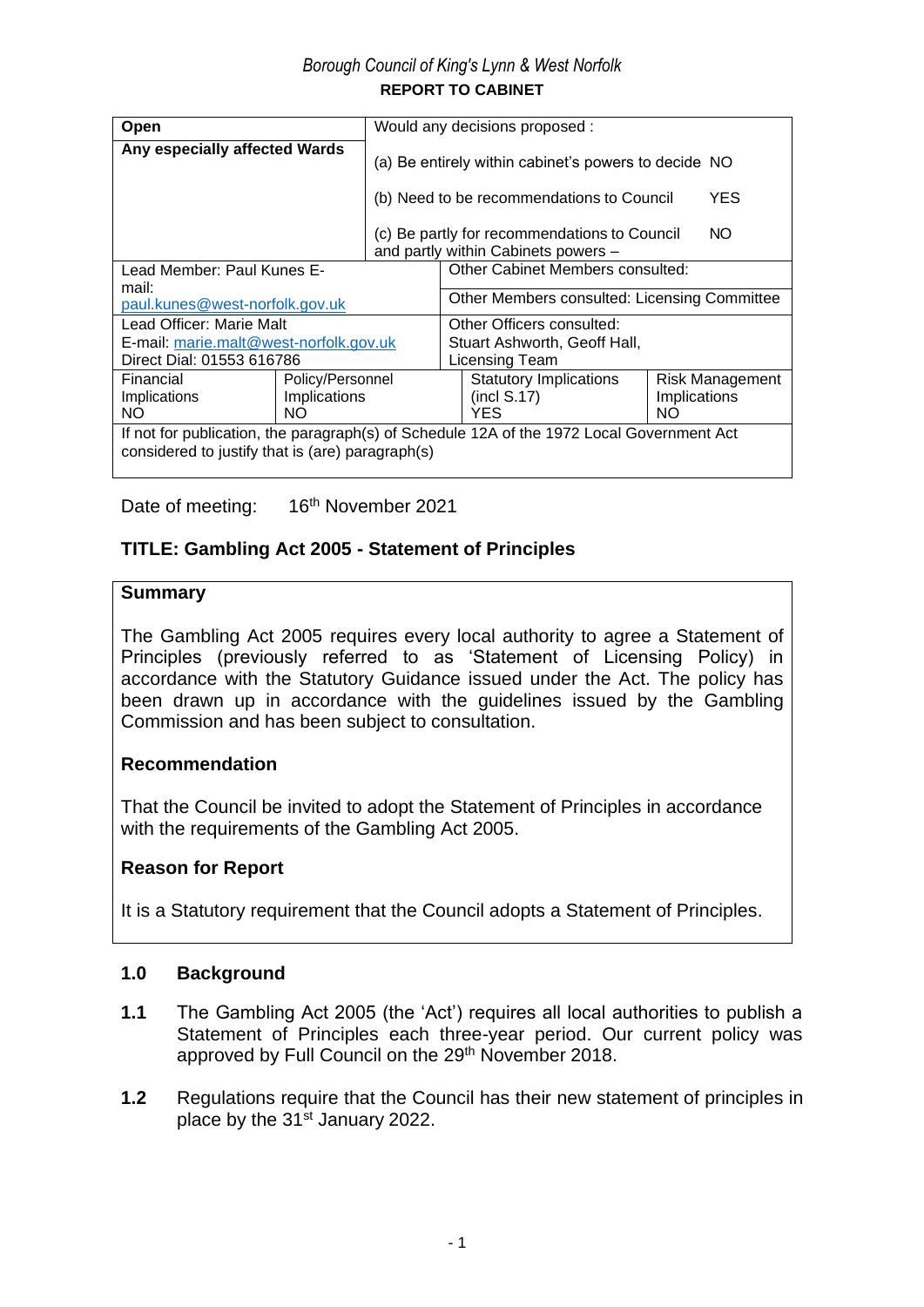# **2.0 Consultation**

- **2.1** The Guidance to Licensing Authorities issued by the Gambling Commission advises on how the policy is to be formulated and the consultation process to which it will be subjected. The Act requires that the following parties are consulted:
	- The Chief Officer of Police
	- One or more persons who appear to the authority to represent the interests of persons carrying on gambling businesses in the authority's area
	- One or more persons who appear to the authority to represent the interests of persons who are likely to be affected by the exercise of the authority's functions under the Gambling Act 2005
- **2.2** A list of persons we consulted can be found at Annex A to the Draft Statement of Principles (attached). In addition, the consultation has been open to the public on the Borough Council's website.
- **2.3** The changes proposed are highlighted by tracked changes in the attached document, Appendix 1.
- **2.4** The proposed changes incorporate amendments to the statutory provisions and the guidance issued by the Gambling Commission. The opportunity has also been taken to provide additional information and update sections in order to provide a policy that will be capable of assisting any one of the wide range of people who may have recourse to it.
- **2.5** The consultation ended on 19<sup>th</sup> October 2021 and a summary of comments received can be found at Appendix 2.

# **3.0 Review**

**3.1** Regulations issued under the Act require that the statement of principles be formally reviewed every three years although it can be reviewed and changed at any time if required.

# **4.0 Delegation of Functions**

**4.1** The Act delegates the Licensing Authority's functions to the same Licensing Committee established under the Licensing Act 2003 with the exception of the Authority's function to publish a three-year statement of principles and the power to resolve not to grant casino licences. These two matters can only be dealt with by Full Council.

# **5.0 FINANCIAL IMPLICATIONS**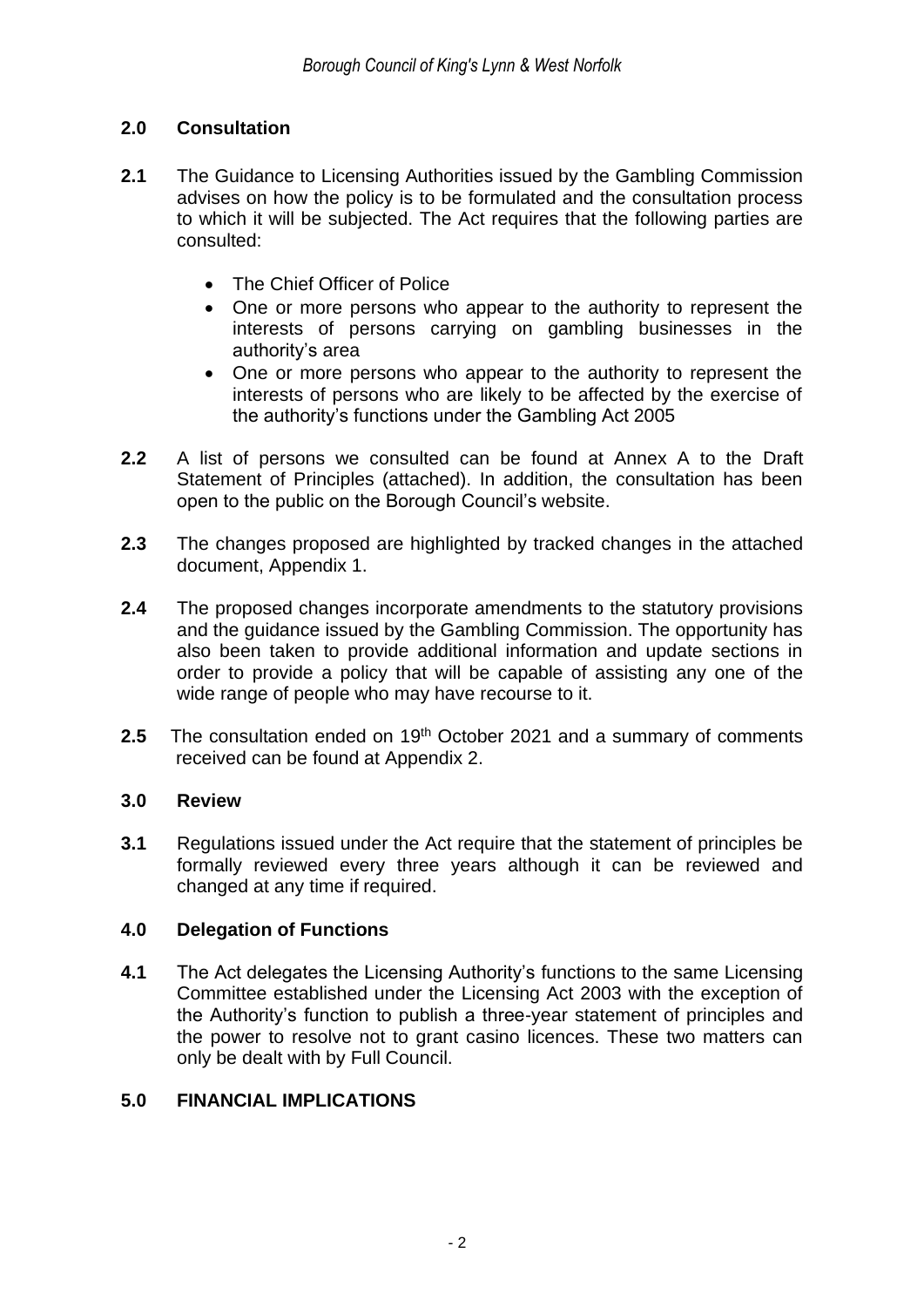**5.1** There are no direct financial implications.

# **6.0 STATUTORY CONSIDERATION**

**6.1** It is a statutory requirement that we review our statement of principles at least every 3-year period.

# **7.0 RISK ASSESSMENT**

**7.1** The risk of not adopting the statement of principles means that the Borough Council will not be able to conduct any of its statutory functions (issue licences and permits and enforcement) under the Gambling Act 2005 after the 31<sup>st</sup> January 2022.

# **8.0 EQUALITY IMPLICATIONS**

**8.1** There are no equality implications.

# **Attached Papers**

- Appendix 1 Gambling Act 2005 Draft Statement of Principles (DRAFT)
- Appendix 2 Summary of comments received during consultation period.

# **Background papers**

- 1. The Gambling Act 2005
- 2. The Gambling Commission's current Guidance to Licensing Authorities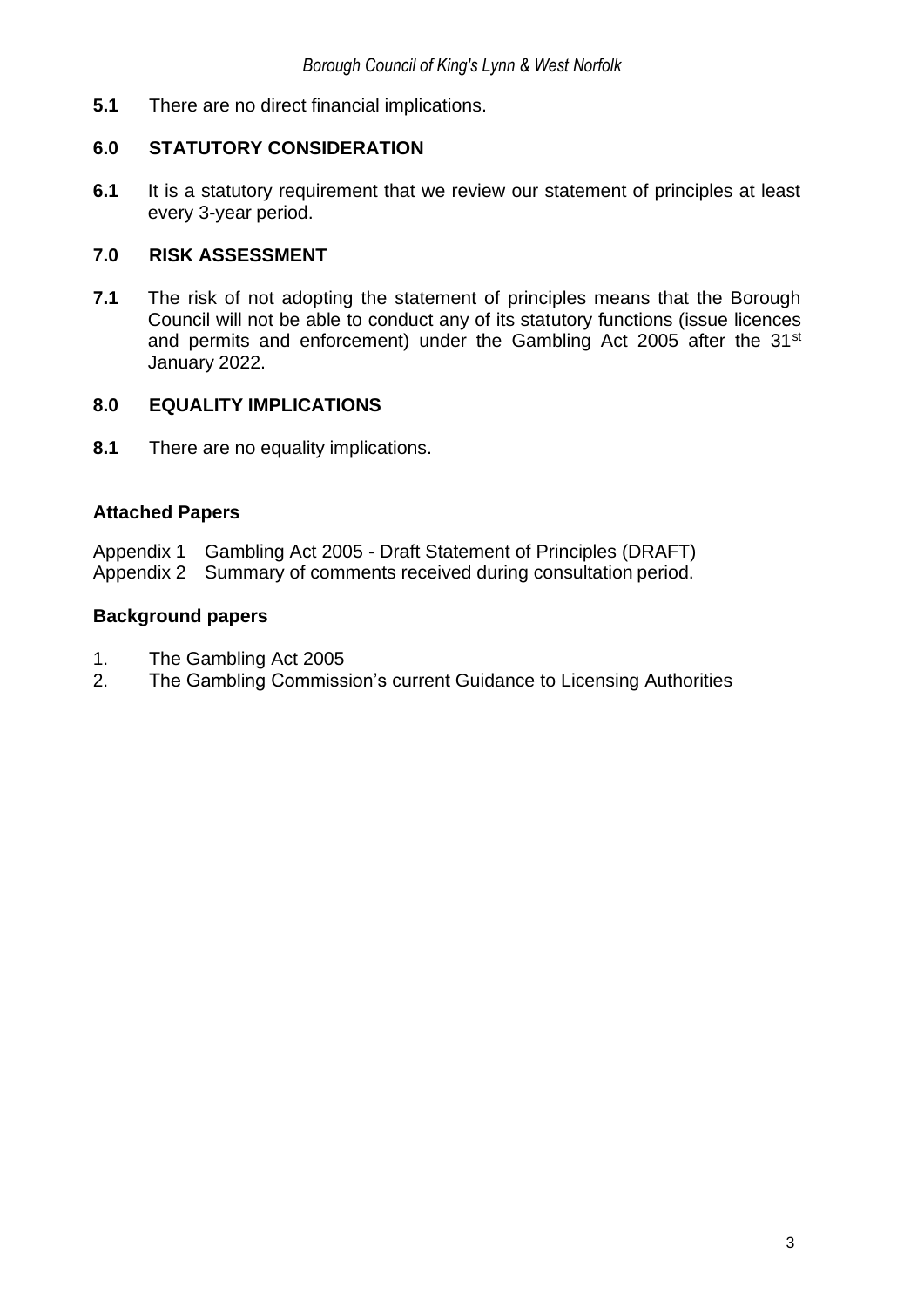Appendix 1 to Report to Cabinet Re: Gambling Act Statement of Principles Dated: 16th Nov 2021



# **Gambling Act 2005**

Statement of Principles

Approved by Cabinet on: 43<sup>th</sup> November 20182021 Approved by Full Council on: 29<sup>th</sup> November 20182021 Effective from: 31<sup>st</sup> January 2019-20221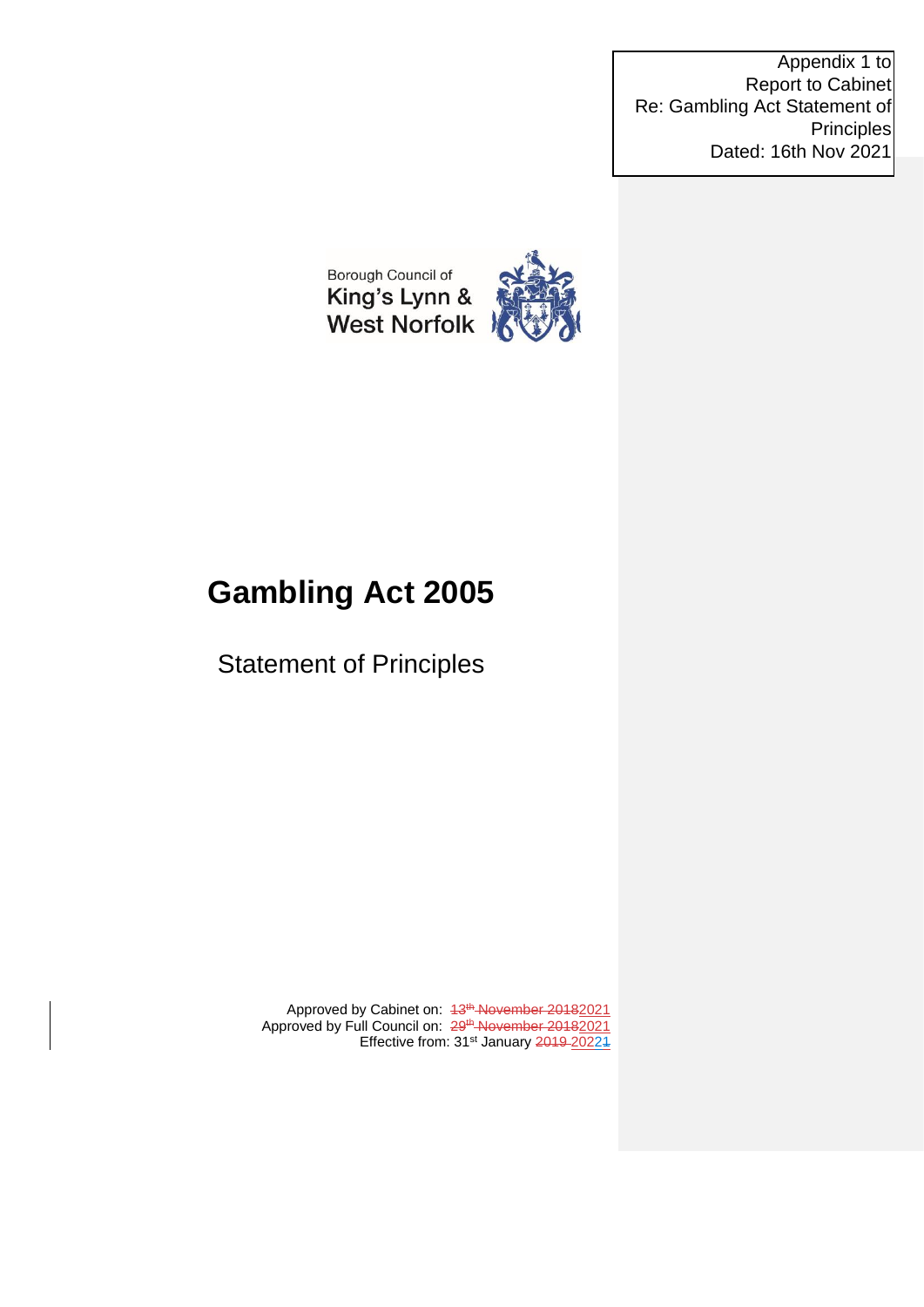| <u>Item</u>                                                                         | Paragraph    |
|-------------------------------------------------------------------------------------|--------------|
| Part A                                                                              |              |
| The licensing objectives                                                            | 1.0          |
| Introduction                                                                        | 2.0          |
| Declaration                                                                         | 3.0          |
| <b>Responsible Authorities</b>                                                      | 4.0          |
| Interested parties                                                                  | 5.0          |
| Exchange of information                                                             | 6.0          |
| Inspection & Criminal Proceedings                                                   | 7.0          |
| <b>Licensing Authority Functions</b>                                                | 8.0          |
| Part B - Premises licences: Consideration of Applications                           |              |
| <b>General Principles</b>                                                           | 9.0          |
| <b>Decision Making</b>                                                              | 10.0         |
| Definition of "premises"                                                            | 11.0         |
| <b>Gambling Commission's Relevant Access Provisions</b>                             | 12.0         |
| Location                                                                            | 13.0         |
| Local Area Profiling                                                                | 14.0         |
| <b>Local Risk Assessments</b>                                                       | 15.0         |
| Public Health & Gambling                                                            | 16.0         |
| Planning Permission & Building Regulations                                          | 17.0         |
| Duplication with other regulatory regimes                                           | 18.0         |
| <b>Licensing Objectives</b>                                                         | 19.0         |
| Conditions                                                                          | 20.0         |
| Adult Gaming Centres (AGC)                                                          | 21.0         |
| (Licensed) Family Entertainment Centres (FEC)                                       | 22.0         |
| Casinos                                                                             | 23.0         |
| <b>Bingo Premises</b>                                                               | 24.0         |
| <b>Betting Premises</b>                                                             | 25.0         |
| <b>Tracks</b>                                                                       | 26.0         |
| Applications & Plans                                                                | 27.0         |
| <b>Travelling fairs</b>                                                             | 28.0         |
| <b>Provisional Statements</b>                                                       | 29.0         |
| <b>Reviews</b>                                                                      | 30.0         |
| Part C - Permits / Temporary and Occasional Use Notices                             |              |
| Unlicensed Family Entertainment Centre gaming machine permits                       | 31.0         |
| (Alcohol) Licensed premises gaming machine permits                                  | 32.0         |
| <b>Prize Gaming Permits</b>                                                         | 33.0         |
| Club Gaming and Club Machines Permits                                               | 34.0<br>35.0 |
| <b>Temporary Use Notices</b>                                                        |              |
| <b>Occasional Use Notices</b>                                                       | 36.0         |
| <b>Small Society Lotteries</b><br>Part D - Committee, Officer Delegation & Contacts | 37.0         |
| Committee Decisions and Scheme of Delegation                                        | 38.0         |
| Contacts                                                                            | 39.0         |
| Annexes                                                                             |              |
| List of Persons Consulted                                                           | Α            |
| Responsible Authorities                                                             | в            |
| Table of Delegation of Licensing Functions                                          | C            |
|                                                                                     |              |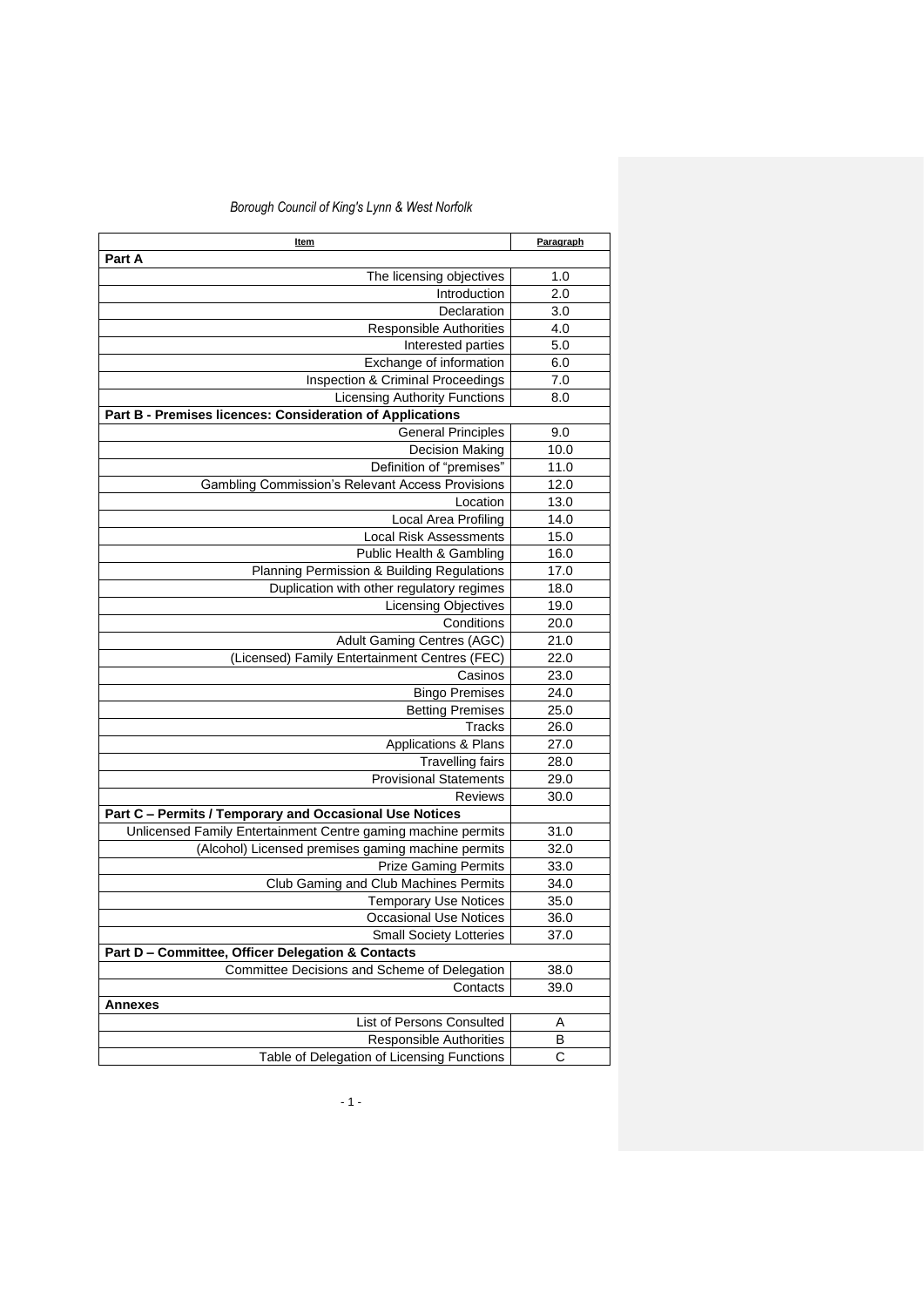### **PART A**

#### **1. 0 The Licensing Objectives**

- 1.1 In exercising their functions under the Gambling Act 2005, (hereafter referred to as the 'Act') the Borough Council of King's Lynn & West Norfolk (hereafter referred to as the 'Borough Council') must have regard to the licensing objectives as set out in section 1 of the Act. These licensing objectives are:
	- Preventing gambling from being a source of crime or disorder, being associated with crime or disorder or being used to support crime
	- Ensuring that gambling is conducted in a fair and open way
	- Protecting children and other vulnerable persons from being harmed or exploited by gambling
- 1.2 It should be noted that the requirement in relation to children is explicitly to protect them from being harmed or exploited by gambling.
- 1.3 The Borough Council is aware that, in accordance with Section 153 of the Act, in making decisions about premises licences and temporary use notices it should aim to permit the use of premises for gambling in so far as it thinks it is:
	- in accordance with any relevant code of practice issued by the Gambling Commission
	- in accordance with any relevant guidance issued by the Gambling Commission
	- reasonably consistent with the licensing objectives and
	- in accordance with the Borough Council's Statement of Principles.

#### **2.0 Introduction**

2.1  $\overline{1}$ The Borough Council is situated in the County of Norfolk and has a population of 151,800 (Norfolk Insight 2016). In terms of area it is the largest, covering 1428.76 square kilometres (551 square miles). The area is mainly rural with urban areas of King's Lynn, Downham Market and Hunstanton. These areas are shown in the map below: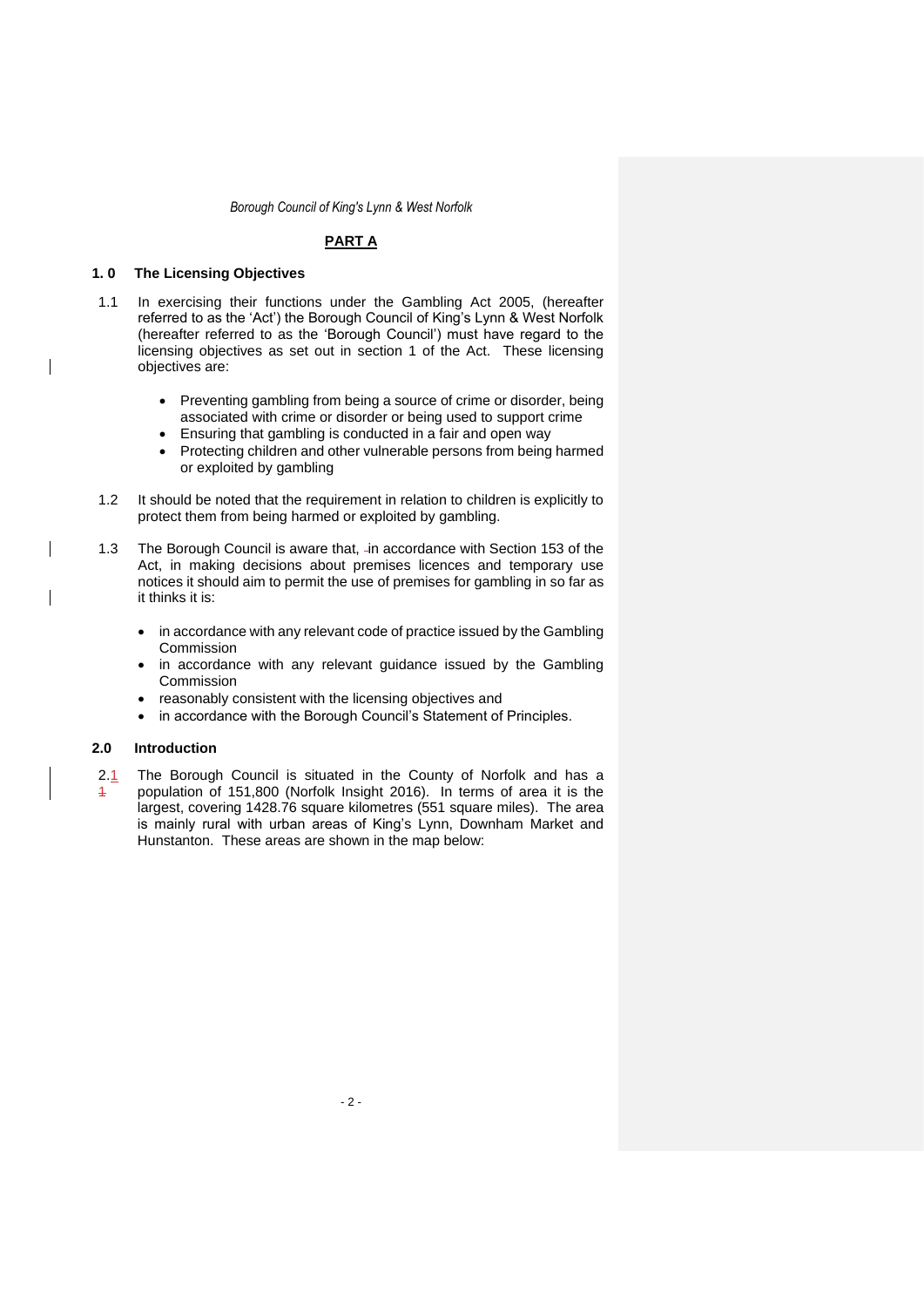

- 2.2 The Borough Council is required by the Act to publish a statement of the principles (policy) which they propose to apply when exercising their functions. This statement must be published at least every three years. The statement may also be reviewed from "time to time" and then any amended parts re-consulted upon. The statement must be then republished.
- 2.3 The Borough Council will consult widely upon this statement of principles before finalising and publishing. A list of the persons who have been consulted is provided at Annex A.
- 2.4 The Act requires that the following parties must be consulted:
	- The Chief Officer of Police;
	- One or more persons who appear to the authority to represent the interests of persons carrying on gambling businesses in the authority's area; and
	- One or more persons who appear to the authority to represent the interests of persons who are likely to be affected by the exercise of the authority's functions under the Act.

• 2.5 Our consultation took place between the 1<sup>st</sup> July 2018 and the 1<sup>st</sup> October 2018 and followed HM Government Consultation Principles (published 2018), which is available at: https://assets.publishing.service.gov.uk/government/uploads/system/uploa ds/ attachment\_data/file/691383/Consultation\_Principles\_\_1\_.pdf

- 2.6 The full list of any comments made and the consideration by the Borough Council of those comments will be available by request to the Senior Licensing Officer at the Borough Council.
- 2.5 7 Following consultation, Tthe policy was approved at a meeting of by the Full Council on the 29<sup>th</sup> November 2018 and was published via on the Borough Council's website. on the 21<sup>st</sup> December 2018.

**Formatted:** Indent: Left: 0.63 cm, Bulleted + Level: 1 + Aligned at: 1.9 cm + Tab after: 2.54 cm + Indent at: 2.54 cm, Tab stops: 1.27 cm, List tab + Not at 2.54 cm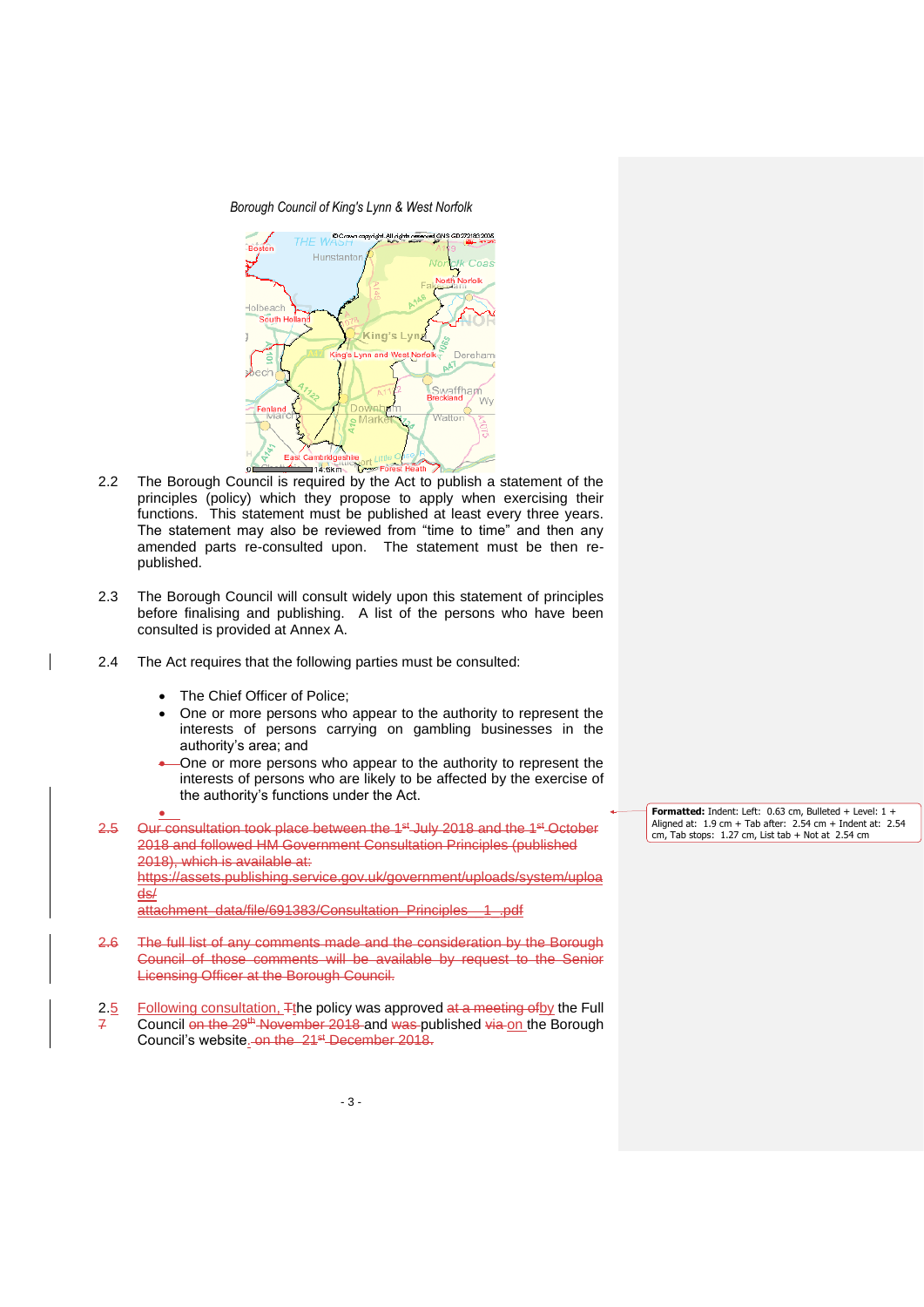| <del>2.8</del> | Should you have any comments as regards this statement of principles |
|----------------|----------------------------------------------------------------------|
|                | nlagea eand tham via a mail or lattar to:                            |
|                | The Senior Licensing Officer<br><del>ochioi Liucholing Omoci</del>   |
|                | Environmental Health - Licensing                                     |
|                | Borough Council of King's Lynn & West Norfolk                        |
|                | <b>King's Court</b>                                                  |
|                | <b>Chapel Street</b>                                                 |
|                | King's Lynn                                                          |
|                | Norfolk                                                              |
|                | <b>PE30 1EX</b>                                                      |
|                | <u>ahlicansing@wast_norfolk_gov_uk</u><br>moili                      |
|                |                                                                      |

2.6 9 It should be noted that this statement of principles will not override the right of any person to make an application, make representations about an application, or apply for a review of a licence, as each will be considered on its own merits and according to the statutory requirements of the Act.

#### **3.0 Declaration**

3.1 In producing the final statement, the Borough Council declares that it has had regard to the licensing objectives of the Act, the Guidance to Local Authorities issued by the Gambling Commission, and any responses from those consulted on the statement.

#### **4.0 Responsible Authorities**

- 4.1 The Borough Council is required to state the principles it will apply in exercising its powers under Section 157(h) of the Act to designate, in writing, a body which is competent to advise the authority about the protection of children from harm. The principles are:
	- the need for the body to be responsible for an area covering the whole of the licensing authority's area; and
	- the need for the body to be answerable to democratically elected persons, rather than any particular vested interest group.
- 4.2 The Borough Council designates the Norfolk Safeguarding Children Board for this purpose. (http://www.norfolklscb.org/)
- 4.3 The contact details of all the Responsible Authorities under the Act are attached to this Statement of Principles at Annex B.

#### **5.0 Interested Parties**

5.1 Interested parties can make representations about licence applications, or apply for a review of an existing licence. These parties are defined in Section 158 of the Act as follows:

*"For the purposes of this Part a person is an interested party in relation to an application for or in respect of a premises licence if, in the opinion of the licensing authority which issues the licence or to which the applications is made, the person-* **Formatted:** Font: 10 pt, Bold

**Formatted:** Normal, Left, Tab stops: Not at 3.49 cm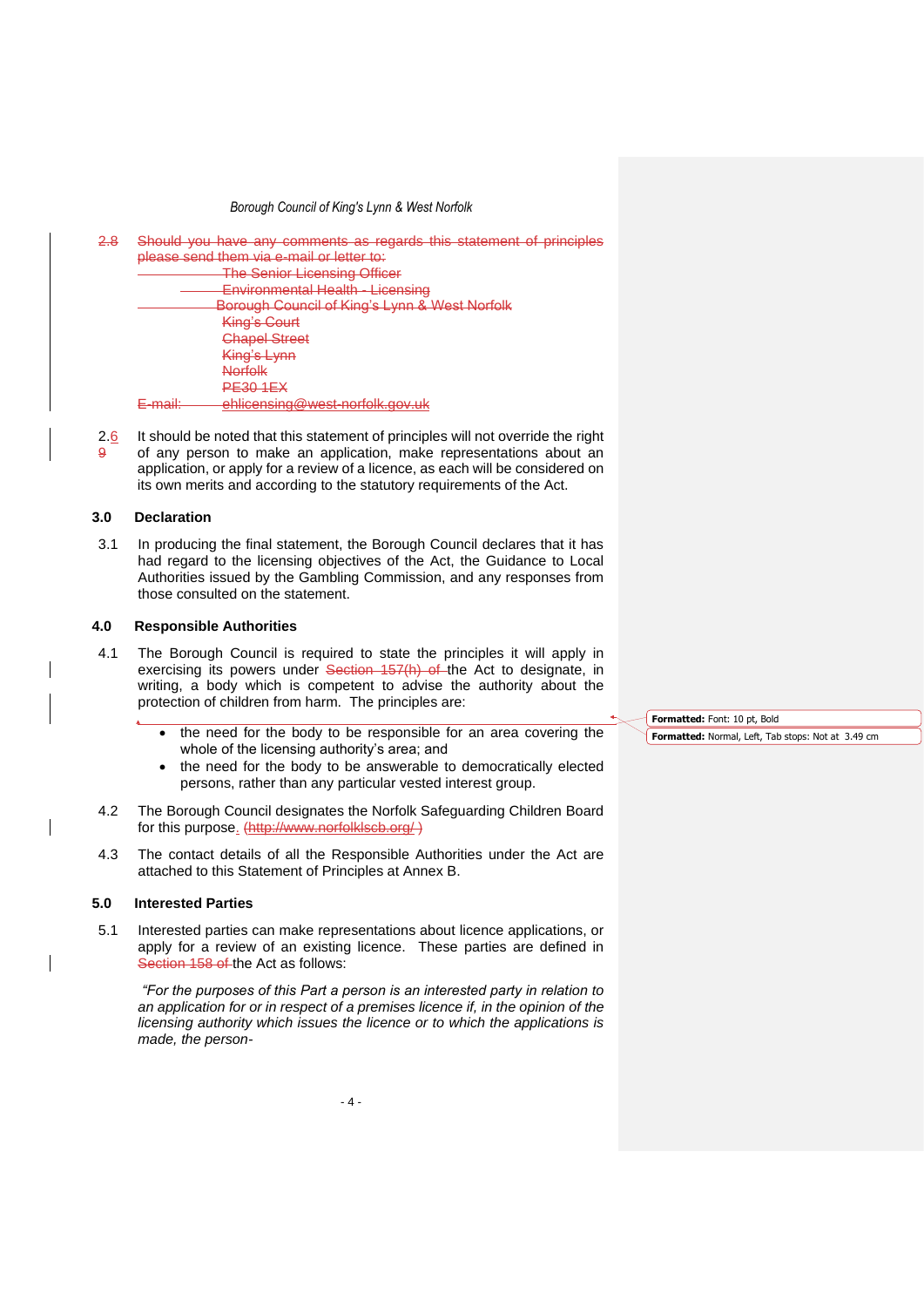- *a) lives sufficiently close to the premises to be likely to be affected by the authorised activities,*
- *b) has business interests that might be affected by the authorised activities, or*
- *c) represents persons who satisfy paragraph (a) or (b)"*
- 5.2 In determining whether someone lives sufficiently close to particular premises so as to be affected, the Borough Council may take into account, amongst other things:
	- the size and nature of the premises
	- the distance of the premises from the person making the representation
	- the nature of the complaint
	- the potential impact of the premises.

In determining whether a person has a business interest which could be affected, the Borough Council may consider, amongst other things:

- the size of the premises.
- the catchment area of the premises, and
- whether the person making the representation has business interests in the catchment area that might be affected.

The Borough Council will interpret the phrase "business interest" widely and not merely confine the phrase to meaning those engaged in trade and commerce. It may therefore include charities, churches, medical practices, schools and other establishments and institutions.

In determining whether a person is an interested party, the Borough Council will apply the following principles. The first principle is that each case will be decided upon its own merits. The Borough Council will not apply a rigid rule to its decision making and will consider the examples of considerations provided in the Gambling Commission's Guidance for local authorities. "Business interests" is given the widest possible interpretation and includes partnerships, charities, faith groups and medical practices.

5.3 A wide interpretation will be given to those categories of persons and organisations that represent residents and businesses. These may include residents and tenants' associations, trade unions and other associations, as well as individuals whose role is to represent the interests of one or more residents or businesses such as a Councillor or Member of Parliament.

If an existing gambling business makes a representation that it is going to be affected by another gambling business starting up in the area, then without further relevant evidence supporting the representation, the Borough Council would not consider this to be a relevant representation because it relates to "demand" or competition.

| Formatted: Font: (Default) Arial, 12 pt, Font color: Black                                              |
|---------------------------------------------------------------------------------------------------------|
| <b>Formatted:</b> List Paragraph, Bulleted + Level: $1 +$ Aligned at:<br>$0.63$ cm + Indent at: 1.27 cm |
| Formatted: Font: 12 pt, Font color: Black                                                               |
| Formatted: Font: (Default) Arial, 12 pt, Font color: Black                                              |
| Formatted: Font: 12 pt, Font color: Black                                                               |
| Formatted: Font: (Default) Arial, 12 pt, Font color: Black                                              |
| <b>Formatted:</b> Font: 12 pt, Font color: Black                                                        |
| <b>Formatted:</b> Font: (Default) Arial, 12 pt, Font color: Black                                       |
| Formatted: Font: 12 pt, Font color: Black                                                               |
| Formatted: Font: (Default) Arial, 12 pt, Font color: Black                                              |
| <b>Formatted:</b> List Paragraph, Bulleted + Level: $1 +$ Aligned at:<br>$0.63$ cm + Indent at: 1.27 cm |
| Formatted: Font: 12 pt, Font color: Black                                                               |
| <b>Formatted:</b> Font: (Default) Arial, 12 pt, Font color: Black                                       |
| <b>Formatted:</b> Font: 12 pt, Font color: Black                                                        |
| Formatted: Font: (Default) Arial, 12 pt, Font color: Black                                              |
| <b>Formatted:</b> Font: 12 pt. Font color: Black                                                        |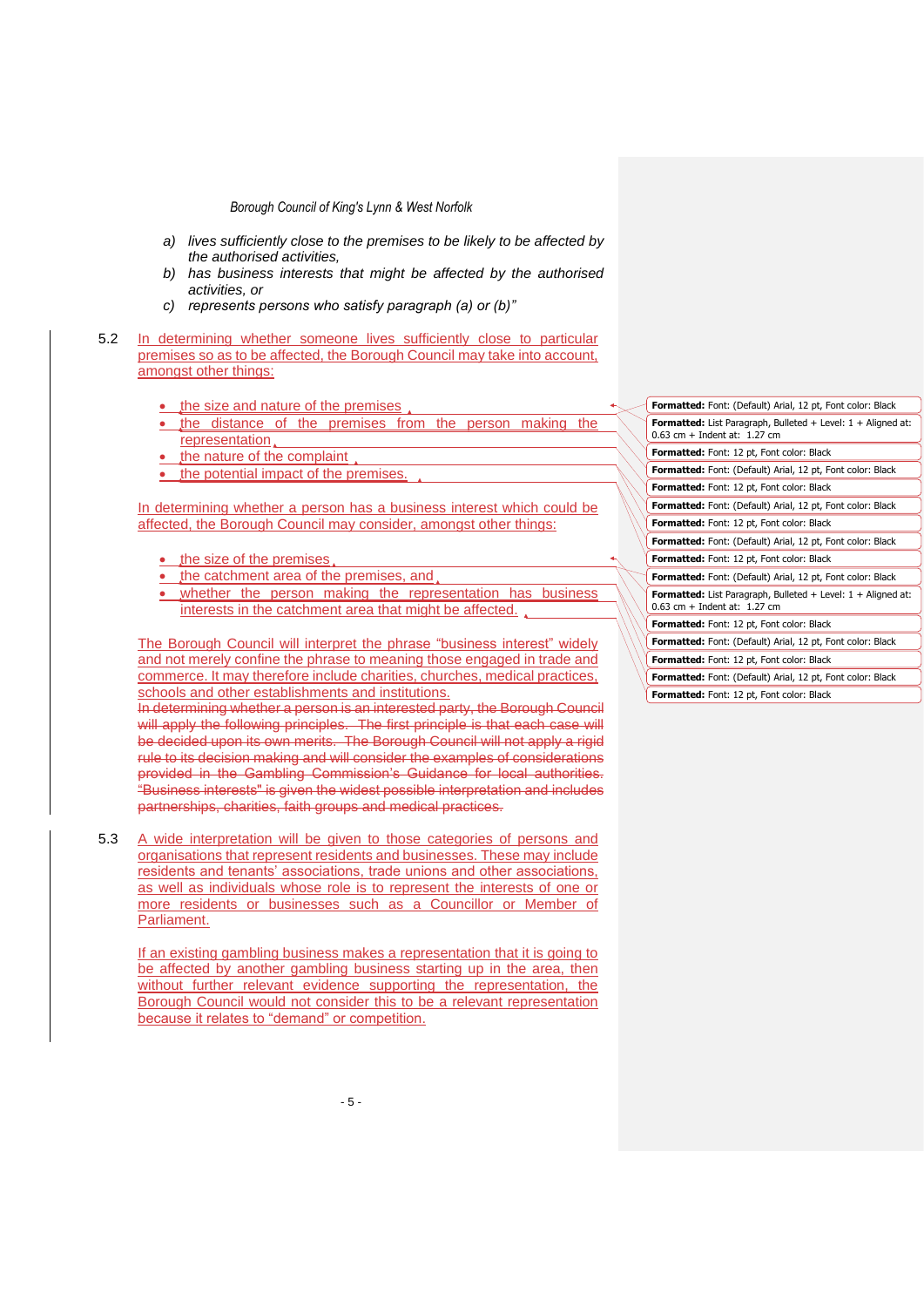It is for the Borough Council to determine, on a case by case basis, whether or not a person making a representation is an "interested party". The Council may ask for evidence to identify who is being represented and show that they have given consent for representations to be made on their behalf. In cases which are not clear-cut, the benefit of the doubt will usually be exercised in favour of the person making the representation.

Interested parties can be persons who are democratically elected such as councillors and members of parliament. No specific evidence of being asked to represent an interested person will be required as long as the councillor / MP represents the ward likely to be affected. Likewise, parish councils likely to be affected will be considered to be interested parties. Other than these however, this authority will generally require written evidence that a person/body (e.g. an advocate / relative) 'represents' someone who either lives sufficiently close to the premises to be likely to be affected by the authorised activities and/or has business interests that might be affected by the authorised activities. A letter from one of these persons, requesting the representation is sufficient.

5.4 If individuals wish to approach councillors to ask them to represent their views then care should be taken that the councillors are not part of the Licensing Sub-Committee dealing with the licence application. If there are any doubts then please contact the licensing team.

## **6.0 Exchange of Information**

- 6.1 The Borough Council is required to include in our this statement the principles to be applied by the authority Council in exercising the functions under sections 29 and 30 of the Act with respect to the exchange of information between it and the Gambling Commission, and the functions under section 350 of the Act with the respect to the exchange of information between it and the other persons listed in Schedule 6 to the Act.
- 6.2 The Borough Council will act in accordance with all the relevant legislation and guidance from the Gambling Commission with regard to data protection and the freedom of information. Additionally, the Borough Council has adopted and will apply the principles of better regulation as detailed in the Regulators' Code.

The principle that the Borough Council will apply is that we will act in accordance with the provisions of the Act in its exchange of information which includes the provision that the Data Protection Act 1998 will not be contravened. The Borough Council will also have regard to any Guidance issued by the Gambling Commission to local authorities on this matter, as well as any relevant regulations issued by the Secretary of State under the powers provided in the Act.

#### **7.0 Inspections & Criminal Proceedings**

7.1 Licensing authorities are required by regulation under the Act to state the principles to be applied by the authority in exercising the functions under Part 15 of the Act with respect to the inspection of premises; and the powers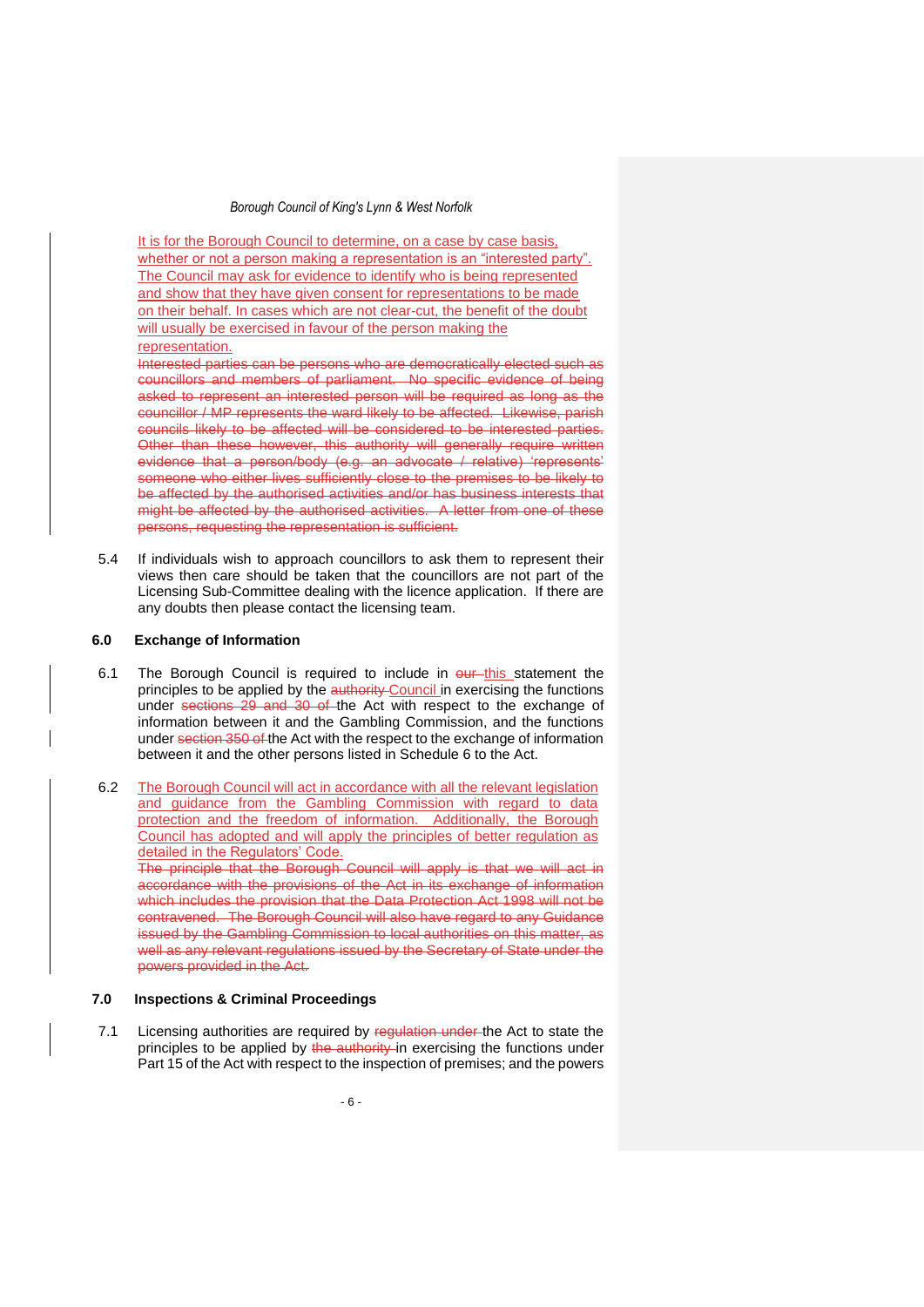under section 346 of the Act to institute criminal proceedings in respect of the offences specified.

- 7.2 The Borough Council's principles are that it will be guided by the Gambling Commission's Guidance for local authorities and its own enforcement police policy and will endeavour to be:
	- Proportionate: regulators should only intervene when necessary: remedies should be appropriate to the risk posed, and costs identified and minimised;
	- Accountable: regulators must be able to justify decisions, and be subject to public scrutiny;
	- Consistent: rules and standards must be joined up and implemented fairly;
	- Transparent: regulators should be open, and keep regulations simple and user friendly; and
	- Targeted: regulation should be focused on the problem, and minimise side effects.
- 7.3 The Borough Council will endeavour to avoid duplication with other regulatory regimes so far as possible.
- 7.4 The Borough Council inspection programme will be -risk-based and take into account;
	- The licensing objectives;
	- Relevant codes of practice;
	- Guidance issued by the Gambling Commission, in particular at Part 36;
	- This statement of principles.
- 7.5 The main enforcement and compliance role for the Borough Council in terms of the Act is to ensure compliance with the premises licences and other permissions which it authorises. The Gambling Commission is the enforcement body for the operating and personal licences. It is also worth noting that concerns about manufacture, supply or repair of gaming machines are not dealt with by the Borough Council but should be notified to the Gambling Commission.

### **8.0 Licensing Authority Functions**

- 8.1 The Borough Council, as the Licensing Authority is required under the Act to:
	- be responsible for the licensing of premises where gambling activities are to take place by issuing *Premises Licences;*
	- issue *Provisional Statements;*
	- regulate *members' clubs* and *miners' welfare institutes* who wish to undertake certain gaming activities via issuing Club Gaming Permits and/or Club Machine Permits;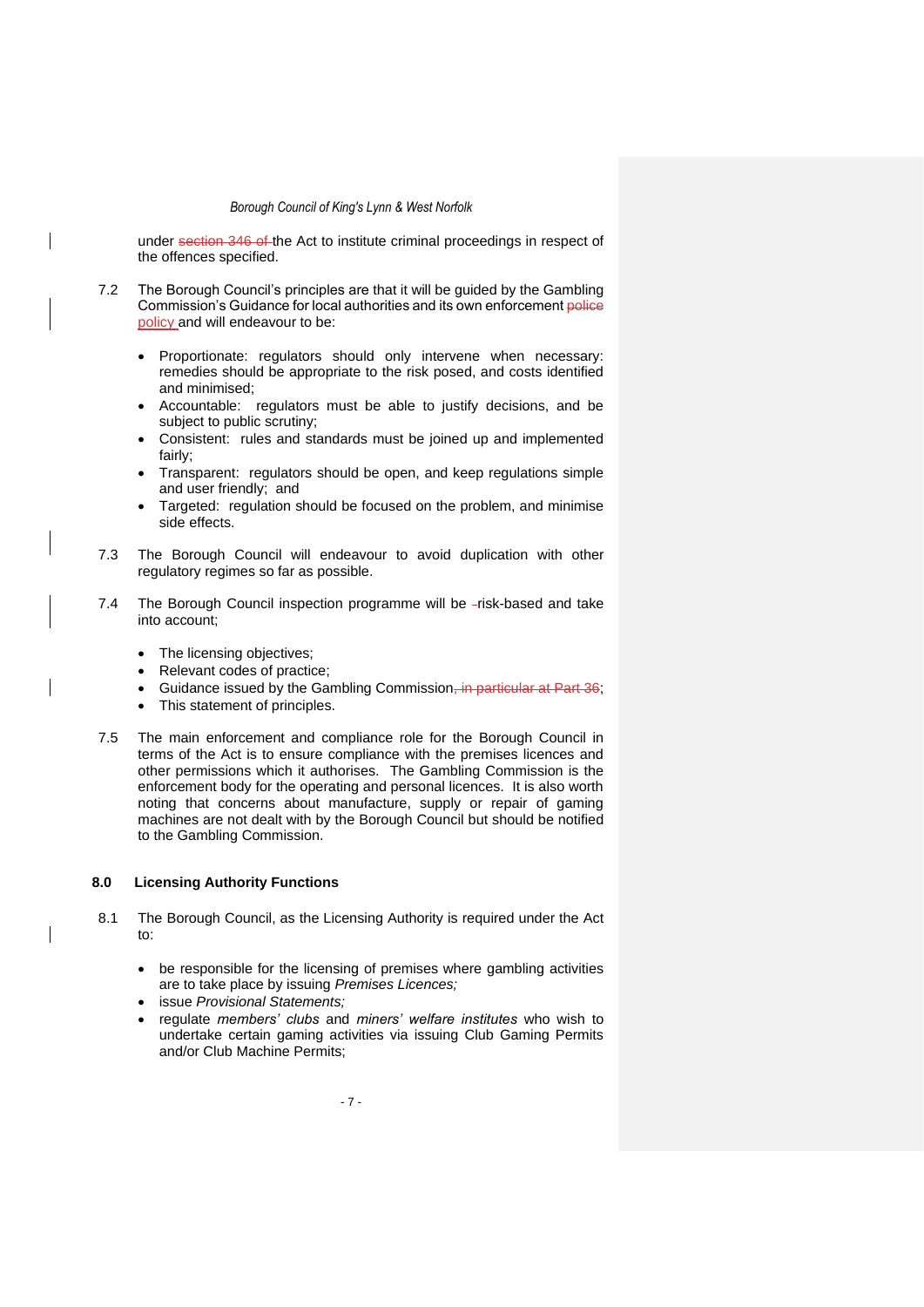- issue *Club Machine Permits* to *Commercial Clubs;*
- grant permits for the use of certain lower stake gaming machines at *unlicensed Family Entertainment Centres;*
- receive notifications from alcohol licensed premises (under the Licensing Act 2003) for the use of two or fewer gaming machines;
- issue *Licensed Premises Gaming Machine Permits* for premises licensed to sell/supply alcohol for consumption on the licensed premises, under the Licensing Act 2003, where there are more than two machines;
- register *small society lotteries* below prescribed thresholds;
- issue *Prize Gaming Permits;*
- receive and Endorse *Temporary Use Notices;*
- receive *Occasional Use Notices;*
- provide information to the Gambling Commission regarding details of licences issued (see section above on 'information exchange); and
- maintain registers of the permits and licences that are issued under these functions
- 8.2 It should be noted that local licensing authorities are not involved in the licensing of remote gambling, which is regulated by the Gambling Commission via operating licences.

## **PART B**

### **PREMISES LICENCES: CONSIDERATION OF APPLICATIONS**

### **9.0 General Principles**

9.1 Premises licences are subject to the requirements set-out in the Act and regulations, as well as specific mandatory and default conditions which are detailed in regulations issued by the Secretary of State. Licensing authorities are able to exclude default conditions and also attach others, where it is believed to be appropriate.

#### **10.0 Decision Making**

- 10.1 The Borough Council is aware that in making decisions about premises licences it should aim to permit the use of premises for gambling in so far as it thinks it:
	- in accordance with any relevant code of practice issued by the Gambling Commission;
	- in accordance with any relevant guidance issued by the Gambling Commission-;
	- reasonably consistent with the licensing objectives; and
	- in accordance with the authority's statement of principles.
- 10.2 It is appreciated that, as per-stated in the Gambling Commission's Guidance for local authorities, "moral and ethical objections to gambling are not a valid reason to reject applications for premises licences". (except as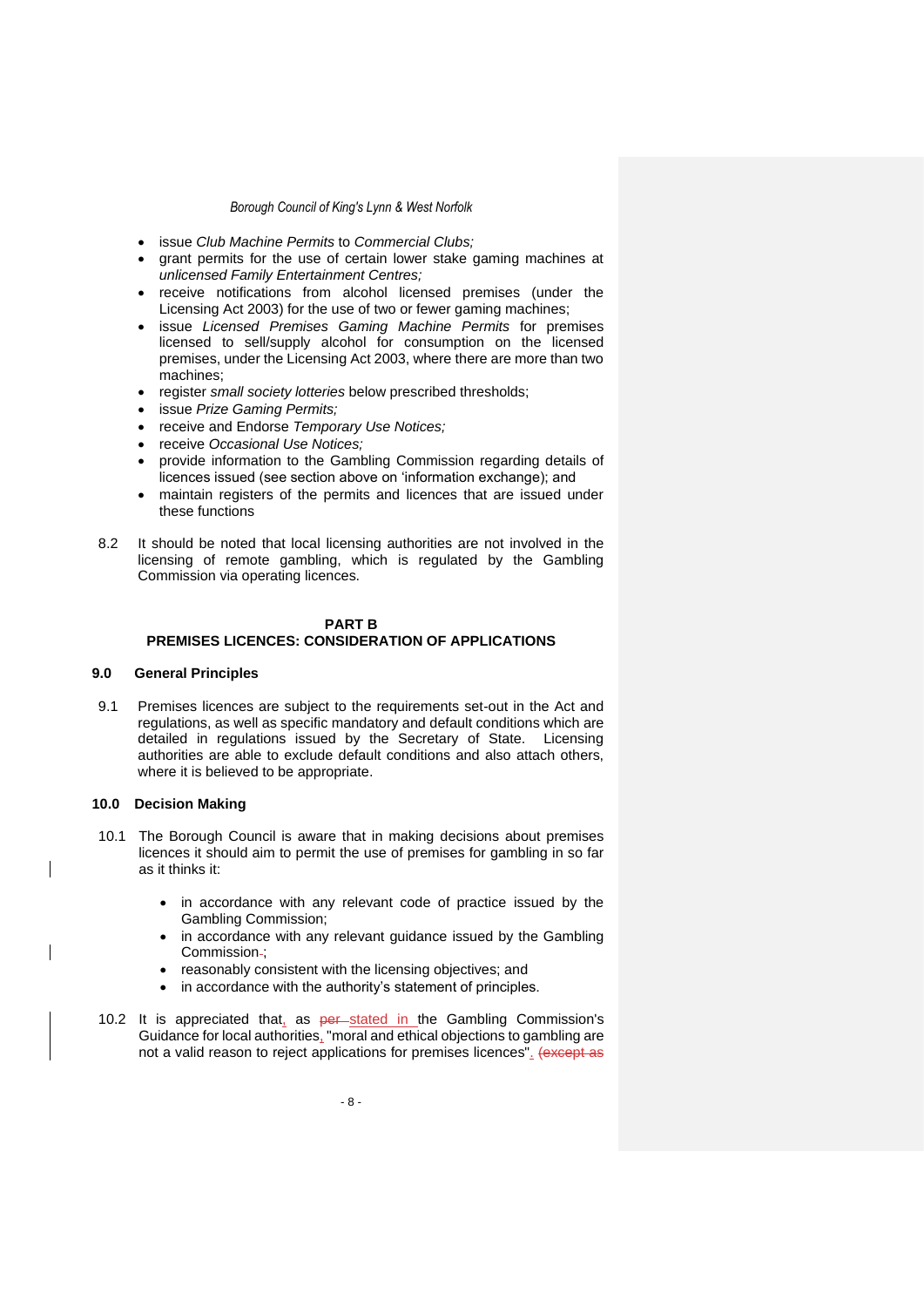regards any 'no casino resolution' - see section on Casinos at paragraph 21) and aAlso, that demand is not a criterion-relevant consideration for a licensing authority.

### **11.0 Definition of "premises"**

- 11.1 In the Act, "premises" is defined as including "any place". Section 152 therefore prevents more than one premises licence applying to any place. But aA single building could be subject to more than one premises licence, provided they are for different parts of the building and the different parts of the building can be reasonably regarded as being different premises. This approach has been taken to allow large, multiple unit premises such as a pleasure park, pier, track or shopping mall to obtain discrete premises licences, where appropriate safeguards are in place. However, the Borough Council shall pay particular attention if there are issues about subdivisions of a single building or plot and shall ensure that mandatory conditions relating to access between premises are observed.
- 11.2 The Act requires applicants to submit plans of the premises with their application to ensure that the Borough Council has the necessary information to make an informed judgment about whether the premises are fit for gambling. As the plan forms part of the premises licence, it will also be used by the Borough Council in connection with premises inspection activity. The plans must comply with requirements contained in the regulations made under the Act. The Gambling Commission states in its Guidance to Licensing Authorities that: "In most cases the expectation is that a single building / plot will be the subject of an application for a licence, for example, 32 High Street. But, that does not mean 32 High Street cannot be the subject of separate premises licences for the basement and ground floor, if they are configured acceptably. Whether different parts of a building can properly be regarded as being separate premises will depend on the circumstances. The location of the premises will clearly be an important consideration and the suitability of the division is likely to be a matter for discussion between the operator and the licensing officer. However, the Commission does not consider that areas of a building that are artificially or temporarily separated, for example by ropes or moveable partitions, can properly be regarded as different premises."
- 11.3 When determining an application for a premises licence or review of a premises licence, regard will be had to the proximity of the premises to schools, vulnerable adult centres or residential areas where there may be a high concentration of families with children. The proximity of premises taken into consideration will vary depending on the size and scope of the gambling premises concerned. Each case will, however, be decided on its merits. Therefore, if an applicant can effectively demonstrate how they might overcome any concerns, this will be taken into account. This would be expected to be addressed as part of the local risk assessment required to be submitted with all new and variation premises licence applications.The Borough Council takes note of the Gambling Commission's Guidance to Licensing Authorities which states that:

**Formatted:** Right: 0.17 cm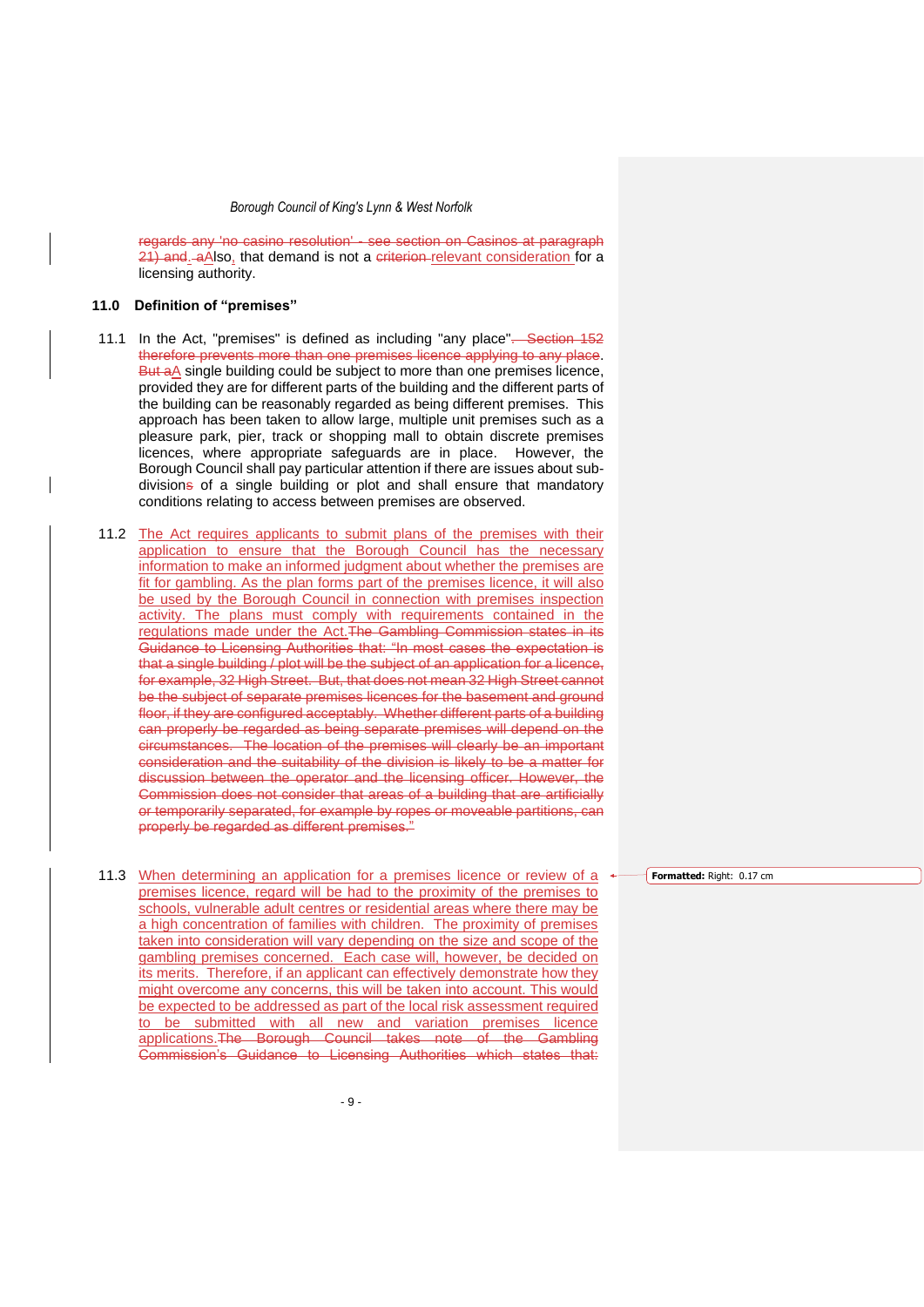licensing authorities should take particular care in considering applications for multiple licences for a building and those relating to a discrete part of a building used for other (non-gambling) purposes. In particular they should be aware of the following:

- The third licensing objective seeks to protect children from being harmed by gambling. In practice that means not only preventing them from taking part in gambling, but also preventing them from being in close proximity to gambling. Therefore premises should be configured so that children are not invited to participate in, have accidental access to or closely observe gambling where they are prohibited from participating.
- Entrances to and exits from parts of a building covered by one or more premises licences should be separate and identifiable so that the separation of different premises is not compromised and people do not "drift" into a gambling area. In this context it should normally be possible to access the premises without going through another licensed premises or premises with a permit.
- Customers should be able to participate in the activity named on the premises licence.

#### 11.4 The Guidance also gives a list of factors which the licensing authority should be aware of, which may include:

- Do the premises have a separate registration for business rates?
- Is the premises' neighbouring premises owned by the same person or someone else?
- Can each of the premises be accessed from the street or a public passageway?
- Can the premises only be accessed from any other gambling premises?
- 11.5 The Borough Council will consider these and other relevant factors in making its decision, depending on all the circumstances of the case.

#### **12.0 The Gambling Commission's relevant access provisions for each premises type are reproduced below:**

### 12.1 **Casinos**

- The principal access entrance to the premises must be from a street;
- No entrance to a casino must be from premises that are used wholly or mainly by children and/or young persons;
- No customer must be able to enter a casino directly from any other premises which holds a gambling premises licence.

#### 12.2 **Adult Gaming Centre**

No customer must be able to access the premises directly from any other licensed gambling premises.

#### 12.3 **Betting Shops**

- Access must be from a street or from another premises with a betting premises licence;
- No direct access from a betting shop to another premises used for the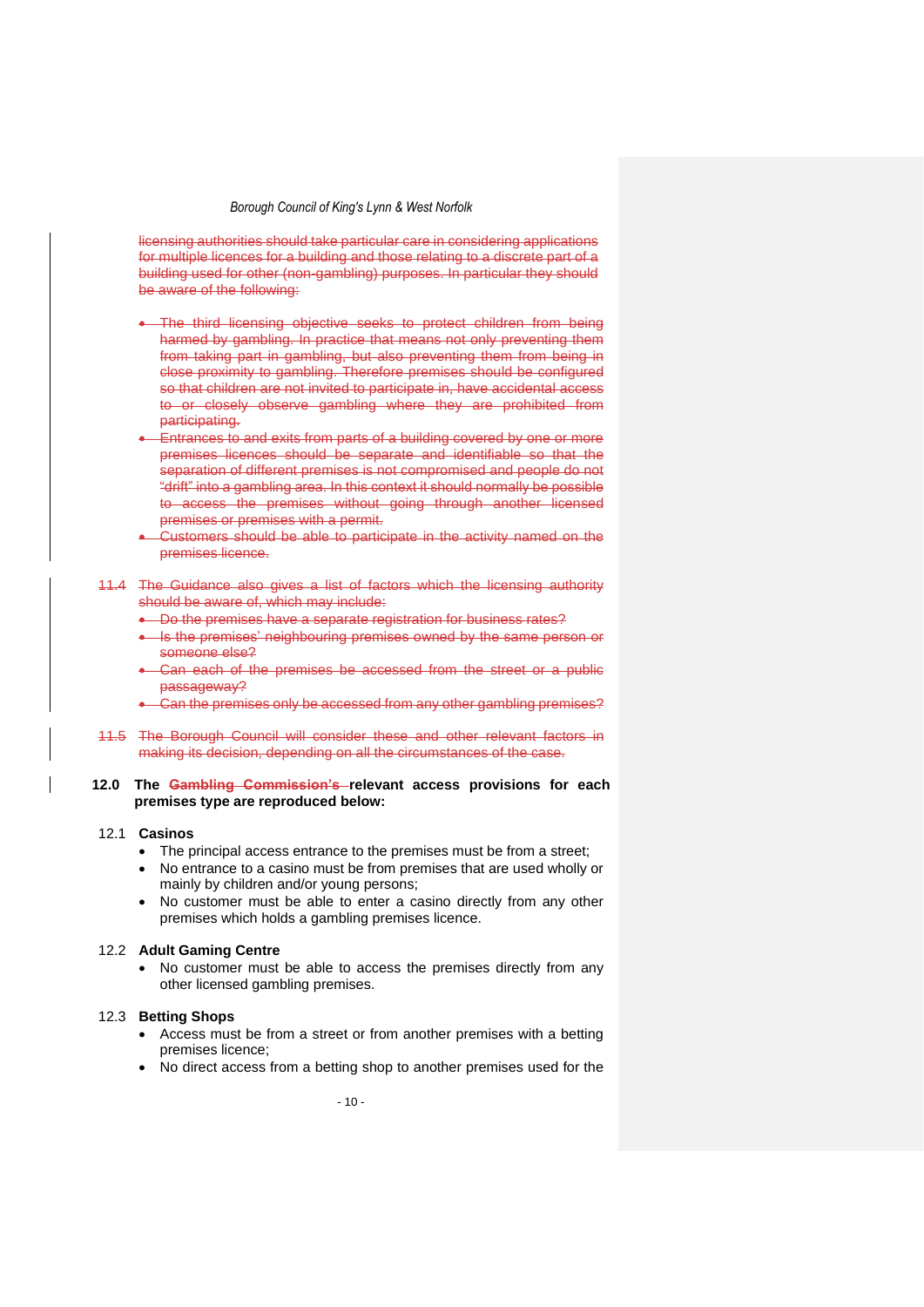retail sale of merchandise or services. In effect there cannot be an entrance to a betting shop from a shop of any kind and you could not have a betting shop at the back of a café – the whole area would have to be licensed.

#### 12.4 **Tracks**

- No customer should be able to access the premises directly from:
	- a casino
		- an adult gaming centre

#### 12.5 **Bingo Premises**

- No customer must be able to access the premise directly from:
	- a casino;<br>- an adult o
	- an adult gaming centre; or
	- a betting premises, other than a track.

#### 12.6 **Family Entertainment Centres**

- No customer must be able to access the premises directly from:
	- a casino;
	- an adult gaming centre; or
	- a betting premises, other than a track.
- 12.7 The Gambling Commission's Guidance contains further advice on this issue, which the Borough Council will also take into account in its decisionmaking.

### **13.0 Location**

13.1 The Borough Council is aware that demand issues cannot be considered with regard to the location of premises but that considerations in terms of the licensing objectives are relevant to its decision-making. This authorityThe Council will pay particular attention to the protection of children and vulnerable persons from being harmed or exploited by gambling, as well as issues of crime and disorder. Should any specific policy be decided upon as regards areas where gambling premises should not be located, this statement will be updated. It should be noted that any such policy does not preclude any application being made and each application will be decided on its merits, with the onus upon the applicant showing how potential concerns can be overcome.

## **14.0 Local Area Profiling**

- 14.1 The Social responsibility Code (10.1.1), came into effect on the 6<sup>th</sup> April 2016 and requires licensees to assess the local risks to the licensing objectives posed by their gambling operations at each of their premises, and have policies, procedures and control measures to mitigate those risks.
- 14.12 The Borough Council is aware that there is no mandatory requirement to have a local area profile but recognises that that one may offer a number of benefits. Should evidence be obtained to identify local risk areas then

**Formatted:** Indent: Left: 0 cm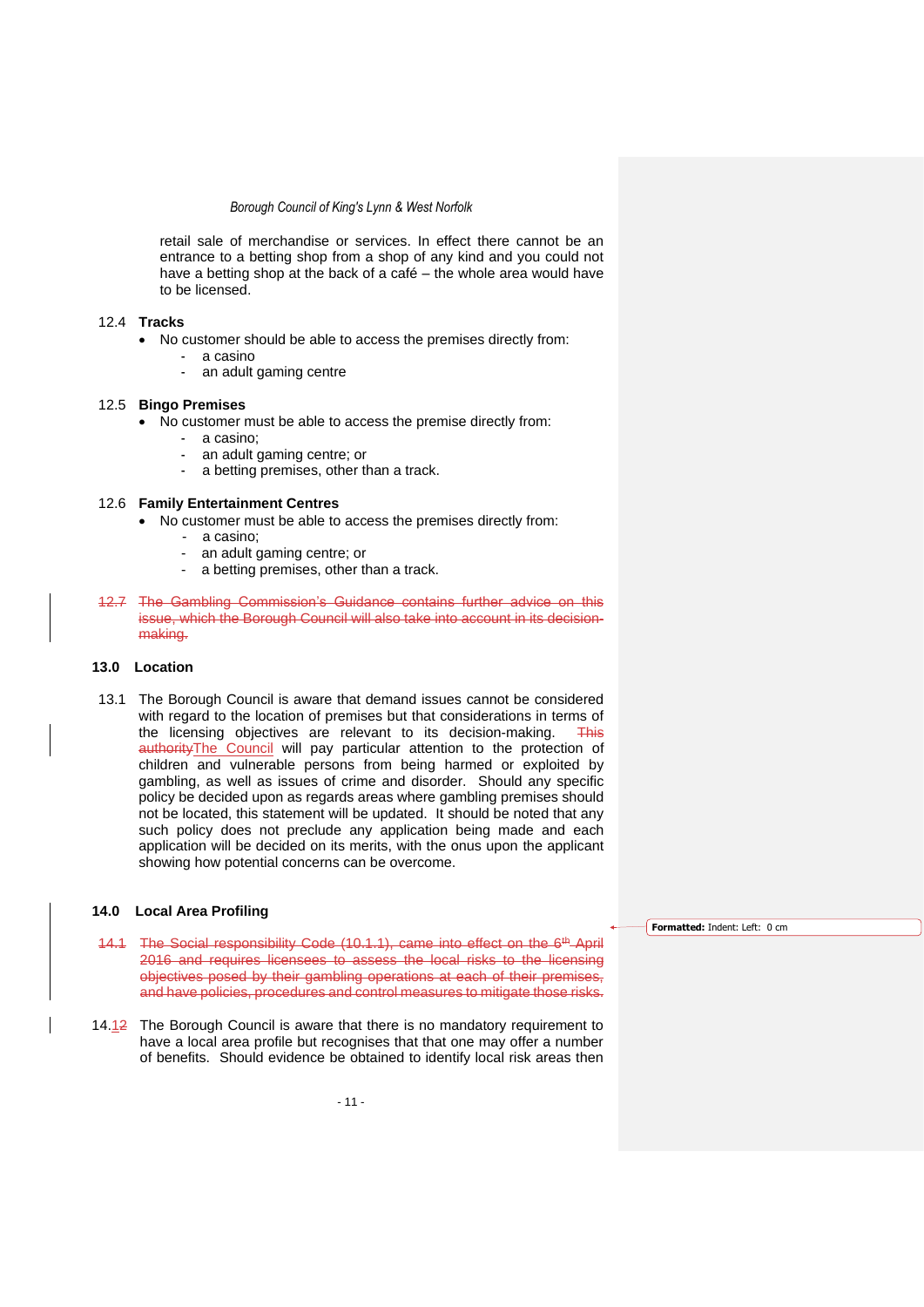these will be reflected in a separate document and made available from Environmental Health – Licensing and on the Borough Council's website.

#### **15.0 Local Area Risk Assessment**

- 15.1 It is a requirement of the Gambling Commission's Licence Conditions and Codes of Practice (LCCP) for licensees to assess the local risks to the licensing objectives posed by the provision of gambling facilities at their premises. Policies, procedures and control measures must be in place to mitigate those risks. In making risk assessments, licensees must take into account relevant matters identified in this policy.
- 15.2 The LCCP, at Section 10 states that requires licensees must to undertake<br>and review (and update as \_\_\_\_\_\_\_\_\_\_necessary) their-local risk assessment **and review of the update as incredent** and update assessments:
	- to take account of any significant changes in local circumstances;
	- when there are significant changes at a licensee's premises that may affect their mitigation of local risks;
	- when applying for a variation of a premises licence; and
	- in any case, undertake a local risk assessment when applying for a new premises licence.
- 15.3 In undertaking a local risk assessment the **Borough Council will expect the** operator, as a minimum. to take into account:
	- whether the premises is in an area of deprivation
	- whether the premises is in an area subject to high levels of crime and/or disorder
	- the ethnic profile of residents in the area
	- the demographics of the area in relation to vulnerable groups
	- the location of services for children such as schools, playgrounds, toy shops, leisure centres and other areas where children will gather
	- health information and data relating to gambling related harm
- 15.4 A single generic risk assessment covering every premises in an operator's estate will not be considered by the Borough Council to be suitable or sufficient. It is also expected that operators will take full account of the local area when compiling their risk assessments, and to reflect this in the control measures which they will implement. The local risk assessment should also show how vulnerable people, including people with gambling dependencies are protected.

Risk assessments should be kept at the individual premises to which they relate. All staff should be fully aware of the risk assessment and where it is kept in order that they can work in accordance with any requirements, and it can easily be provided to the Borough Council should they request to see it at any reasonable time.

15.5 The Borough Council also consider the following matters are of importance for **constants** operators to consider in developing their local risk assessments: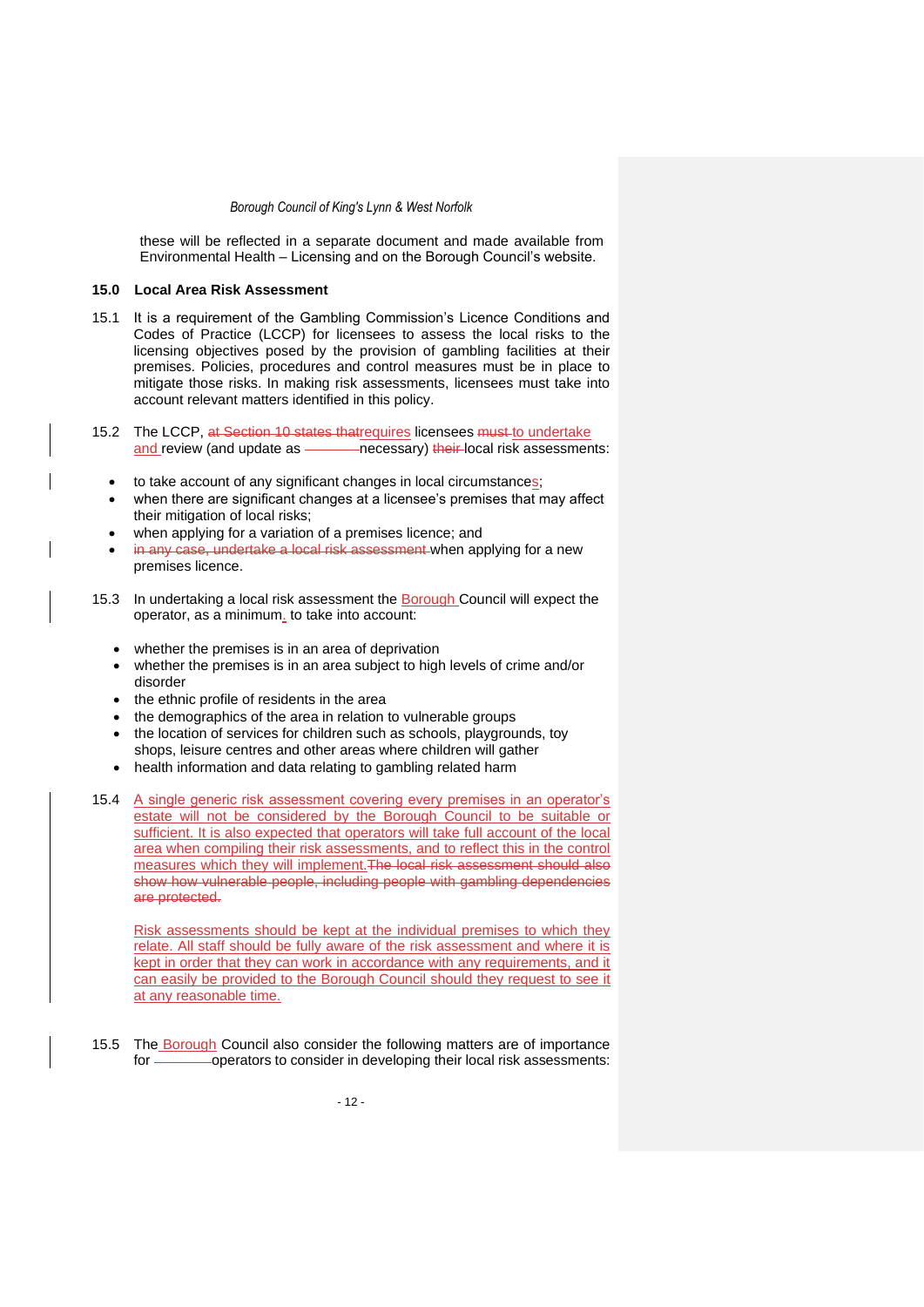- The training of staff in brief intervention when customers show signs of excessive gambling, the ability of staff to offer brief intervention.
- Details as to the location and coverage of working CCTV cameras, and how the system will be monitored.
- The layout of the premises so that staff have an unobstructed view of persons using the premises.
- The number of staff that will be available on the premises at any one time. If at any time that number is one, confirm the supervisory and monitoring arrangements when that person is absent from the licensed area or distracted from supervising the premises and observing those persons using the premises.
- Arrangements for monitoring and dealing with under--age persons and vulnerable persons, which may include dedicated and trained personnel, leaflets, posters, self-exclusion schemes, window displays and advertisements not to entice passers-by-etc.
- The provision of signage and documents relating to games rules, gambling care providers and other relevant information.

Such information may be used to inform the decision the Borough Council makes about whether to grant the licence, to grant the licence with special conditions or to refuse the application.

15.6 This policy does not preclude any application being made and each application will be decided on its merits, with the onus being upon the applicant to show how the concerns can be overcome.

### **16.0 Public Health & Gambling**

- 16.1 The Borough Council is aware that Norfolk County Council Public Health ("Public Health") supports the national position of the Gambling Commission on the prevention of problem gambling<sup>+</sup>, which the commission-Commission states should be a Public public Health-health issue that is tackled in a comprehensive way alongside other public health issues like alcohol, drug misuse, or obesity, addressed by a range of organisations and agencies working co-operatively.
- 16.2 Public Health's role is to focus on the prevention of harm to vulnerable people within Norfolk, and any health harms that can be caused, or exacerbated by gambling. Our Their aim is to work with Local local authorities in Norfolk to support a move towards health harms for individuals and communities being considered in the Gambling licensing process.
- 16.3 We will Public Health may provide support to the local authorities y in the development and review of the a Statement of principlesPrinciples, and, where appropriate, a Local local profile that identifies the wider health harms relating to gambling that includes Mental mental health, Housinghousing, community welfare, and debt. All these areas are connected to poor health

**Formatted:** Indent: Left: 1.25 cm

<sup>1</sup> https://www.gamblingcommission.gov.uk/PDF/Gambling-related-harm-as-a-public-health-issue.pdf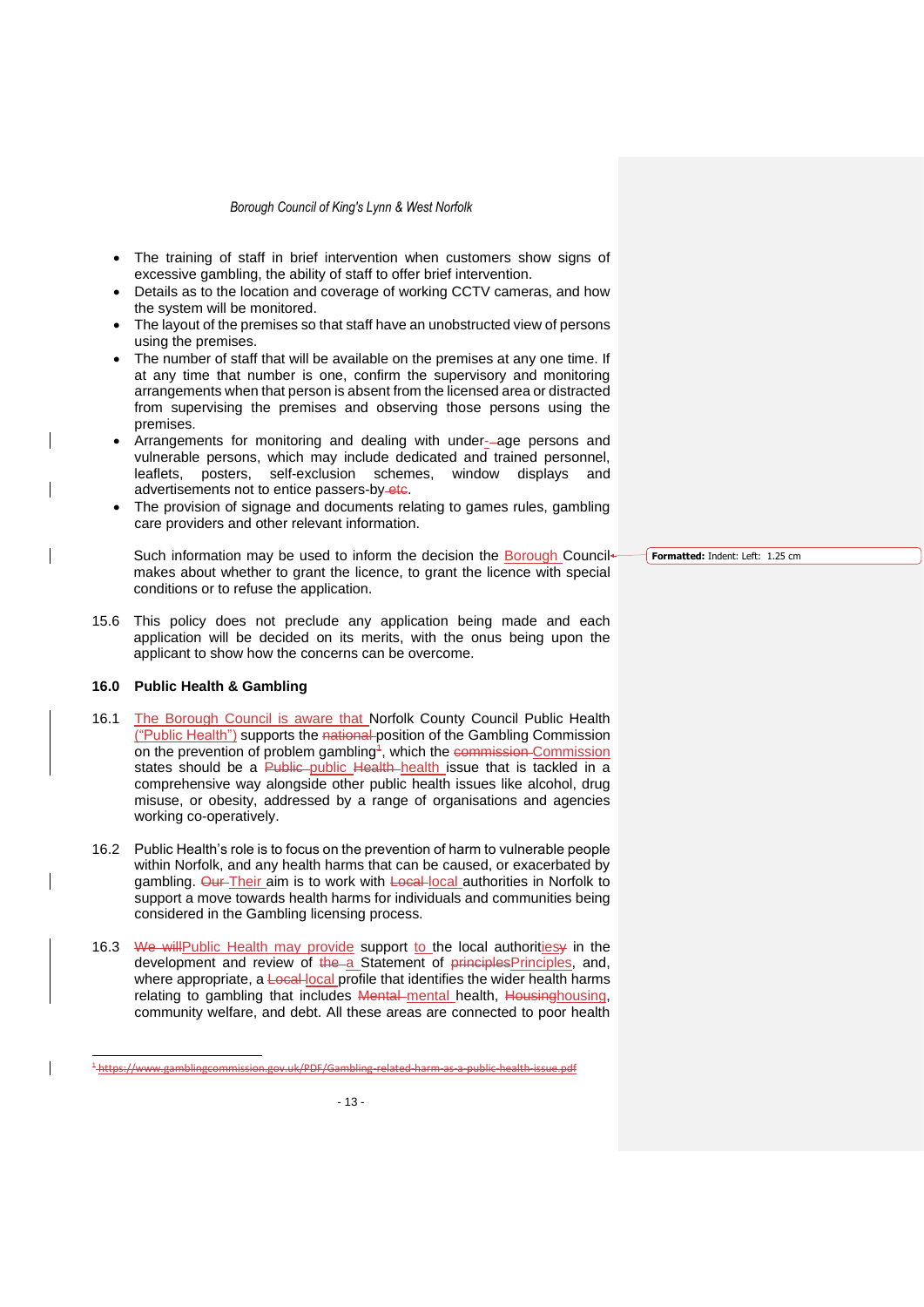outcomes, not only for an individual, but for the surrounding family and the community.

### **17.0 Planning Permission & Building Regulations**

- 17.1 In determining applications, the Borough Council will not take into consideration matters that are not related to gambling and the licensing objectives. One example would be the likelihood of the applicant obtaining planning permission or building regulations approval for their proposal.
- 17.2 The Borough Council is aware that a premises licence, once it comes into effect, authorises premises to be used for gambling. Accordingly, a licence to use premises for gambling should only be issued in relation to premises that the licensing authority can be satisfied are going to be ready to be used for gambling in the reasonably near future, consistent with the scale of building or alterations required before the premises are brought into use. (Equally, licences should only be issued where they are expected to be used for the gambling activity named on the licence).

#### **18.0 Duplication with other Regulatory Regimes**

18.1 The Borough Council will not seek to use the Act to resolve matters more readily dealt with under other legislation and will seek to avoid any duplication with other regulatory systems where possible. For example, the Borough Council will not take into account whether the appropriate planning permission or building regulations approval are likely to be granted, nor will it take into account fire or health and safety risks without justification in a particular case. It will, however, carefully consider any concerns about conditions which are not able to be met by applicants or licensees due to planning restrictions, should such a situation arise.

The Borough Council will aim to avoid any duplication with other statutory / regulatory systems where possible, including planning. This authority will not consider whether a licence application is likely to be awarded planning permission or building regulations approval, in its consideration of it.

#### **19.0 Licensing Objectives**

- 19.1 Premises licences granted must be reasonably consistent with the licensing objectives. With regard to this, the Borough Council has considered the Gambling Commission's Guidance to local authorities and some comments are made below.
- 19.2 **Preventing gambling from being a source of crime or disorder, being associated with crime or disorder or being used to support crime.** The Borough Council is aware that the Gambling Commission takes a leading role in preventing gambling from being a source of crime. The Gambling Commission's Guidance does however envisage that licensing authorities should pay attention to the proposed location of gambling premises in terms of this licensing objective. Thus, where an area has known high levels of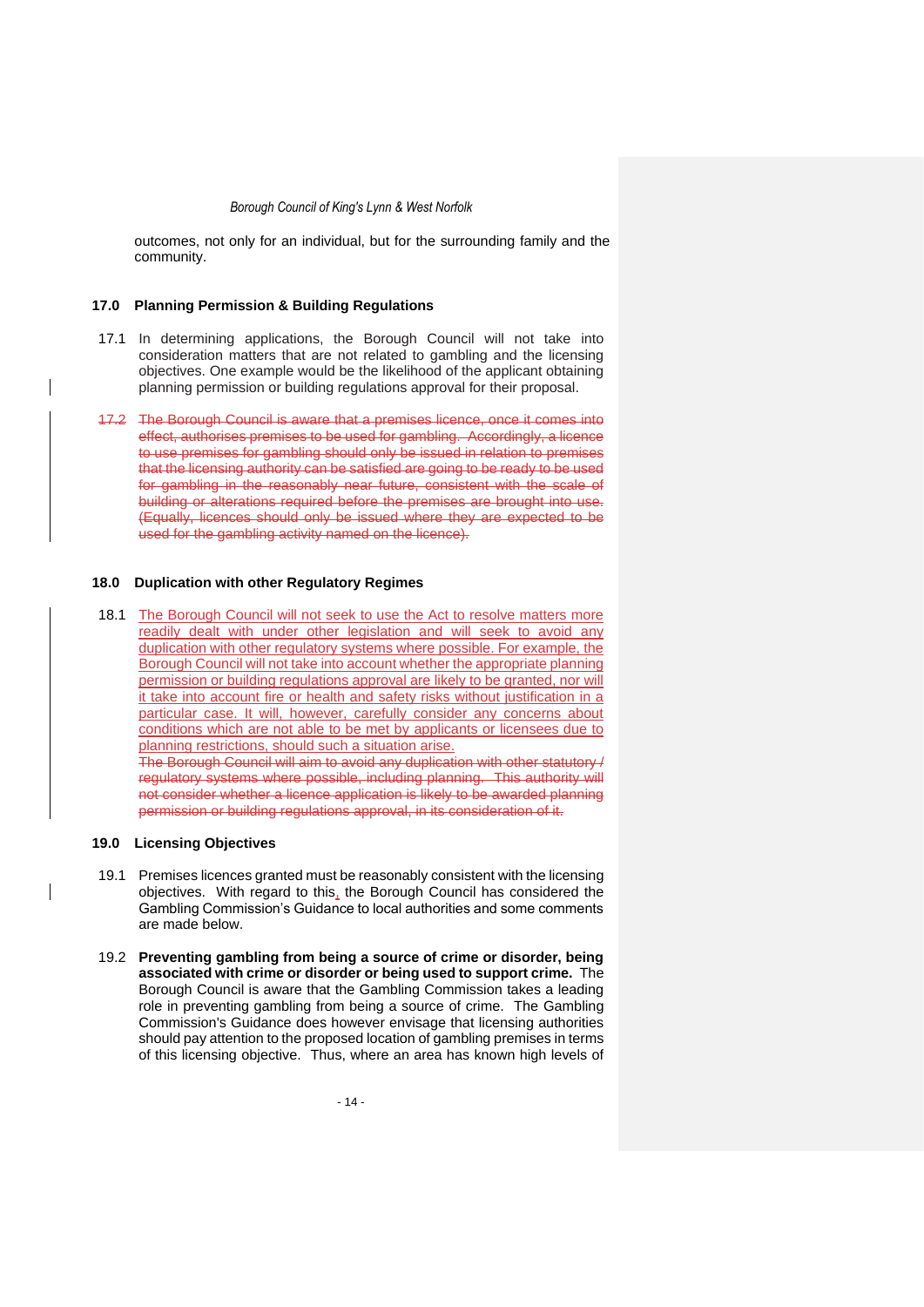organised crime this authority will consider carefully whether gambling premises are suitable to be located there and whether conditions may be suitable such as the provision of door supervisors. The Borough Council is aware of the distinction between disorder and nuisance and will consider factors (for example whether police assistance was required and how threatening the behaviour was to those who could see it) so as to make that distinction.

- **19.3 Ensuring that gambling is conducted in a fair and open way.** The Borough Council has noted that the Gambling Commission states that it generally does not expect licensing authorities to be concerned with ensuring that gambling is conducted in a fair and open way as this will be addressed via operating and personal licences. The only exception to this is for tracks which is covered in paragraph 24 below.
- **19.4 Protecting children and other vulnerable persons from being harmed or exploited by gambling.** The Borough Council has noted the Gambling Commission's Guidance for local authorities states that this objective means preventing children from taking part in gambling (as well as restriction of advertising so that gambling products are not aimed at or are, particularly attractive to children). The Borough Council will therefore consider, as suggested in the Gambling Commission's Guidance, whether specific measures are required at particular premises, with regard to this licensing objective. Appropriate measures may include supervision of entrances / machines, segregation of areas etc.

-The use of CCTV (in accordance with data protection regulations and any relevant codes of practice) may be insufficient on its own as a measure to prevent access to gaming facilities by children or vulnerable persons (including those who have registered in a self-exclusion scheme).

At premises such as adult gaming centres, betting shops, bingo halls and family entertainment centres where category B or C gaming machines are operated, the Borough Council will expect that an appropriate number of staff will be present throughout opening hours to ensure that children are not permitted to enter the premises or use age-restricted gaming facilities, as the case may be, and that self-excluded persons are not permitted to gamble.

The Borough Council is also aware of the Gambling Commission Codes of Practice as regards this licensing objective, in relation to specific premises such as pubs.

As regards the term "vulnerable persons" it is noted that the Gambling Commission does not seek to offer a definition but states that "it will for regulatory purposes assume that this group includes people who gamble more than they want to; people who gambling beyond their means; and **Formatted:** Normal, Right: 0.01 cm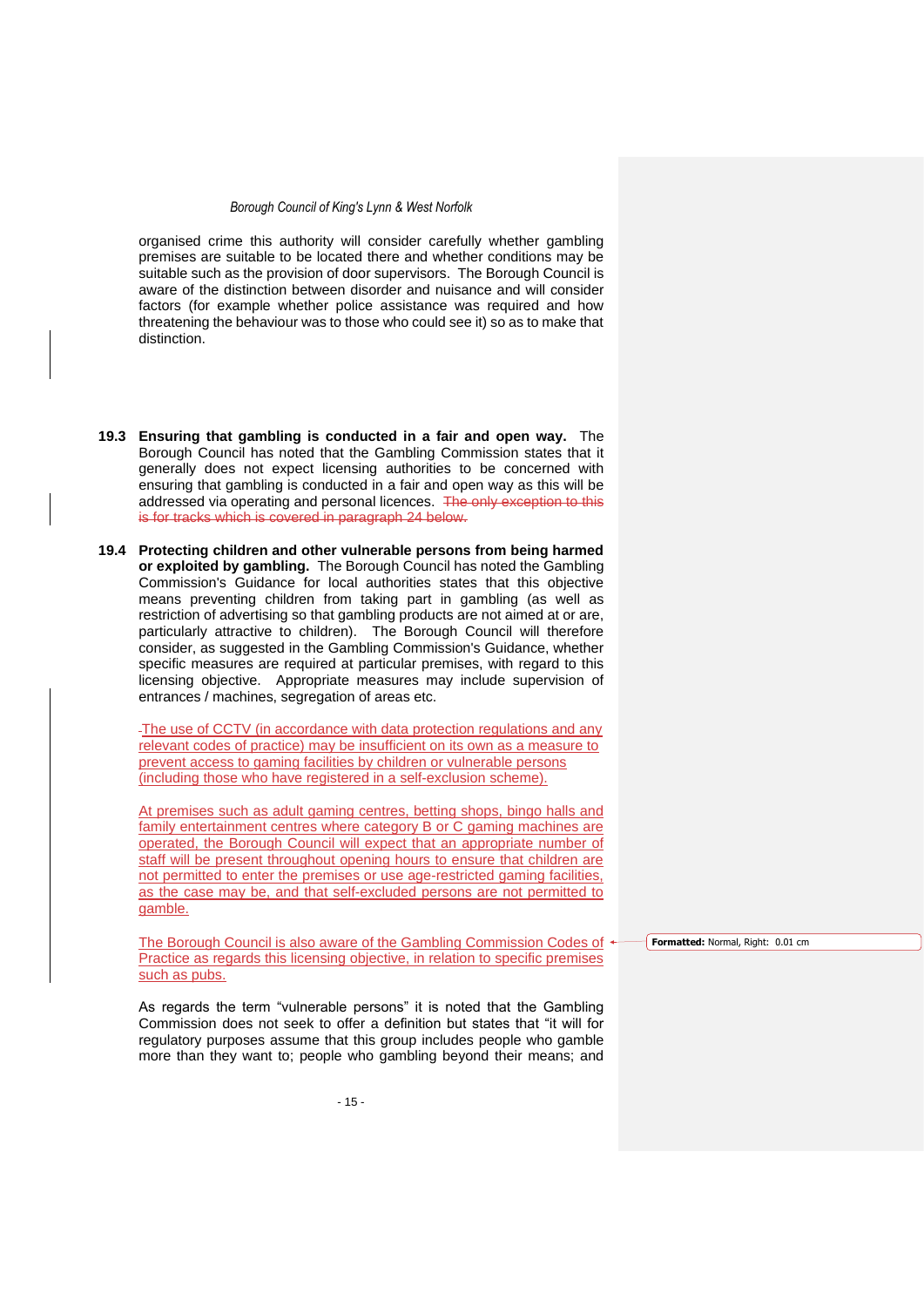people who may not be able to make informed or balanced decisions about gambling due to a mental impairment, alcohol or drugs." This licensing authorityThe Borough Council will consider this licensing objective on a case by case basis.

#### **20.0 Conditions**

- 20.1 Any conditions attached to licences will be proportionate and will be:
	- relevant to the aim to permit the use of the premises forneed to make the proposed building suitable as a gambling facility;
	- necessary to promote the licensing objectives;
	- directly related to the premises and the type of licence applied for;
	- fairly and reasonably related to the scale and type of premises; and
	- reasonable in all other respects.
- 20.2 Decisions upon individual conditions will be made on a case by case basis, although there will be a number of measures the Borough Council will consider utilising should there be a perceived need, such as the use of supervisors, appropriate signage for adult only areas etc. There are specific comments made in this regard under some of the licence types below. The Borough Council will also expect the licence applicant to offer his/hertheir own suggestions as to way in which the licensing objectives can be met effectively.
- 20.3 The Borough Council will also consider specific measures which may be required for buildings which are subject to multiple premises licences. Such measures may include the supervision of entrances; segregation of gambling from non-gambling areas frequented by children; and the supervision of gaming machines in non-adult gambling specific premises in order to pursue the licensing objectives.
- 20.4 It is noted that the Borough Council cannot attach conditions to premises licences which:
	- makes it impossible to comply with an operating licence condition;
	- relate to gaming machine categories, numbers, or method of operation; • provide that membership of a club or body be required (the Act
	- specifically removes the membership requirement for casino and bingo clubs and this provision prevents it being reinstated); andor
	- relate to stakes, fees, winnings or prizes.

#### 20.5 **Door Supervisors**

If the Borough Council is concerned that a premises may attract disorder or be subject to attempts at unauthorised access (for example by children and young persons) then it may require that the entrances to the premises are controlled by a door supervisor.

The Act provides that where a person employed as a door supervisor is required to hold a licence issued by the Security Industry Authority (SIA),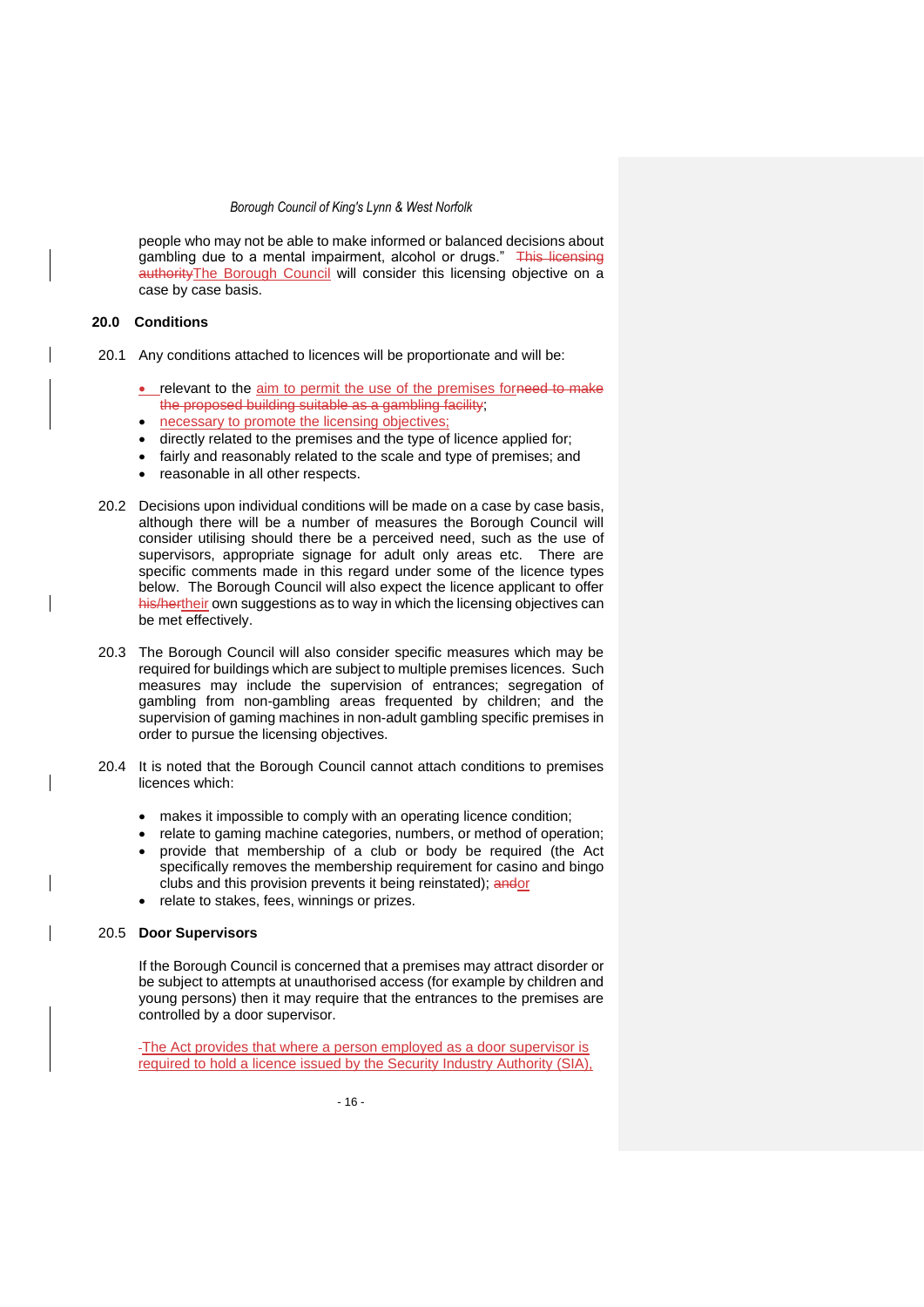that requirement will have force as though it were a condition on the premises licence.

The majority of persons employed to work as door supervisors at premises licensed for gambling will need to be licensed by the SIA. There are, however, exceptions to this requirement.

This requirement is relaxed when applied to door supervisors at casino and bingo premises. Where contract staff are employed as door supervisors at casino or bingo premises, such staff will need to be licensed by the SIA. However, in-house employees working as door supervisors at casino and bingo premises are exempt from this requirement.

### **21.0 Adult Gaming Centres**

21.1 Persons operating an adult gaming centre (AGC) are able to make category B, C and D gaming machines available. No-one under the age of 18 is permitted to enter an AGC

The Borough Council will have regard to the need to protect children and vulnerable persons from harm or being exploited by gambling and will expect the applicant to satisfy the authority Council that there will be sufficient measures to, for example, ensure that children and young persons do not have access to the premises.

- 21.2 The Borough Council may consider measures to meet the licensing objectives such as:
	- Proof of age schemes;
	- CCTV;
	- Supervision of entrances / machine areas;
	- Physical separation of areas;
	- Location of entry;
	- Notices / signage;
	- Specific opening hours;
	- Self-exclusion schemes; and
	- Provision of information leaflets / helpline numbers for organisations such as GamCare.

This list is not mandatory, nor exhaustive, and is merely indicative of example measures.

- **22.0 (Licensed) Family Entertainment Centres (FEC):**
- 22.1 Persons operating a licensed Family Entertainment Centre (FEC) must hold a relevant operating licence issued by the Gambling Commission. They will be able to make category C and D gaming machines available.

**Formatted:** Indent: Left: -0.03 cm, Hanging: 0.01 cm, Right: 0.01 cm, Space After: 11.55 pt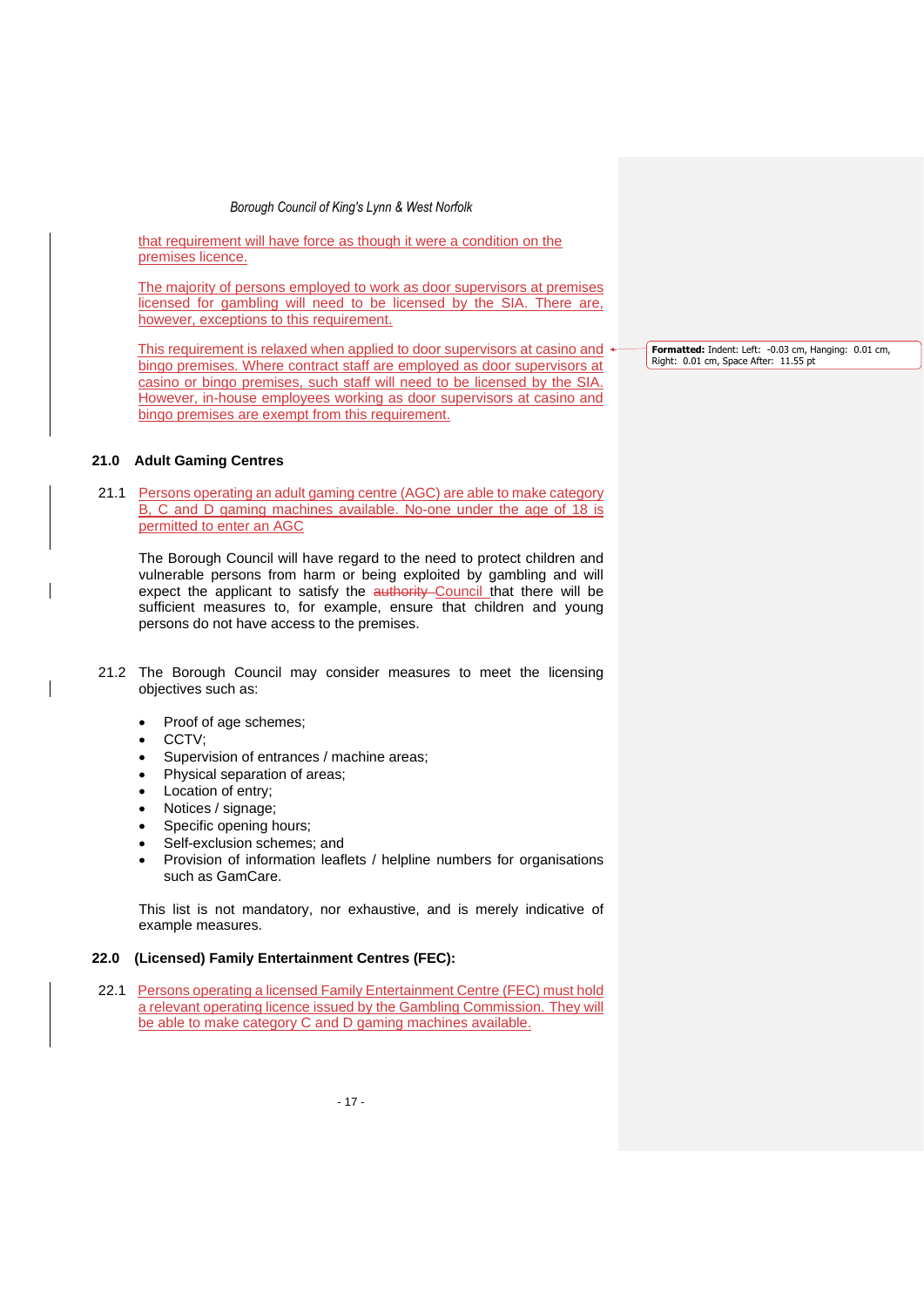Children and young persons are permitted to enter an FEC and may use category D machines. They are not permitted to use category C machines and it is a requirement that there must be clear segregation between the two types of machine, so that under-18s do not have access to them.

The Borough Council will specifically have regard to the need to protect children and vulnerable persons from harm or being exploited by gambling and will expect the applicant to satisfy the authority Council, for example, that there will be sufficient measures to ensure that under children and young persons do not have access to the adult only gaming machine areas.

- 22.2 The Borough Council may consider measures to meet the licensing objectives such as:
	- CCTV;
	- Supervision of entrances / machine areas;
	- Physical separation of areas;
	- Location of entry:
	- Notices / signage;
	- Specific opening hours;
	- Self-exclusion schemes;
	- Provision of information leaflets / helpline numbers for organisations such as GamCare; and
	- Measures / training for staff on how to deal with suspected truant school children on the premises

This list is not mandatory, nor exhaustive, and is merely indicative of example measures.

### **23.0 Casinos**

- 23.1 There are currently no casinos operating within the boroughBorough Council's area.
- 23.2 Casinos are only permitted in certain areas within Great Britain. New casinos under the Gambling Act 2005 are restricted to 16 specific local licensing authority areas. The Borough Council's area is not one of those areas.

Casinos that operated under the Gaming Act 1968 should already have a premises licence from their local licensing authority. The regions in which those casinos operate are based on a historical division that was established under the previous licensing regime by the Gaming Board for Great Britain. The Borough Council's area is not one of those regions. The Borough Council has not passed a 'no casino' resolution under Section

166 of the Act, but is aware that it has the power to do so. Should the Borough Council decide in the future to pass such a resolution, it will update this statement of principles with details of that resolution.

### **24.0 Bingo premises**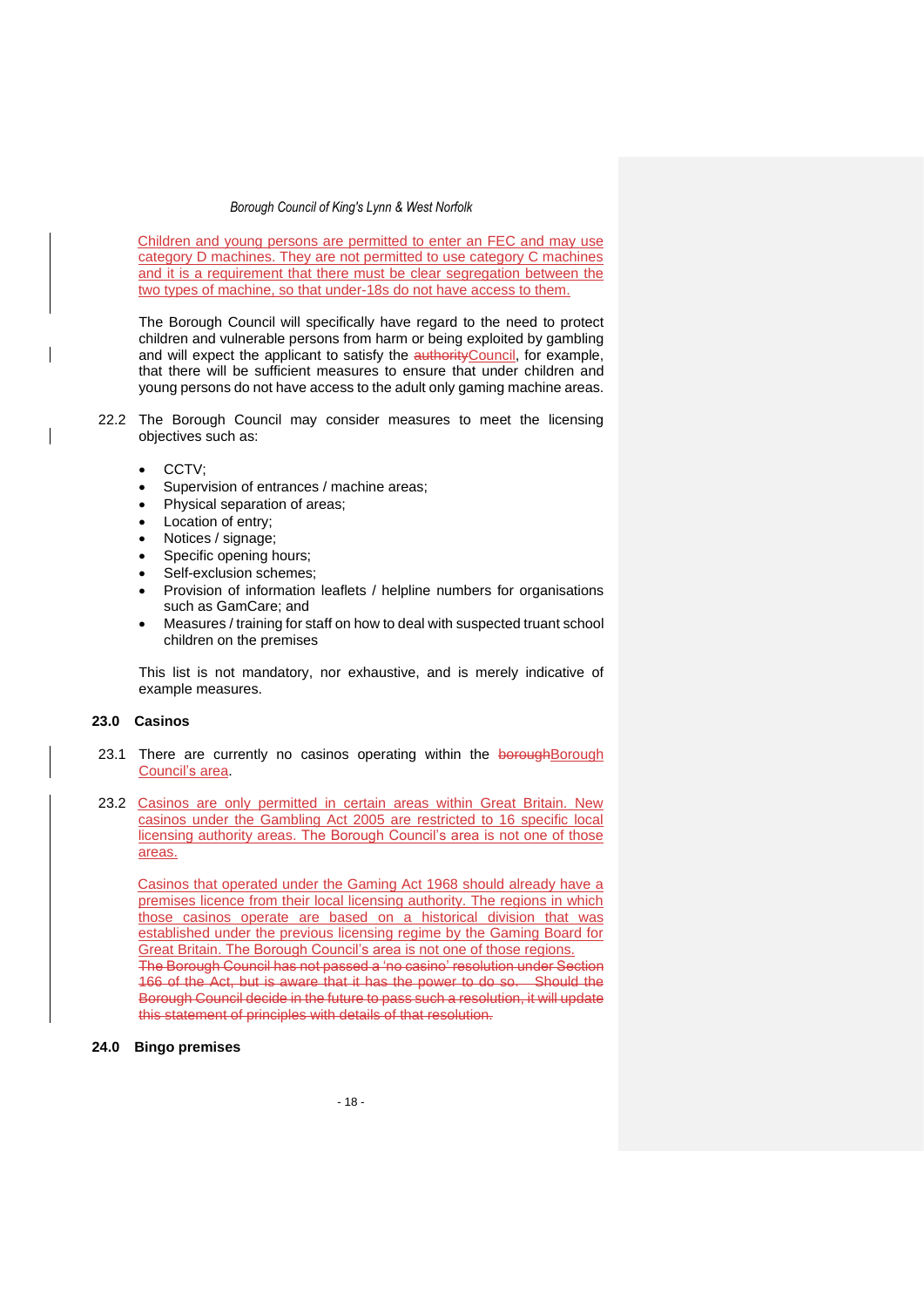24.1 Cash bingo is the main type of bingo played in commercial bingo premises. They can also offer prize bingo, largely as games played in the intervals between main stage games. Premises with a bingo premises licence will be able to offer bingo in all its forms.

The Borough Council will need to be satisfied that bingo can be played in any bingo premises for which a premises licence is sought.

The Act provides that the holder of a bingo premises licence may make available for use a number of category B gaming machines not exceeding 20% of the total number of gaming machines on the premises. Premises that were licensed before 13 July 2011 are entitled to make available eight category B gaming machines, or 20% of the total number of gaming machines, whichever is the greater. There are no restrictions on the number of category C or D machines that can be made available.

Children and young people are allowed into bingo premises; however they are not permitted to participate in the bingo and if category B or C machines are made available for use these must be separated from areas where children and young people are allowed.

The Borough Council will need to be satisfied that any premises licensed for bingo will operate in a manner which a customer would reasonably be expected to recognise as premises licensed for the purposes of providing facilities for bingo.

The Borough Council may consider measures to meet the licensing objectives such as:

### **CCTV**

### **Proof of age schemes**

- Supervision of entrances/machine areas
- Physical separation of areas (if not adult-only)
- Entry control system (if not adult-only)
- **Location of entry**
- **Notices/signage**
- Specific opening hours
- Self-exclusion schemes
- Provision of information leaflets/helpline numbers for organisations + such as GamCare

Measures/training for staff on how to deal with children on the premises (if not adult-only)

This list is not mandatory, nor exhaustive, and is merely indicative of example measures.

**25.0 Betting premises**

**Formatted:** Indent: Left: -0.03 cm, Hanging: 0.01 cm, Right: 0.01 cm

**Formatted:** Indent: Left: 0.61 cm, Hanging: 0.75 cm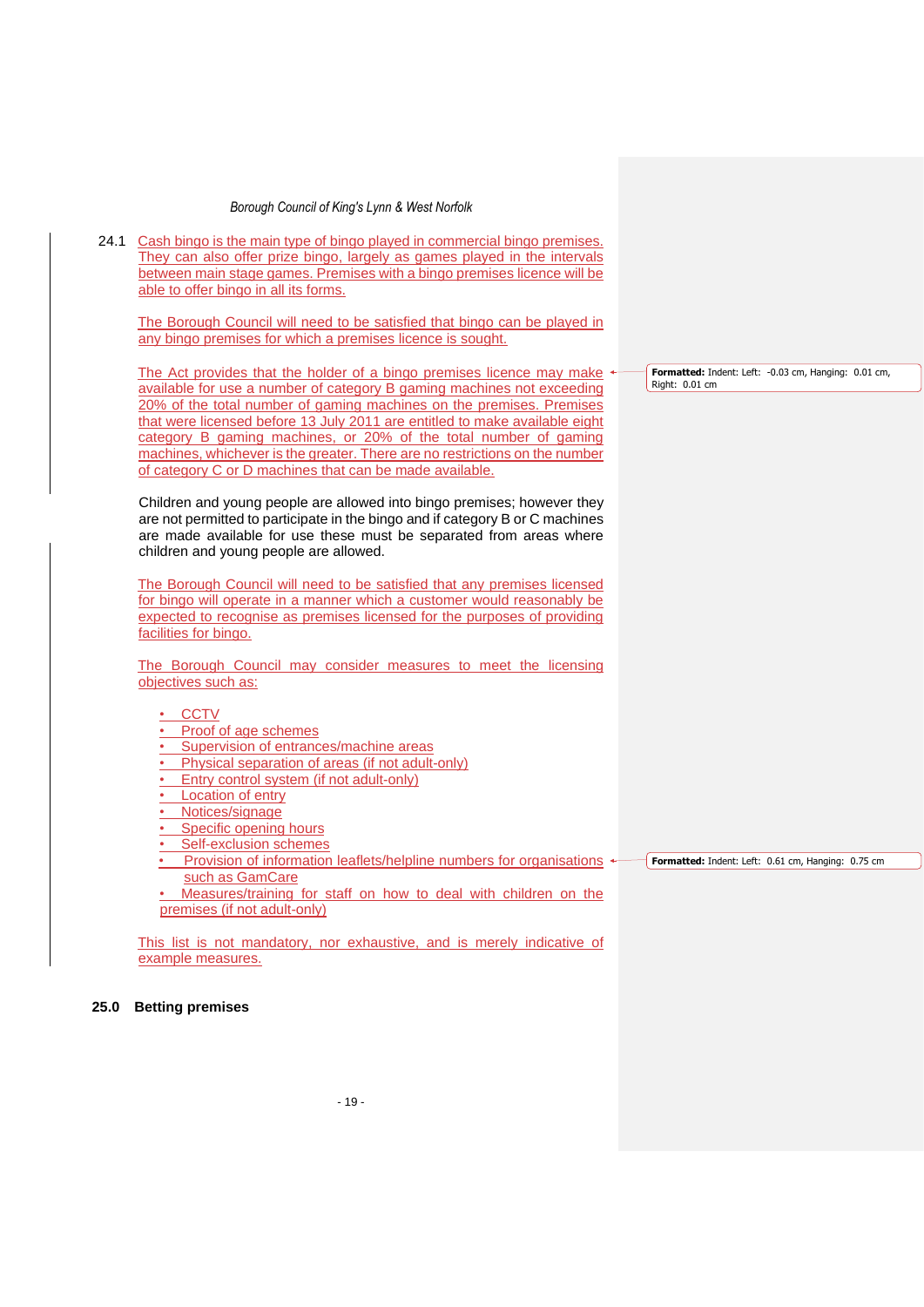25.1 Betting premises provide off-course betting which is betting that takes place other than at a track in what was previously known as a licensed betting office. Tracks are considered below. Children and young persons are not permitted to enter betting premises. The Borough Council will expect applicants and licence holders to take account of the structure and layout of their gambling premises in order to prevent underage gambling. The holder of a betting premises licence may make available for use up to four gaming machines of category B, C or D. Betting premises may make available machines that accept bets on live events, such as horse racing, as a substitute for placing a bet over the counter. These self-service betting terminals (SSBTs) are not gaming machines. The Borough Council may restrict the number of SSBTs, their nature and the circumstances in which they are made available by attaching a licence condition to a betting premises licence. When considering whether to impose a condition to restrict the number of SSBTs in particular premises, the Borough Council, amongst other things, will take into account the ability of employees to monitor the use of the machines by children and young persons or by vulnerable people. The Borough Council may consider measures to meet the licensing objectives such as: • Proof of age schemes • CCTV Supervision of entrances/ machine areas Physical separation of areas Location of entry • Notices/signage Specific opening hours Self-exclusion schemes Provision of information leaflets/ helpline numbers for organisations  $\leftarrow$ such as GamCare This list is not mandatory, nor exhaustive, and is merely indicative of  $\triangleleft$ example measures. Betting machines – A 'betting machine' is not a gaming machine and the Borough Council is aware that it can attach a condition to restrict the number of betting machines. The Borough Council will take into account the size of the premises, the number of counter positions available for person-to-person transactions, and the ability of staff to monitor the use **Formatted:** Indent: Left: 0.61 cm, Hanging: 0.75 cm **Formatted:** Indent: Left: -0.03 cm, Hanging: 0.01 cm, Right: 0.01 cm, Space After: 11.55 pt

**26.0 Tracks** 

betting machines an operator wants to offer.

of these machines when considering the number/nature/circumstances of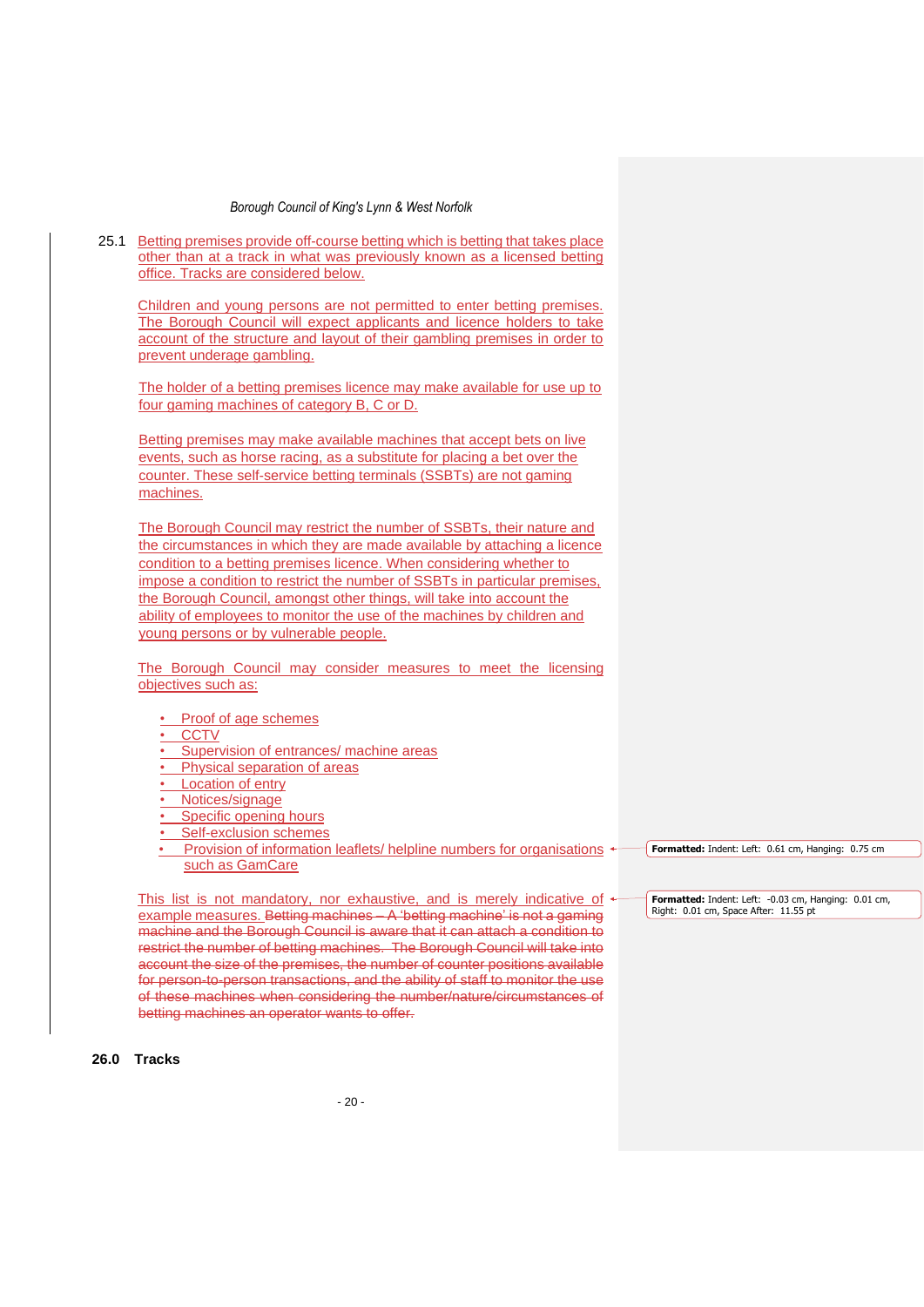| 26.1 | The Act defines a track as a horse racecourse, greyhound track or other<br>premises on any part of which a race or other sporting event takes place or<br>is intended to take place.                                                                                                                                                                                                                                                                                                                                    |  |                  |
|------|-------------------------------------------------------------------------------------------------------------------------------------------------------------------------------------------------------------------------------------------------------------------------------------------------------------------------------------------------------------------------------------------------------------------------------------------------------------------------------------------------------------------------|--|------------------|
|      | Examples of other tracks include (this is not an exhaustive list):                                                                                                                                                                                                                                                                                                                                                                                                                                                      |  |                  |
|      | a point-to-point horserace meeting<br>٠<br>• football, cricket and rugby grounds<br>• an athletics stadium<br>• a golf course<br>• venues hosting darts, bowls, or snooker tournaments<br>• premises staging boxing matches<br>• a section of river hosting a fishing competition                                                                                                                                                                                                                                       |  |                  |
|      | • a motor racing event                                                                                                                                                                                                                                                                                                                                                                                                                                                                                                  |  | Forma<br>Outline |
|      | There are differences between track premises licences and other premises<br>licences. Tracks admit third-party operators to provide betting facilities,<br>whereas other premises licence holders – for example, betting shops, bingo<br>clubs and casinos – provide the gambling facilities themselves and are<br>subject to the conditions of the operating licence as well as the premises<br>licence.                                                                                                               |  | Aligne           |
|      | Tracks may be subject to one or more than one premises licence, provided $\triangleleft$<br>each licence relates to a specified area of the track. The Borough Council<br>will especially consider the impact upon the licensing objective "protection<br>of children and vulnerable persons from being harmed or exploited by<br>gambling" and the need to ensure that entrances to each type of premises<br>are distinct and that children are excluded from gambling areas where they<br>are not permitted to enter. |  | Forma<br>cm, Ri  |
|      | The Borough Council is aware that tracks may be subject to one or more<br>than one premises licence, provided each licence relates to a specified area<br>of the track.                                                                                                                                                                                                                                                                                                                                                 |  |                  |
| 26.2 | Persons under 18 years old are not permitted to enter premises when<br>betting facilities are being provided, other than at tracks. This dispensation<br>allows families to attend premises such as greyhound tracks or racecourses                                                                                                                                                                                                                                                                                     |  |                  |

premises is required to exclude under-18s from their premises.

on event days, and children to be permitted into areas where betting facilities are provided, such as the 'betting ring', where betting takes place.

The exemption allowing children access to betting areas on tracks does not extend to areas within a track where category C or above machines are provided, or other premises to which under 18 year olds are specifically not permitted access. For example, where betting facilities are provided through a self-contained betting office on a track which has a separate betting premises licence, the betting operator of the self-contained

The Act creates offences relating to gambling by children and young people and operating licence conditions require operators to have policies and

**Formatted:** Indent: Left: -0.03 cm, Hanging: 0.01 cm, Outline numbered + Level: 1 + Numbering Style: Bullet + Aligned at: 0 cm + Tab after: 0.63 cm + Indent at: 0.63 cm

**Formatted:** Justified, Indent: Left: -0.03 cm, Hanging: 0.01 ight: 0.01 cm, Line spacing: single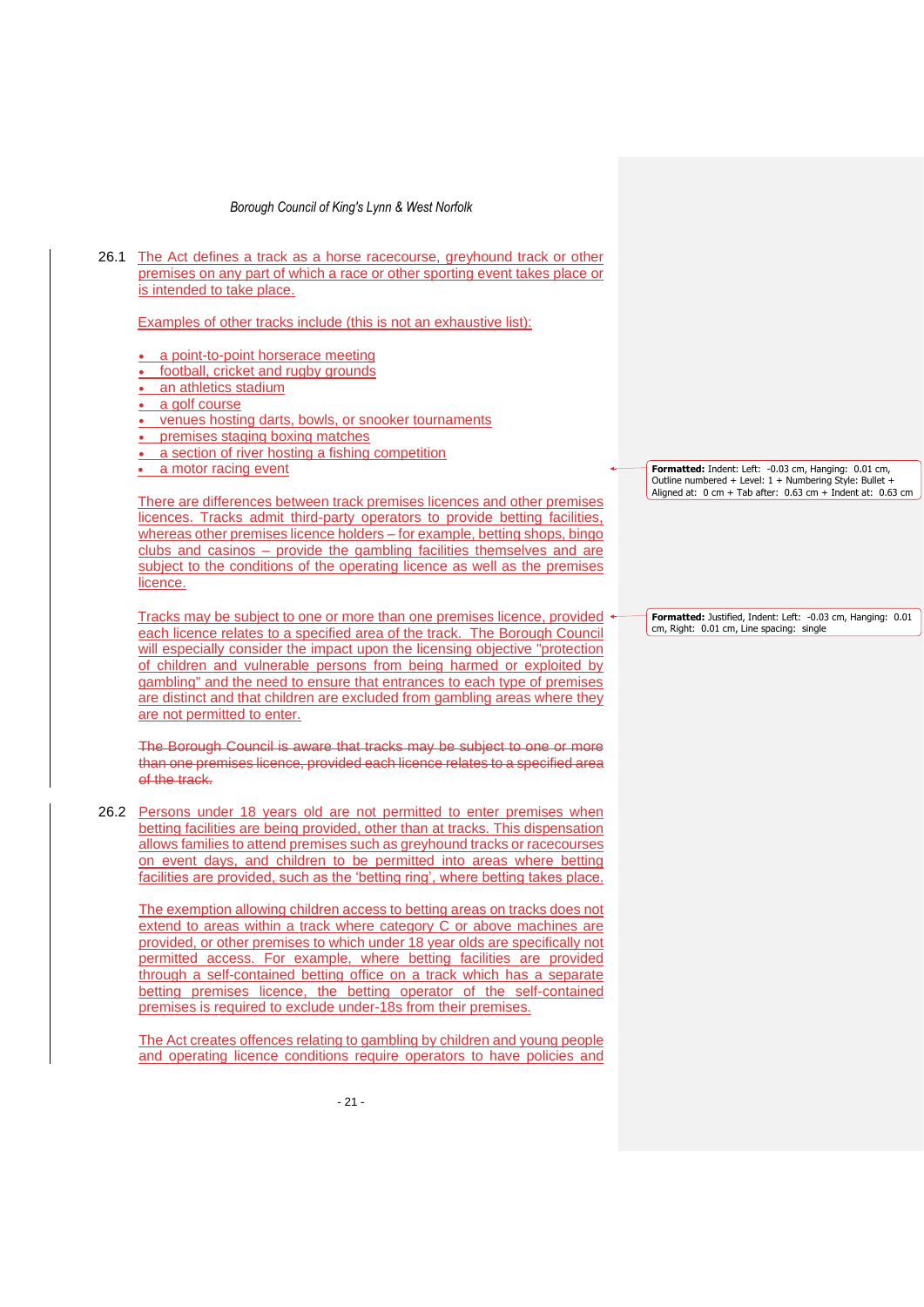procedures in place to prevent betting from persons who are under 18 years old. As under-18s are permitted to enter betting areas on tracks on event days, this needs to include policies and procedures to mitigate the likelihood of underage betting occurring. The track premises licence holder is also required to display a notice in a prominent place at every public entrance stating that no person under the age of 18 is permitted to bet on the premises.

The Act prohibits the employment of anyone under 18 years old on tracks. The Borough Council expects a premises licence applicant to demonstrate suitable measures to ensure that children do not have access to adult only gaming facilities. It is noted that children and young persons will be permitted to enter track areas where facilities for betting are provided on days when dog-racing and/or horse racing takes place, but that they are still prevented from entering areas where gaming machines (other than category D machines) are provided.

- 26.3 The Borough Council may consider measures to meet the licensing objectives such as:
	- Proof of age schemes;
	- CCTV;
	- Supervision of entrances / machine areas;
	- Physical separation of areas;
	- Location of entry;
	- Notices / signage;
	- Specific opening hours;
	- Self-exclusion schemes; and
	- Provision of information leaflets / helpline numbers for organisations such as GamCare

This list is not mandatory, nor exhaustive, and is merely indicative of example measures.

26.4 The Borough Council will consider the location of gaming machines at tracks, and applications for track premises licences will need to demonstrate that, where the applicant holds a pool betting operating licence and is going to use their entitlement to four gaming machines, these machines are located in areas from which children are excluded. Children and young persons are not prohibited from playing category D gaming machines on a track.

*Gaming machines* **-** Where the applicant holds a pool betting operating licence and is going to use the entitlement to four gaming machines, machines (other than category D machines) should be located in areas from which children are excluded.

26.5 Betting operators may make available machines that accept bets on live events, such as horseracing, as a substitute for placing a bet with a member of staff. These self-service betting terminals (SSBTs) are not gaming machines; they automate the process that can be conducted in person and therefore are not regulated as gaming machines. There is no restriction on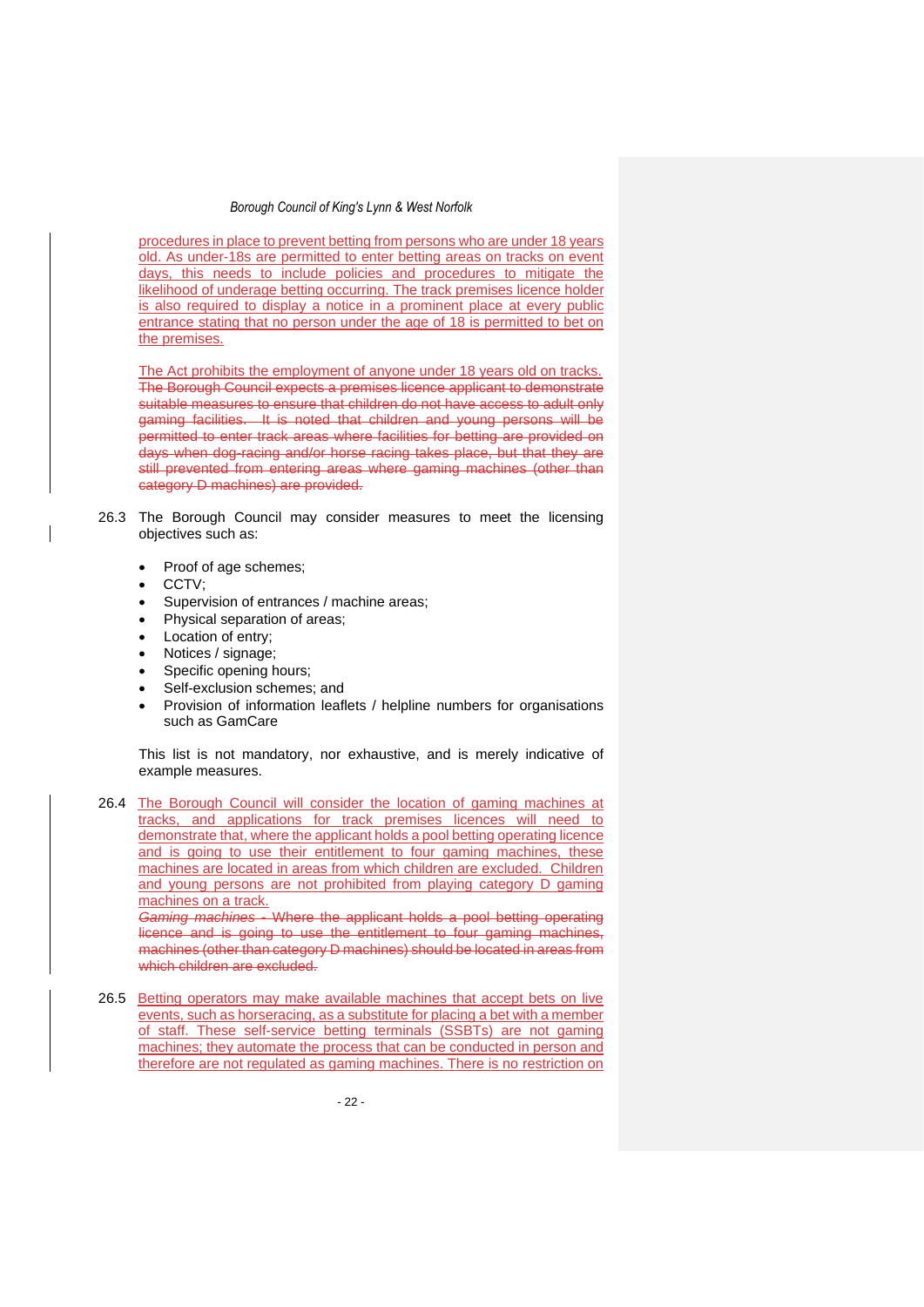the number of SSBTs that may be in use but operators must, by virtue of their operating licence conditions, supervise such terminals to prevent them being used by persons under 18 years of age.

*Betting machines -* This licensing authority will, as per the Gambling Commission's Guidance, take into account the size of the premises and the ability of staff to monitor the use of the machines by children and young persons (it is an offence for those under 18 to bet) or by vulnerable people, when considering the number/ nature/ circumstances of betting machines an operator proposes to offer.

#### **27.0 Track Aapplications and plans**

- 27.1 Section 51 of the The Act requires applicants to submit plans of the premises with their application, in order to ensure that the licensing authorityBorough Council has the necessary information to make an informed judgement about whether the premises are fit for gambling.
- 27.2 Plans for tracks do not need to be in a particular scale, but should be drawn to scale and should be sufficiently detailed to include the information required by regulations.
- 27.3 Some tracks may be situated on agricultural land where the perimeter is not defined by virtue of an outer wall or fence, such as point-to-point racetracks. In such instances, where an entry fee is levied, track premises licence holders may erect temporary structures to restrict access to premises.
- 27.4 In the rare-cases where the outer perimeter cannot be defined, it is likely that the track in question will not be specifically designed for the frequent holding of sporting events or races. In such cases defining the extent of boundaries may be assisted by reference to existing plans already submitted to obtain other permissions.betting facilities may be better provided through occasional use notices where the boundary premises do not need to be defined.
- 27.5 The Borough Council appreciates that it is sometimes difficult to define the precise location of betting areas on tracks. The precise location of where betting facilities are provided is not required to be shown on track plans, both by virtue of the fact that betting is permitted anywhere on the premises and because of the difficulties associated with pinpointing exact locations for some types of track. Applicants should provide sufficient information that this authority canto enable the Borough Council to satisfy itself that the plan indicates the main areas where betting might take place. For racecourses in particular, any betting areas subject to the "five times rule" (commonly known as betting rings) must be indicated on the plan.

#### **28.0 Travelling Fairs**

28.1 The Act defines a "fair" as wholly or principally providing amusements on a site that has been used for a fair for no more than 27 days in a calendar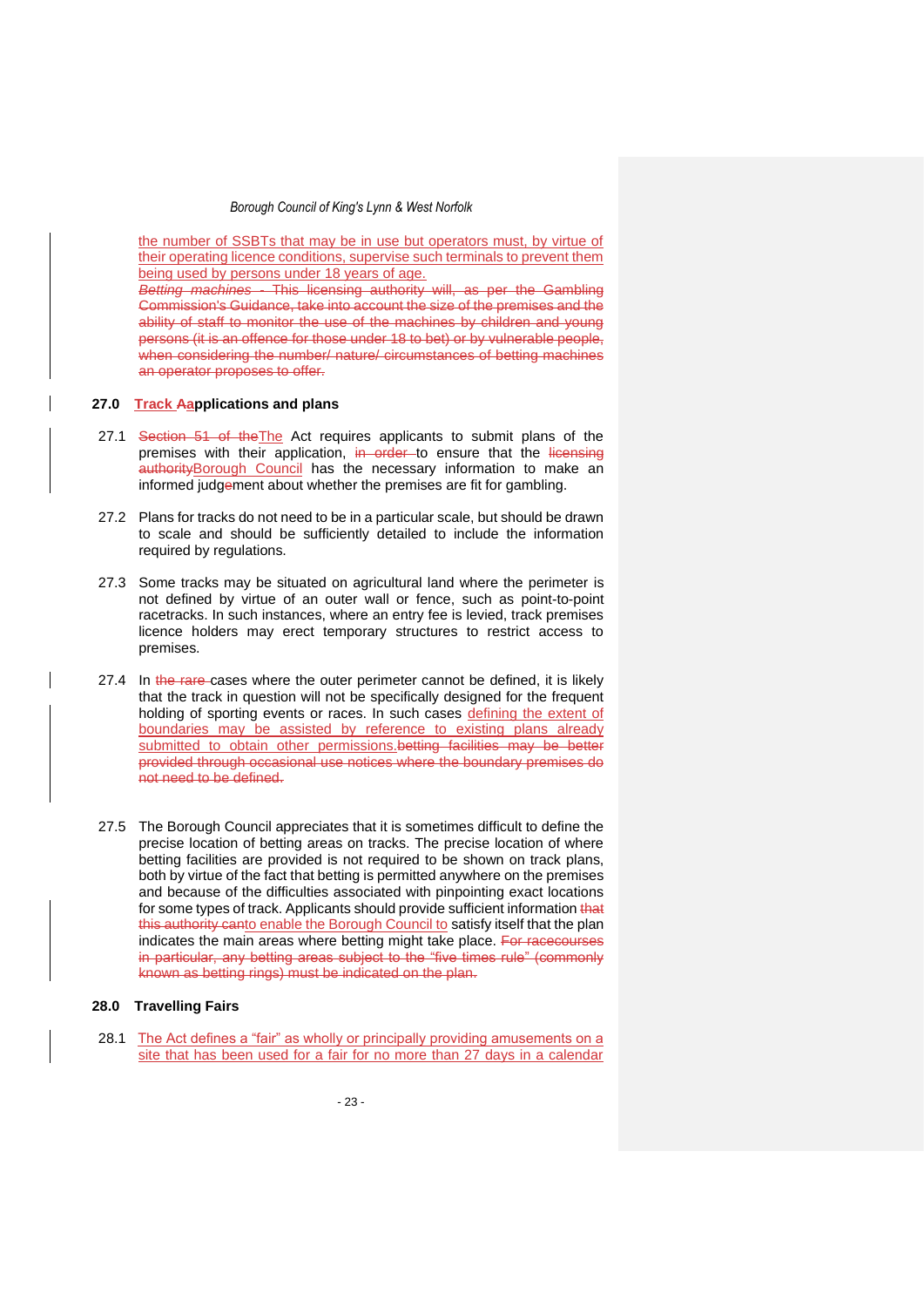year. In addition, the fair must be provided wholly or principally by persons who travel from place to place for the purpose of providing fairs.

Travelling fairs may provide an unlimited number of category D gaming machines provided that facilities for gambling amount to no more than an ancillary amusement at the fair. They do not require a permit to provide these gaming machines but must comply with legal requirements about how the machines operate.

Travelling fairs are also able to offer equal chance prize gaming without a permit, provided that, taken together, the facilities for gambling are an ancillary amusement at the fair.

The Borough Council is responsible for deciding whether, where category D machines and / or equal chance prize gaming without a permit is to be made available for use at travelling fairs, the statutory requirement that the facilities for gambling amount to no more than an ancillary amusement at the fair is met.

- 28.2 The Borough Council will also consider whether the applicant falls within the statutory definition of a travelling fair.
- 28.3 It is noted that the The 27-day statutory maximum for the land being used as a fair -applies on a per calendar year basis, and that it applies to the piece of land on which the fairs are held, regardless of whether it is the same or different travelling fairs occupying the land. The Borough Council will work with its neighbouring authorities to ensure that land which crosses our boundaries is monitored so that the statutory limits are not exceeded.

#### **29.0 Provisional Statements**

- 29.1 Developers and others may wish to apply for provisional statements before entering into a contract to buy or lease property or land to judge whether a development is worth taking forward in light of the need to obtain a premises licence. There is no need for the applicant to hold an operating licence in order to apply for a provisional statement.
- 29.2 Section 204 of the The Act provides for a person to make an application to the licensing authority Borough Council for a provisional statement in respect of premises that he or shethey:
	- expects to be constructed;
	- expects to be altered; or
	- expects to acquire a right to occupy.
- 29.3 The process for considering an application for a provisional statement is the same as that for a premises licence application in that the applicant is obliged to give notice of the application in the same way as applying for a premises licence. Responsible authorities and interested parties may make representations and there are rights of appeal.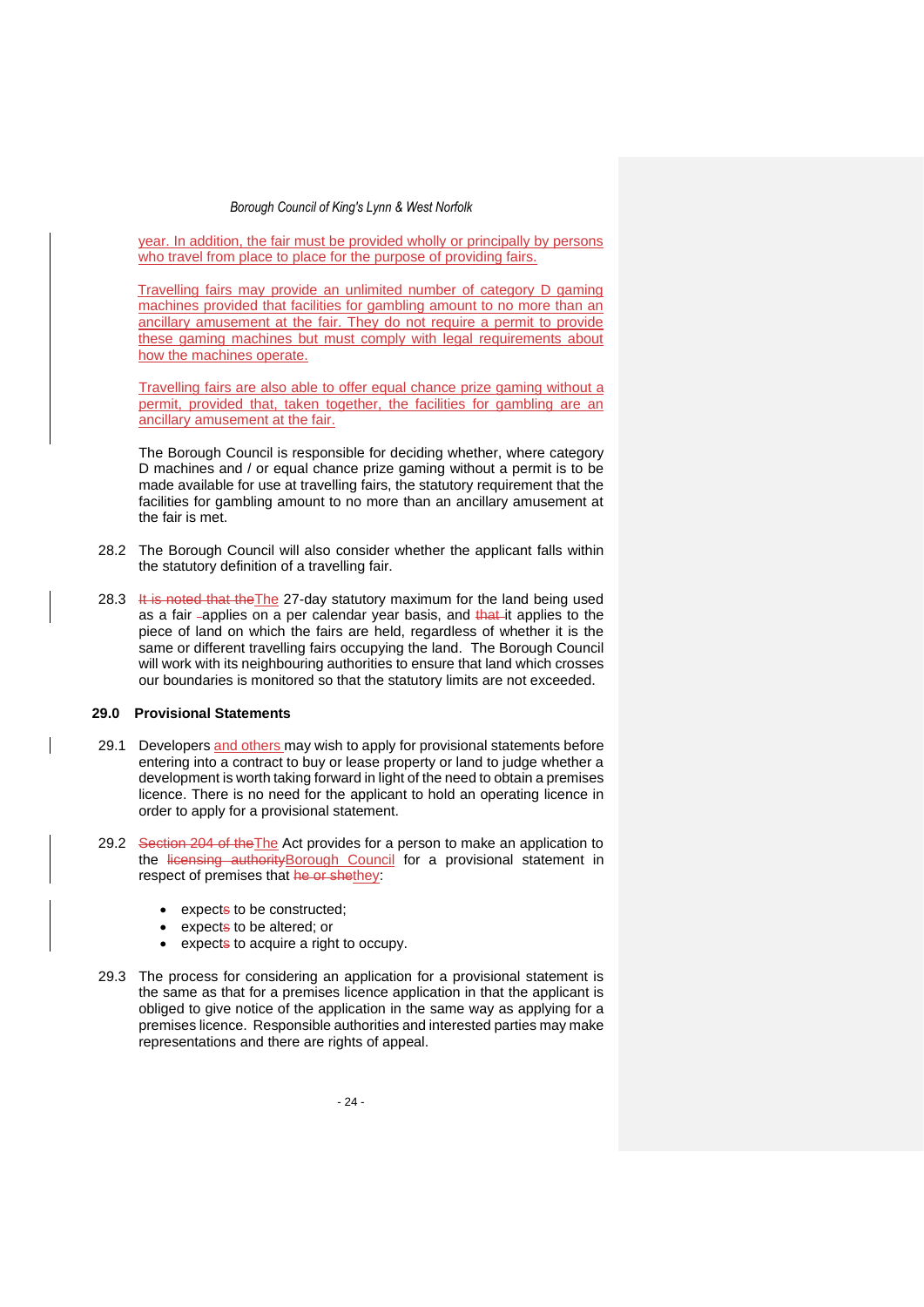- 29.4 In contrast to the premises licence application (except in the case of a track), the applicant does not have to hold or have applied for an operating licence from the Gambling Commission (except in the case of a track) and they do not have need to have a right to occupy the premises in respect of which their provisional statement application is made.
- 29.5 The holder of a provisional statement may then apply for a premises licence once the premises are constructed, altered or acquired. The licensing authorityBorough Council will be constrained in the matters it can consider when determining the premises licence application. and in In terms of representations about premises licence applications that follow the grant of a provisional statement, no further representations from relevant authorities or interested parties can be taken into account unless:
	- they concern matters which could not have been addressed at the provisional statement stage, or
	- they reflect a change in the applicant's circumstances.
- 29.6 In addition, the authority-Borough Council may only refuse the premises licence (or grant it on terms different to those attached to the provisional statement) only by reference to matters:
	- which could not have been raised by objectors at the provisional statement stage;
	- which in the authority's opinion reflect a change in the operator's circumstances; or
	- where the premises has have not been constructed in accordance with the plan submitted with the application. This must be a substantial change to the plan and this licensing authority notes that it can discuss any concerns it has with the applicant before making a decision.

#### **30.0 Licence Reviews:**

- 30.1 Requests for a review of a premises licence can be made by interested parties or responsible authorities. *; however, iit* is for the Borough Council to decide whether the review is to be carried-out. This will be on the basis of whether the request for the review is relevant to the matters listed below;
	- in accordance with any relevant code of practice issued by the Gambling Commission;
	- in accordance with any relevant guidance issued by the Gambling Commission;
	- reasonably consistent with the licensing objectives; and
	- in accordance with the authority's Borough Council's statement of principles.
- 30.2 The request for the review will may also be subject to the consideration byrejected if the Borough Council as to whetherconsiders that the request is frivolous, vexatious, or whether it will certainly not cause this authority to wish to alter/revoke/suspend the licence, or whether it is substantially the same as previous representations or requests for review.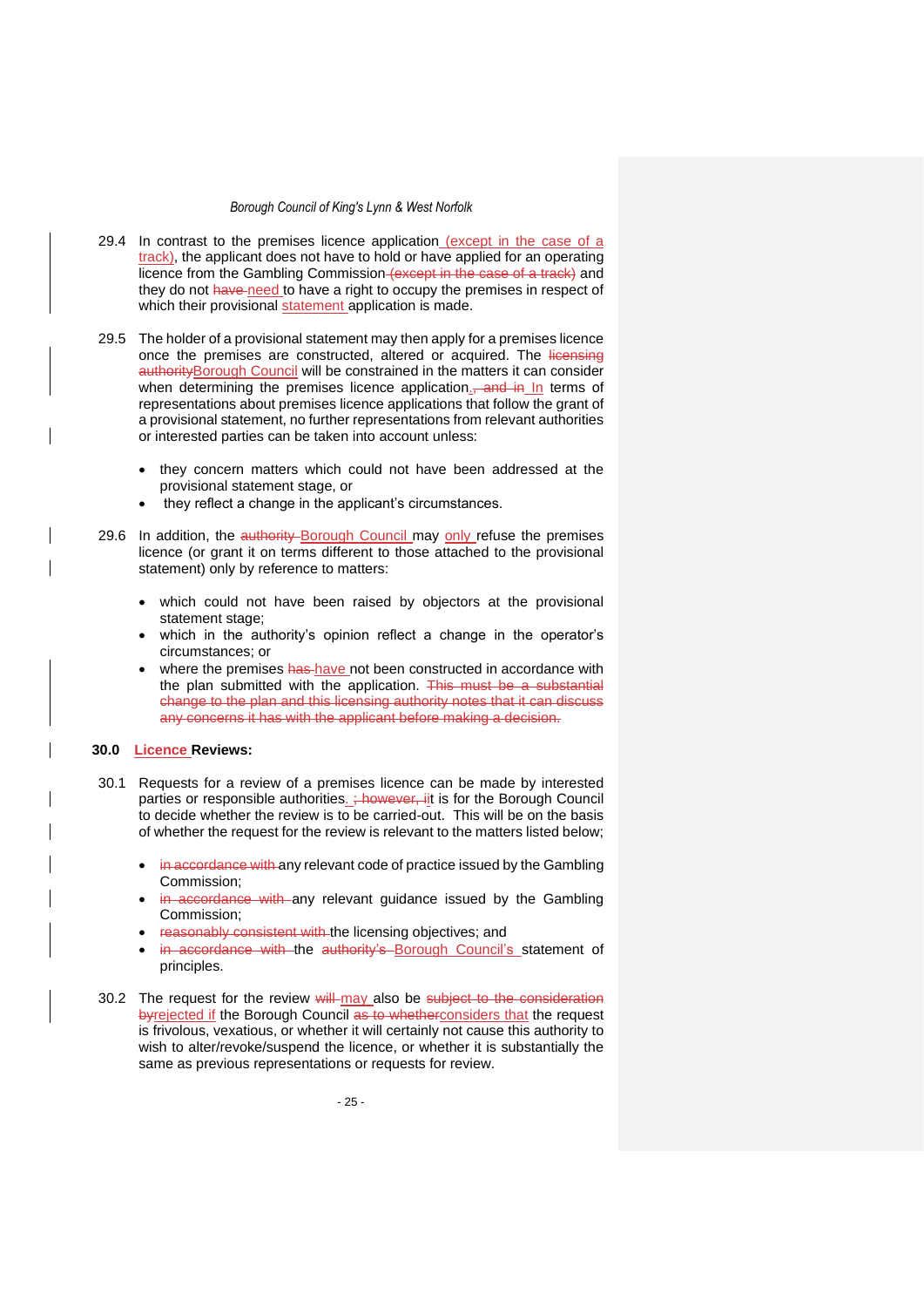- 26 - 30.3 The Borough Council can also initiate a review of a particular premises licence, or a particular class of premises licence in the following circumstances: • in relation to particular premises, the Borough Council may review any matter connected with the use made of the premises if: o it has reason to suspect that premises licence conditions are not being observed, or for any other reason which gives them cause to believe that a review may be appropriate, such as a complaint from a third party. • in relation to a class of premises, the Borough Council may review the use made of premises and in particular, the arrangements that premises licence holders have made to comply with licence conditions. The Borough Council, as the licensing authority can also initiate a review of a particular premises licence, or a particular class of premises licence on the basis of any reason which it thinks is appropriate. 30.4 Once a valid application for a review has been received by the licensing authorityBorough Council, representations can be made by responsible authorities and interested parties during a 28 day consultation period. This period begins 7 days after the application was received by the Borough Council, who will publish notice of the application within 7 days of receipt. 30.5 The Borough Council must carry out the review as soon as possible reasonably practicable after the 28 day period for making representations has passed. 30.6 The purpose of the review will be to determine whether the Borough Council should take any action in relation to the licence. If action is justified, the options open to the Licensing Sub-Committee are:- • add, remove or amend a licence condition imposed by the licensing authorityBorough Council; exclude a default condition imposed by the Secretary of State (e.g. opening hours) or remove or amend such an exclusion; suspend the premises licence for a period not exceeding three months: and revoke the premises licence. 30.7 In determining what action, if any, should be taken following a review, the Borough Council must have regard to the principles set out in section 153 of the Act (see 1.3 above), as well as any relevant representations. 30.8 In particular, the Borough Council may take action, acting as the licensing authority may also initiate a review of a premises licence on the grounds that a premises licence holder has not used the licence. provided facilities for gambling at the premises. This is to prevent people from applying for licences in a speculative manner without intending to use them. **Formatted Formatted:** Indent: Left: 2.54 cm, No bullets or numbering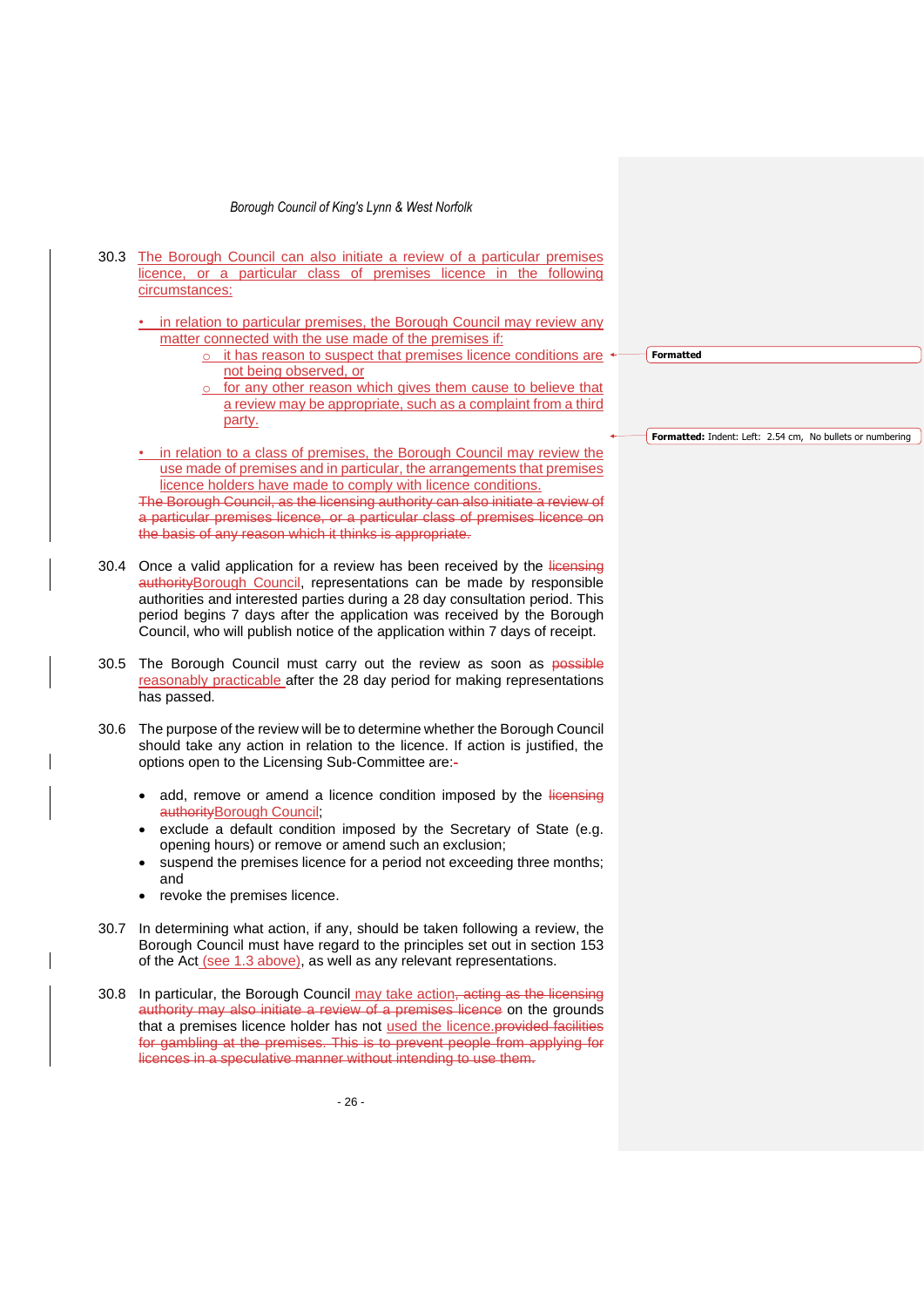$30.9$  Once the review has been completed, the licensing authority must, as  $\leftarrow$ soon as possible, notify its decision to:

• the licence holder;

- the applicant for review (if any);
- **•** the Commission;
- any person who made representations;
- the chief officer of police or chief constable; and
- Her Majesty's Commissioners for Revenue and Customs.

#### **PART C PERMITS / TEMPORARY & OCCASIONAL USE NOTICE**

### **31.0 Unlicensed Family Entertainment Centre (FEC) gaming machine permits (Statement of Principles on Permits - Schedule 10 paragraph 7)**

31.1 Where a proprietor of an FEC premise does not hold a premises licence but wishes to provide only category  $D$  gaming machines,  $\frac{d}{dt}$  they may apply to the licensing authority Borough Council for a Family family Entertainment entertainment Centre centre gaming machine permit.

This category of permit provides an alternative to the family entertainment centre premises licence available under the Act (which allows the operation of higher-value gaming machines (Category C) but is subject to more rigorous application procedures).

It should be noted that the applicant must show that the premises will be wholly or mainly used for making gaming machines available for use (Section 238).

- 31.2 The Act states that a licensing authority may prepare a *statement of principles* that they propose to consider in determining the suitability of an applicant for a permit and in preparing this statement, and/or considering applications, itthe Borough Council need not (but may) have regard to the licensing objectives and shall have regard to any relevant guidance issued by the Commission under section 25.
- 31.3 The Borough Council is aware that it cannot add conditions to this type of permit. There is no limit on the number of category D gaming machines that may be made available at the premises.
- 31.4 An application for a permit may be granted only if the Borough Council is satisfied that the premises will be used as an unlicensed FEC, and the chief officer of police has been consulted on the application.

**Formatted:** Indent: Left: 0.63 cm

**Formatted:** Indent: Left: 0.63 cm, No bullets or numbering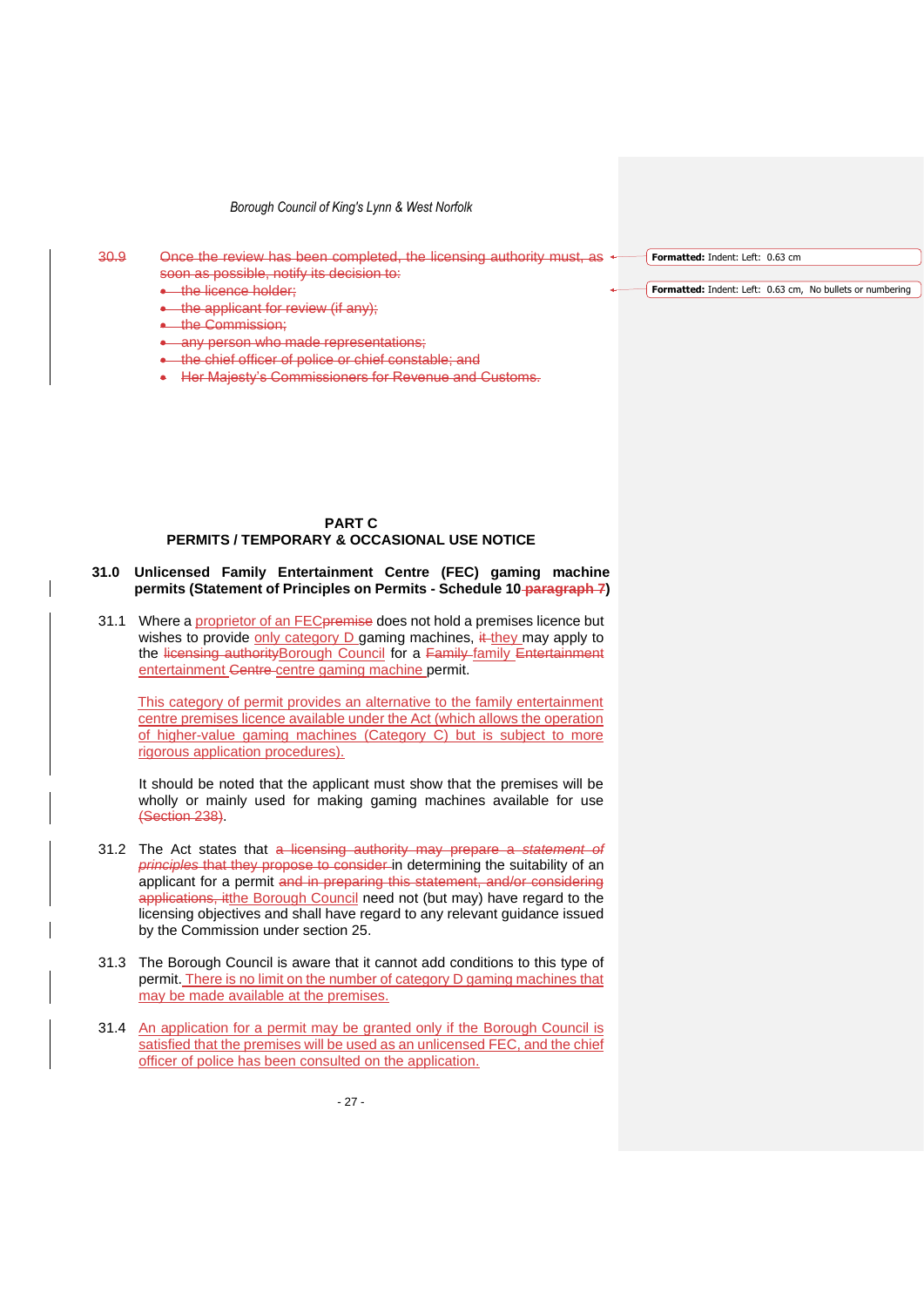A permit will remain in force for 10 years. A renewal application must be made prior to the expiry date in accordance with the procedure contained in the Act.The Borough Council has adopted the following Statement of Principles, in respect of unlicensed FECs:

- 31.5 The Borough Council will expect the applicant to show that there are policies and procedures in place to protect children from harm. Such policies/procedures will be considered on their merits.; **hHowever**, they may include appropriate measures on staff training on how to deal with suspected truancy, how to deal with unsupervised very young children being on the premises and children causing problems around the premises.
- 31.6 The Borough Council will also expect the applicant to demonstrate a full understanding of the maximum stakes and prizes of the gambling that is permissible in unlicensed FECs and that staff are trained to have a full understanding of the maximum stakes and prizes.
- 31.7 The Borough Council will require the following to be submitted in addition to the application form and fee:
	- (1) (Where the applicant is an individual) PProof of the applicant's identity and age. Holders of operating licences issued by the Gambling Commission are exempt from this requirement;;
	- (2) Proof of the applicant's right to occupy the premises for which the permit is sought;
	- (3) (Where the applicant is an individual) A 'basic' Disclosure & Barring Service (BDS) disclosure dated no earlier than one calendar month on the day the application is received by the Borough Council. Holders of operating licences issued by the Gambling Commission are exempt from this requirement;-
	- (4) An insurance certificate (or certified copy) confirming the availability of public liability insurance covering the proposed activity.;
	- (5) A plan drawn to an appropriate scale 1:100 of the premises showing:
		- a. The boundary of the premises including any internal and external walls, entrances, exits, doorways and windows, and indicating the points of access available to the public.
		- b. The location of any fixed structures.
		- c. an indication of theThe location of any counters, booths, offices or other locations from which staff may monitor the activities of persons on the premises.
		- d. The location of any **public-customer** toilets within the boundary of the premises.
		- e. The location of CCTV cameras.
			- f. The location of any ATM or other cash/change machines. g. An indication of the location of the Category 'D' machines. h. Details of non category 'D' machines (e.g. skill with prizes machines).

**Formatted:** Indent: Left: -0.03 cm, Hanging: 0.01 cm, Right: 0.01 cm, Space After: 11.6 pt

**Formatted:** Indent: Left: 1.9 cm, No bullets or numbering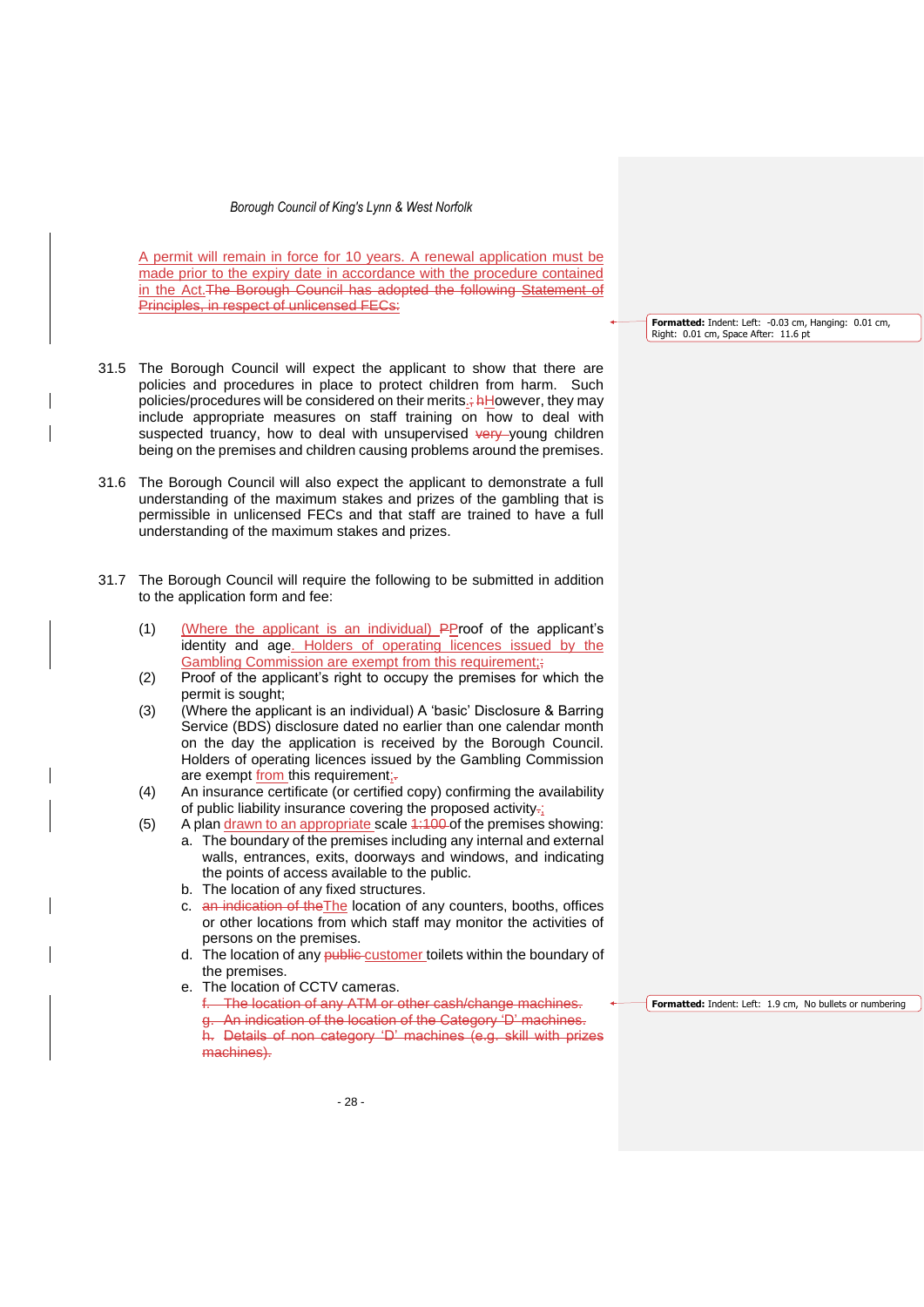#### **32.0 (Alcohol) Licensed premises gaming machine permits – (Schedule 13 paragraph 4(1))**

#### 32.1 **Automatic entitlement: 2 machines**

There is provision in the Act for some premises licensed to sell alcohol for consumption on the premises to have an automatic entitlement to provide no more than two gaming machines, of categories C and/or D. The premises must satisfy the conditions contained in the Act, notify the Borough Council of their intention to make the gaming machines available for use and pay the fee. The conditions restrict the entitlement to premises:

with an on-premises alcohol licence,

• that have a bar at which alcohol is served, and

without a requirement that alcohol is only served with food.

There is provision in the Act for premises licensed to sell alcohol for consumption on the premises to automatically have 2 gaming machines, of categories C and/or D.

- 32.2 The Borough Council can remove the automatic authorisation in respect of any particular premises if:
	- provision of the machines is not reasonably consistent with the pursuit of the licensing objectives;
	- gaming has taken place on the premises that breaches a condition of section 282 of the Act (i.e. that written notice has been provided to the licensing authority Borough Council, that a fee has been provided and that any relevant code of practice issued by the Gambling Commission about the location and operation of the machine has been complied with);
	- the premises are mainly used for gaming; or
	- an offence under the Act has been committed on the premises.

#### 32.3 **Permit: 3 or more machines**

If a premises relevant alcohol licensed premises wishes to have more than 2 machines, then the alcohol premises licence holder needs tomust apply for a licensed premises gaming machine permit for any number of category C and/or D machines. This would replace any automatic entitlement under the Act. and the The Borough Council must consider that the application based upon the licensing objectives, any guidance issued by the Gambling Commission issued under Section 25 of the Act and "such matters as they the Borough Council considersthink relevant.<sup>"</sup>

**Formatted:** Font: Not Italic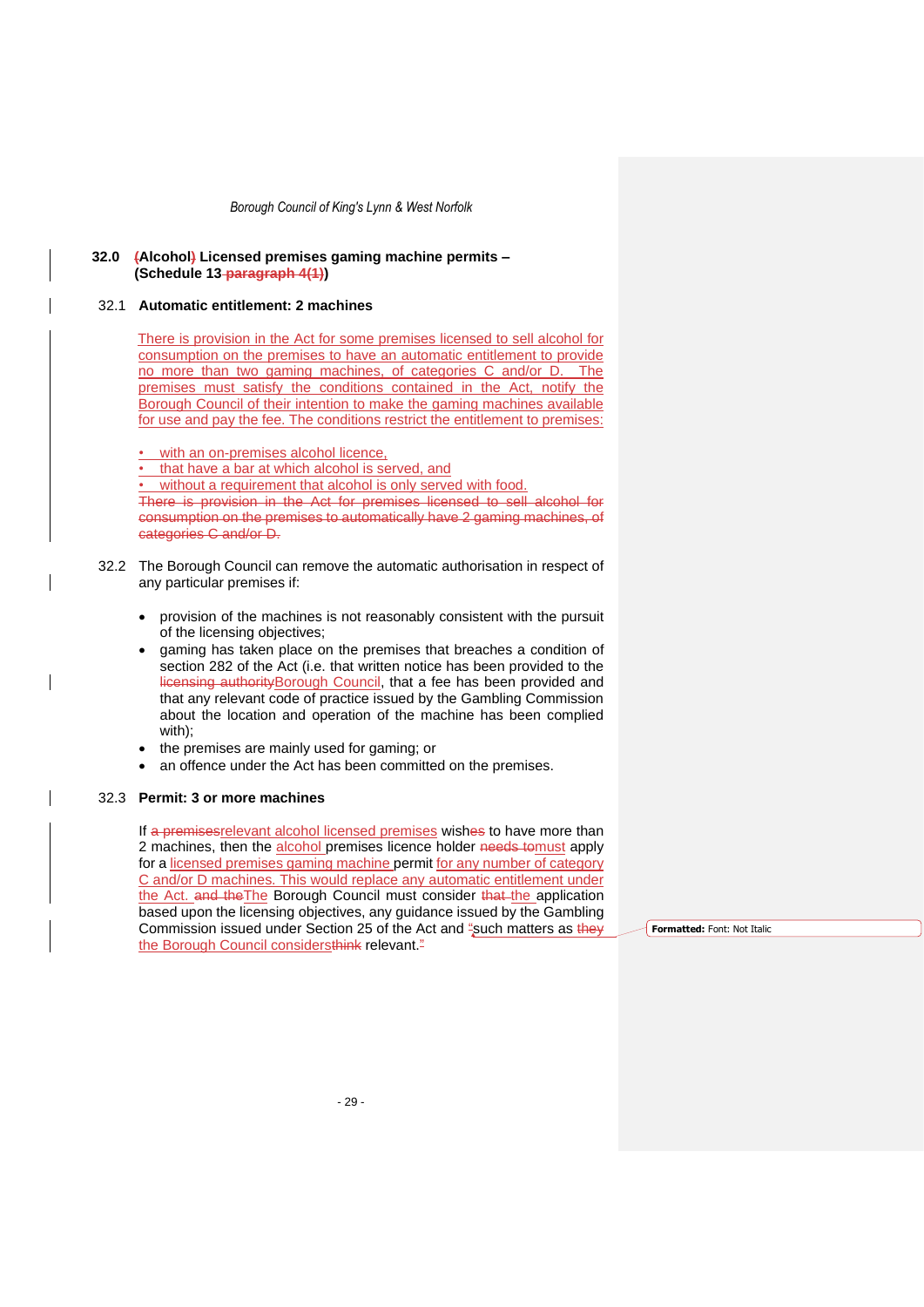32.4 The Borough Council considers that "such matters" will be decided on a case by case basis but generally there will be regard to the need to protect children and vulnerable persons from harmed or being exploited by gambling. The Borough Council and will expect the applicant to satisfy the authority Council that there will be sufficient measures to ensure that under 18 year olds do not have access to the adult only gaming machines (category 'C' machines).

Measures which will satisfy the authority Borough Council that there will be no access may include the adult machines being in sight of the bar, or in the sight of staff who will monitor that the machines are not being used by those under 18. Notices and signage may also be helpful. As regards the protection of vulnerable persons, applicants may wish to consider the provision of information leaflets / helpline numbers for organisations such as GamCare.

- 32.5 It should be noted that the Borough Council can decide to grant the application with a smaller number of machines and/or a different category of machines than that applied for. Conditions (other than these) cannot be attached.
- 32.6 It should also be noted that the holder of a permit must comply with any Code of Practice issued by the Gambling Commission. A permit may be varied or transferred. An annual fee is payable, but a permit does not require renewal. The permit will lapse if the alcohol premises licence ceases to have effect.

# **33.0 Prize Gaming Permits**

33.1 Gaming is "prize gaming" if the nature and size of the prize is not determined by the number of people playing or the amount paid for or raised by the gaming. The prizes are determined by the operator before play commences.

Prize gaming may take place without a permit in various premises. These are casinos, bingo halls, adult gaming centres, licensed and unlicensed family entertainment centres and travelling fairs.

A prize gaming permit is a permit issued by the Borough Council to authorise the provision of facilities for prize gaming on specified premises. The Act states that a licensing authority may "prepare a statement of principles that they propose to apply in exercising their functions under this Schedule" which "may, in particular, specify matters that the licensing authority proposes to consider in determining the suitability of the applicant for a permit".

33.2 The Borough Council has prepared a Statement of Principles, in respect of prize gaming permits which is that In any application for a prize gaming permit the applicant should set out the types of gaming that he or she isthey **Formatted:** Left, Indent: Left: -0.01 cm, Right: 0.01 cm, Space After: 11.55 pt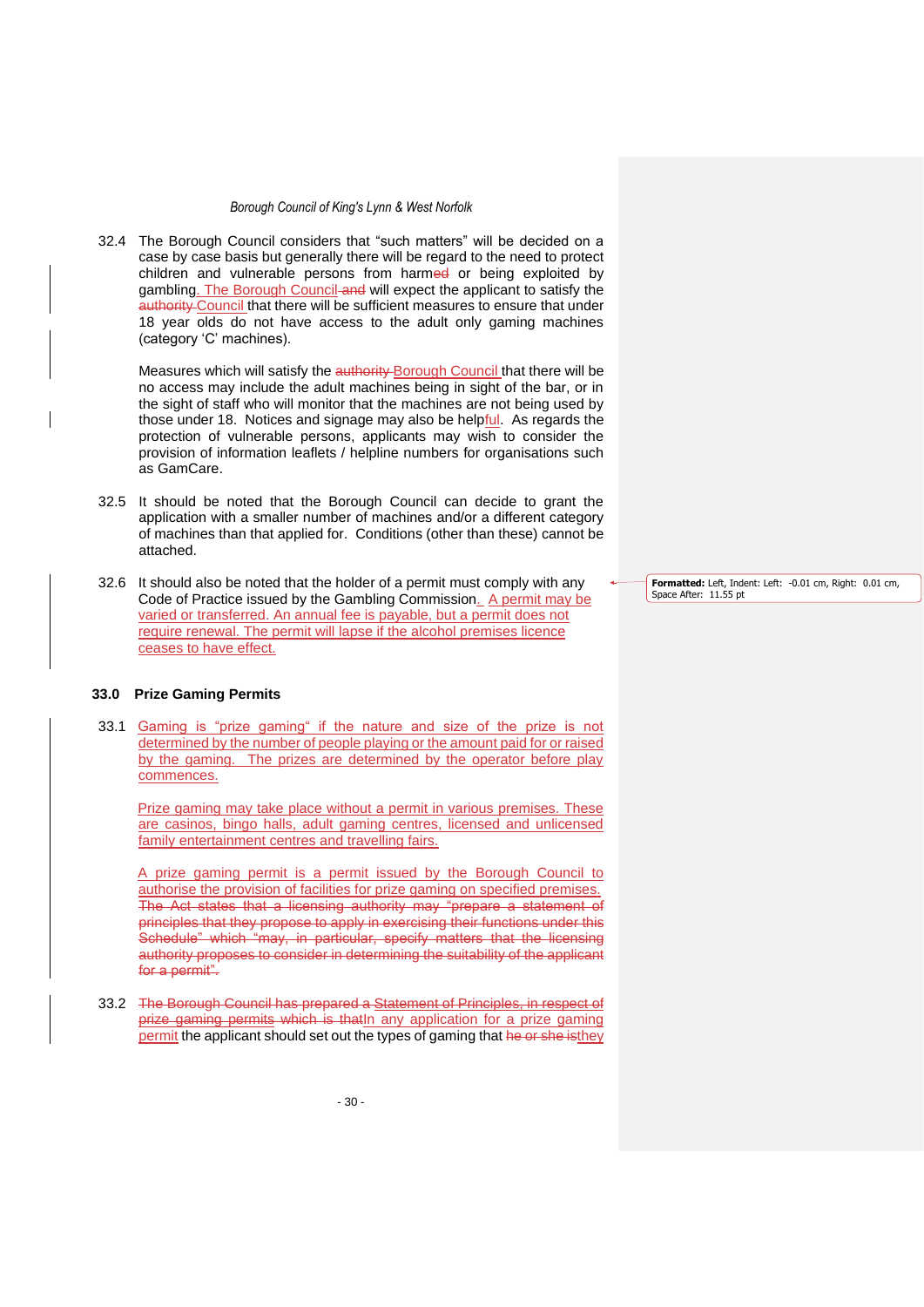are intending to offer and that the applicant should also be able to demonstrate:

- that they understand the limits to stakes and prizes that are set out in Regulationsregulations;
- that the gaming offered is within the law; and
- clear policies that outline the steps tothat appropriate measures will be taken to protect children from harm.
- 33.3 The Borough Council shall will also require (where the applicant is an individual) a 'basic' Disclosure & Barring Service (BDS) disclosure dated no earlier than one calendar month on from the day the application is received by the Borough Council. Holders of operating licences issued by the Gambling Commission are exempt from this requirement.
- 33.4 In making its decision on an application for this permit the licensing authorityBorough Council does not need to (but may) have regard to the licensing objectives but must have regard to any Gambling Commission guidance. (Gambling Act 2005, Schedule 14 paragraph 8(3))

A permit will remain in force for 10 years. A renewal application must be made prior to the expiry date in accordance with the procedure contained in the Act.

- 33.5 It should be noted that there are conditions in the Act which the permit holder must comply, but that the Borough Council cannot attach conditions. The conditions in the Act are:
	- the limits on participation fees, as set out in regulations, must be complied with;
	- all chances to participate in the gaming must be allocated on the premises on which the gaming is taking place and on one day; the game must be played and completed on the day the chances are allocated; and the result of the game must be made public in the premises on the day that it is played;
	- the prize for which the game is played must not exceed the amount set out in regulations (if a money prize), or the prescribed value (if nonmonetary prize); and
	- participation in the gaming must not entitle the player to take part in any other gambling.

#### **34.0 Club Gaming and Club Machines Permits**

34.1 The Act creates a separate regime for gaming in clubs from that in other relevant alcohol licensed premises. It defines three types of club for the purposes of gaming:

members' clubs

commercial clubs

**Formatted:** Right: 0.01 cm, Space After: 11.55 pt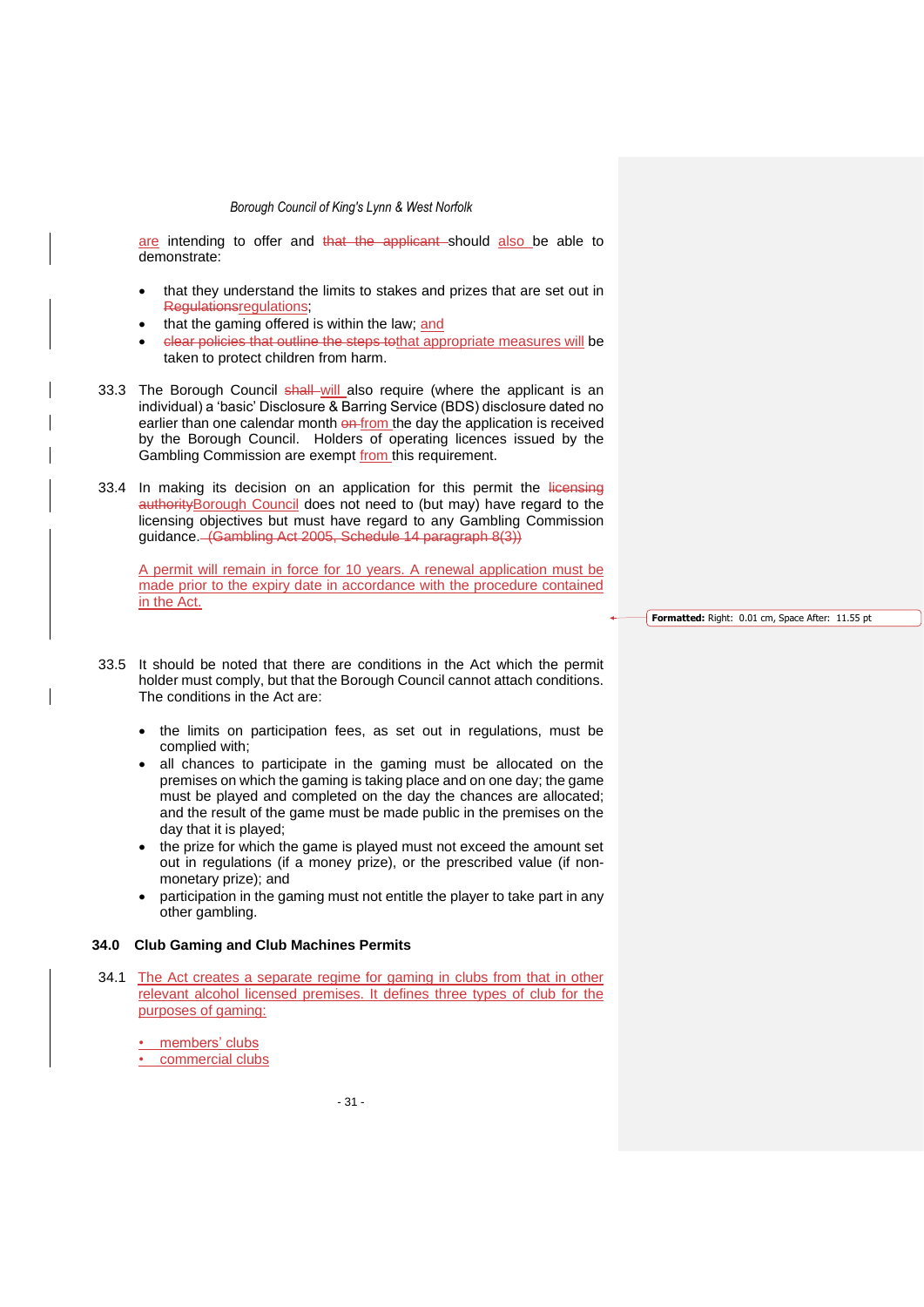• miners' welfare institutes

Members' clubs and miners' welfare institutes (but not commercial clubs) may apply for a club gaming permit. The club gaming permit will enable the premises to provide gaming machines (a maximum of three gaming machines of category B, C or D), equal chance gaming and games of chance as set out in the regulations.

Members clubs, miner's welfare institutes and commercial clubs may apply for a club machine permit. A club machine permit will enable the premises to provide gaming machines (a maximum of three gaming machines of category B, C or D).

A members' club is a club that is not established as a commercial enterprise and is conducted for the benefit of its members. The Act states that members' clubs must have at least 25 members and be established and conducted 'wholly or mainly' for purposes other than gaming unless the gaming is restricted to that of a prescribed kind (currently bridge or whist). Members' clubs must be permanent in nature but there is no need for a club to have an alcohol licence Examples include working men's clubs, branches of the Royal British Legion and clubs with political affiliations.

A commercial club is a club established for commercial gain, whether or not they are actually making a commercial gain. Examples include commercial snooker clubs, clubs established as private companies and clubs established for personal profit.

Miners' welfare institutes are associations established for recreational or social purposes. They are managed by representatives of miners or use premises regulated by a charitable trust which has received funds from one of a number of mining organisations.

Members Clubs and Miners' welfare institutes (but not Commercial Clubs) may apply for a Club Gaming Permit or a Club Machines Permit. The Club Gaming Permit will enable the premises to provide gaming machines (3 machines of categories B, C or D), equal chance gaming and games of chance as set-out in regulations. A Club Machine Permit will enable the premises to provide gaming machines (3 machines of categories B, C or D).

- 34.2 The Borough Council may only refuse an application for a permit on the grounds that:
	- the applicant does not fulfil the requirements for a members' or commercial club or miners' welfare institute and therefore is not entitled to receive the type of permit for which it has applied;
	- the applicant's premises are used wholly or mainly by children and/or young persons;
	- an offence under the Act or a breach of a permit has been committed by the applicant while providing gaming facilities;
	- a permit held by the applicant has been cancelled in the previous ten years; or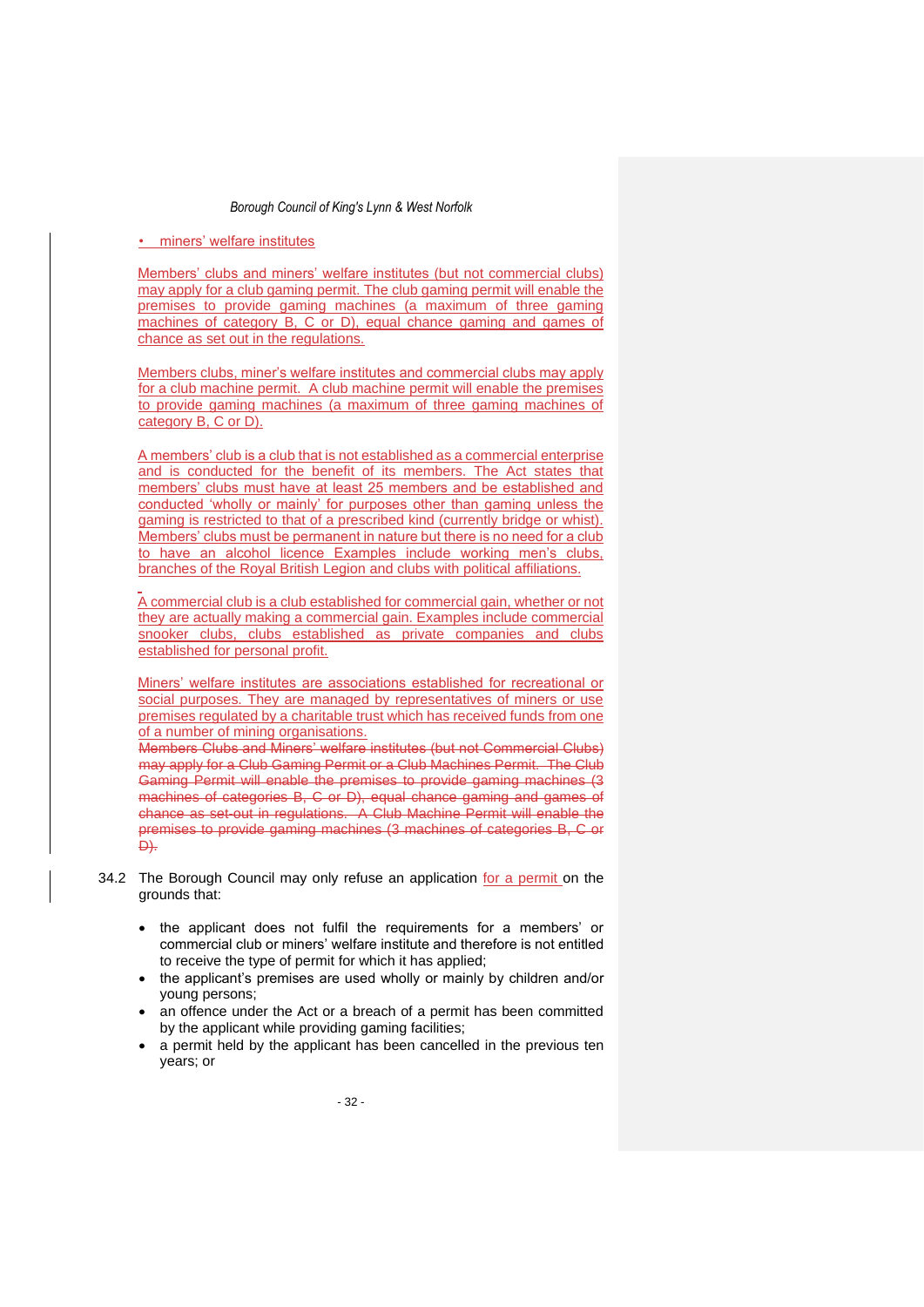an objection has been lodged by the Commission or the police.

• If the Borough Council is satisfied that the first or second ground applies, it must refuse the application. In exercising its functions in relation to club permits the Council will have regard to any relevant guidance issued by the Commission and (subject to that guidance), the licensing objectives

34.3 There is a 'fast-track' procedure available under the Act for premises which hold a Club Premises Certificate under the Licensing Act 2003 (Schedule 12 paragraph 10). "Under the fast-track procedure there is no opportunity for objections to be made by the Commission or the police, and the grounds upon which an authority can refuse a permit are reduced. Grounds on which an application under this process may be refused are:

- that the club is established primarily for gaming, other than gaming prescribed under schedule 12;
- that in addition to the prescribed gaming, the applicant provides facilities for other gaming; or
- that a club gaming permit or club machine permit issued to the applicant in the last ten years has been cancelled."
- 34.4 There are statutory conditions on club gaming permits that no child or young person uses a category B or C machine on the premises and that the holder complies with any relevant provision of a code of practice about the location and operation of gaming machines.

The Borough Council may grant or refuse a permit, but it may not attach conditions to a permit.

A permit will normally remain in force for 10 years. A renewal application must be made prior to the expiry date in accordance with the procedure contained in the Act. However, a permit granted under the "fast track" process does not require renewal, but it will lapse if the club premises certificate ceases to have effect.

### **35.0 Temporary Use Notices**

- 35.1 Temporary use notices allow the use of premises for gambling where there is no premises licence but where a gambling operator wishes to use the premises temporarily for providing facilities for gambling. Premises that might be suitable for a temporary use notice, according to the Gambling Commission, would include hotels, conference centres and sporting venues.
- 35.2 A temporary use notice can only be given by a person or company holding a relevant operating licence issued by the Gambling Commission (i.e., an operating licence that authorises the type of gambling to be offered)

The types of gambling activities that may be authorised by a temporary use notice are set out in regulations made under the Act. Currently, the only

**Formatted:** Indent: Left: 0.63 cm, No bullets or numbering

**Formatted:** Indent: Left: -0.03 cm, Hanging: 0.01 cm, Right: 0.01 cm, Space After: 11.55 pt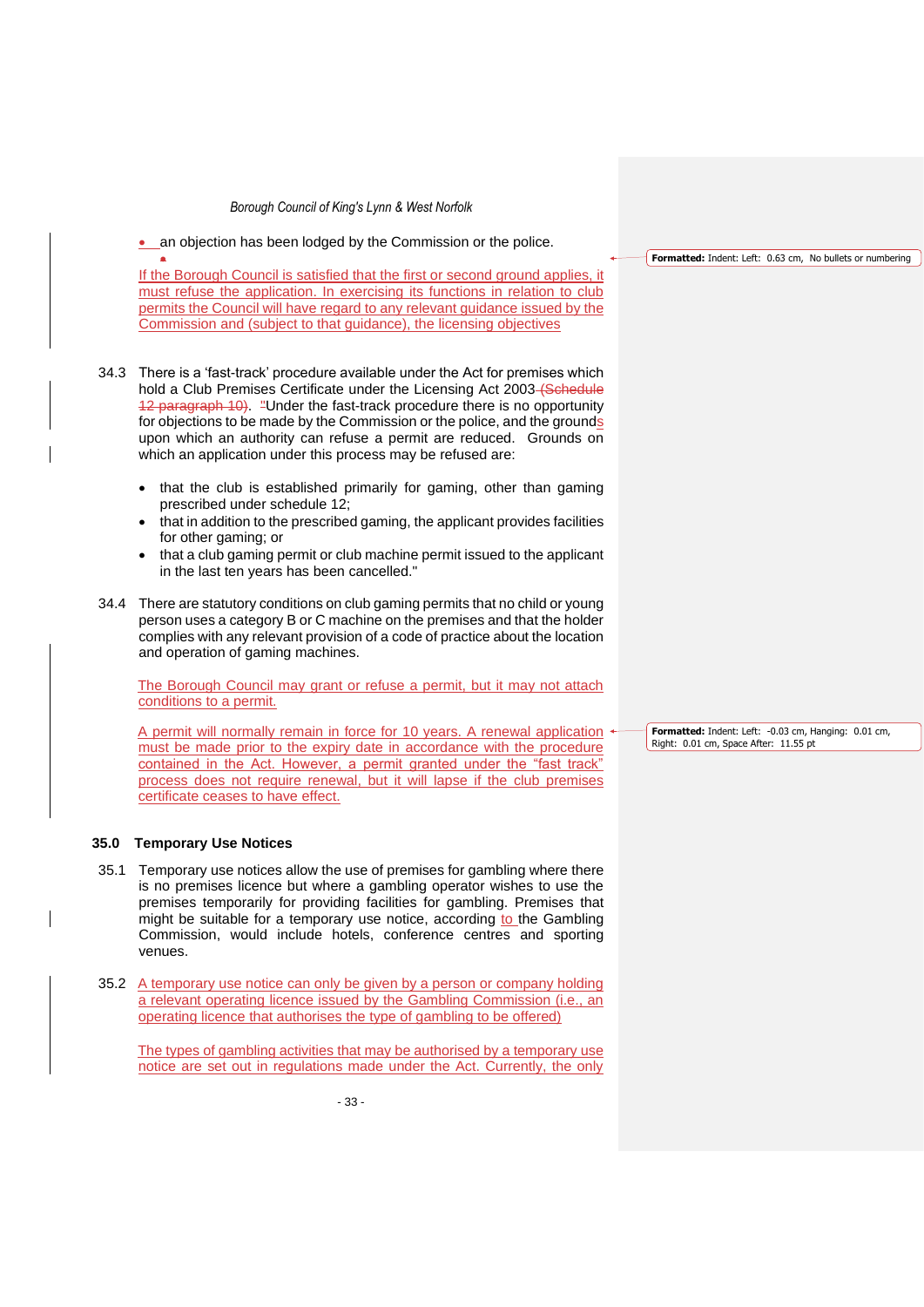permitted activity is the provision of facilities for equal chance gaming, where the gaming is intended to produce a single overall winner. Possible examples of this could include gaming tournaments with such games as backgammon, mah-jong, rummy, kalooki, dominoes, cribbage, bingo and poker.

Temporary use notices are subject to a statutory limit that a set of premises may be used for no more than 21 days in any 12 month period. As with "premises", the definition of "a set of premises" will be a question of fact in the particular circumstances of each notice that is given. In considering whether a place falls within the definition of "a set of premises", the Borough Council will look at, amongst other things, the ownership/occupation and control of the premises.

The holder of an operating licence must give notice to the Licensing Authority in whose area the premises are situated. A temporary event notice must be given to the Borough Council not less than three months and one day before the day on which the gambling event will begin.

The application must be copied to:

- the Gambling Commission,
- the chief officer of police for the area in which the premises are situated,
- HM Revenue and Customs, and
- if applicable, any other licensing authority in whose area the premises are also situated.

Gaming machines may not be made available under a temporary use notice.

The Borough Council will carry out its functions in relation to temporary use notices by applying the same principles as those applied in determining premises licence applications (see 1.3 above). The Borough Council is aware that it can only grant a temporary use notice to a person or company holding a relevant operating licence, i.e. a non-remote casino operating licence.

### **36.0 Occasional Use Notices:**

36.1 Occasional use notices may be used to authorise infrequent betting at tracks (see section 26.1 above), on no more than 8 days in any calendar year. They cannot be used to authorise any other form of gambling activity (e.g., gaming machines). Providing that the 8-day limit is not breached, there is no provision for correctly-served notices to be refused by the Borough Council.

The definition of track premises is not restricted to permanent premises, but can include any premises or land on which a race or sporting event is to take place. Consideration will therefore be given to the nature of the premises specified in a notice, in addition to whether the person giving the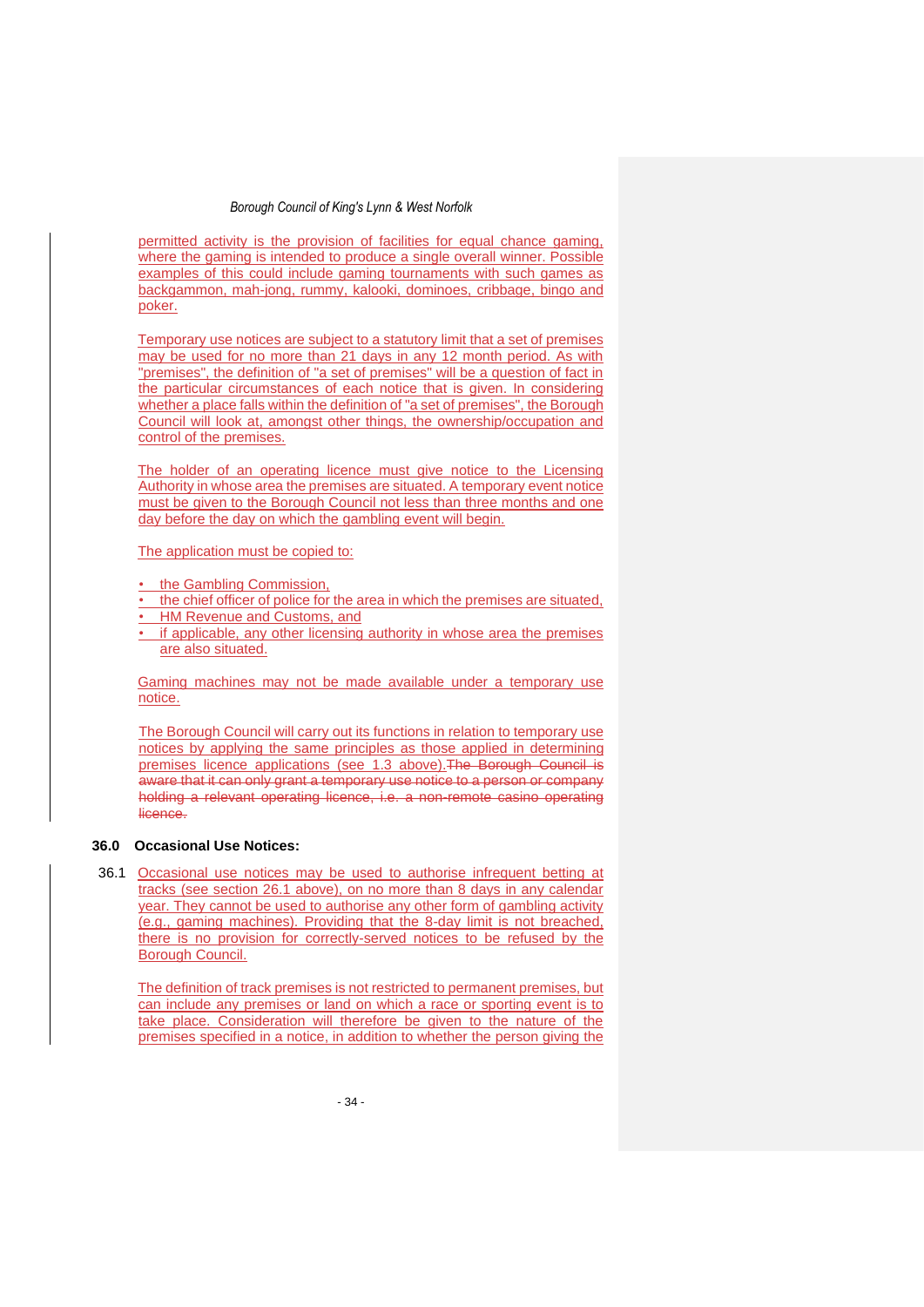notice is an occupier of the track, or is responsible for the administration of events at the track.

The notice must be given to the Borough Council and the chief officer of police, in writing, before the event starts. No fee is payable.

Occasional use notices allow the giver of the notice to invite operators who hold a General Betting Operating Licence to accept bets on the premises. Such persons must hold a relevant betting operating licence, and comply with the requirements of any conditions attached to that licence.

The Borough Council has little discretion as regards occasional use notices aside from ensuring that the statutory limit of 8 days in a calendar year is not exceeded.

## **37.0 Small Society Lotteries**

37.1 Small society lotteries are required to be registered with the local authority in the area where their principal office is located. The Borough council is the licensing authority.

The Act defines a small society lottery by reference to two areas:

• society status - the society in question must be 'non-commercial'

lottery size - the total value of tickets to be put on sale per single lottery must be £20,000 or less, or the aggregate value of tickets to be put on sale for all their lotteries in a calendar year must not exceed £250,000. If the operator plans to exceed either of these values, then they may need to be licensed with the Commission to operate large lotteries instead.

The Borough Council will register and administer smaller non-commercial lotteries and applicants for lottery licences must apply to the licensing authority in the area where their principal office is located.

37.2 The Borough Council must be satisfied that the 'society' is established and conducted:

- for charitable purposes (as defined in S2 of the Charities Act 2006);
- for the purpose of enabling participation in, or of supporting, sport, athletics or a cultural nature activity; or
- for any other non-commercial purpose other than private gain.

In determining whether the Society is non-commercial the Borough Council may require applicants to provide copies of the society's constitution or terms of reference.

37.3 For new applications or change of promoter, the Borough Council shall require the promoter of the lottery to produce a statement declaring that they have no relevant convictions that would prevent them from running a lottery. A list of 'relevant' offences is listed at Schedule 7 of the Act.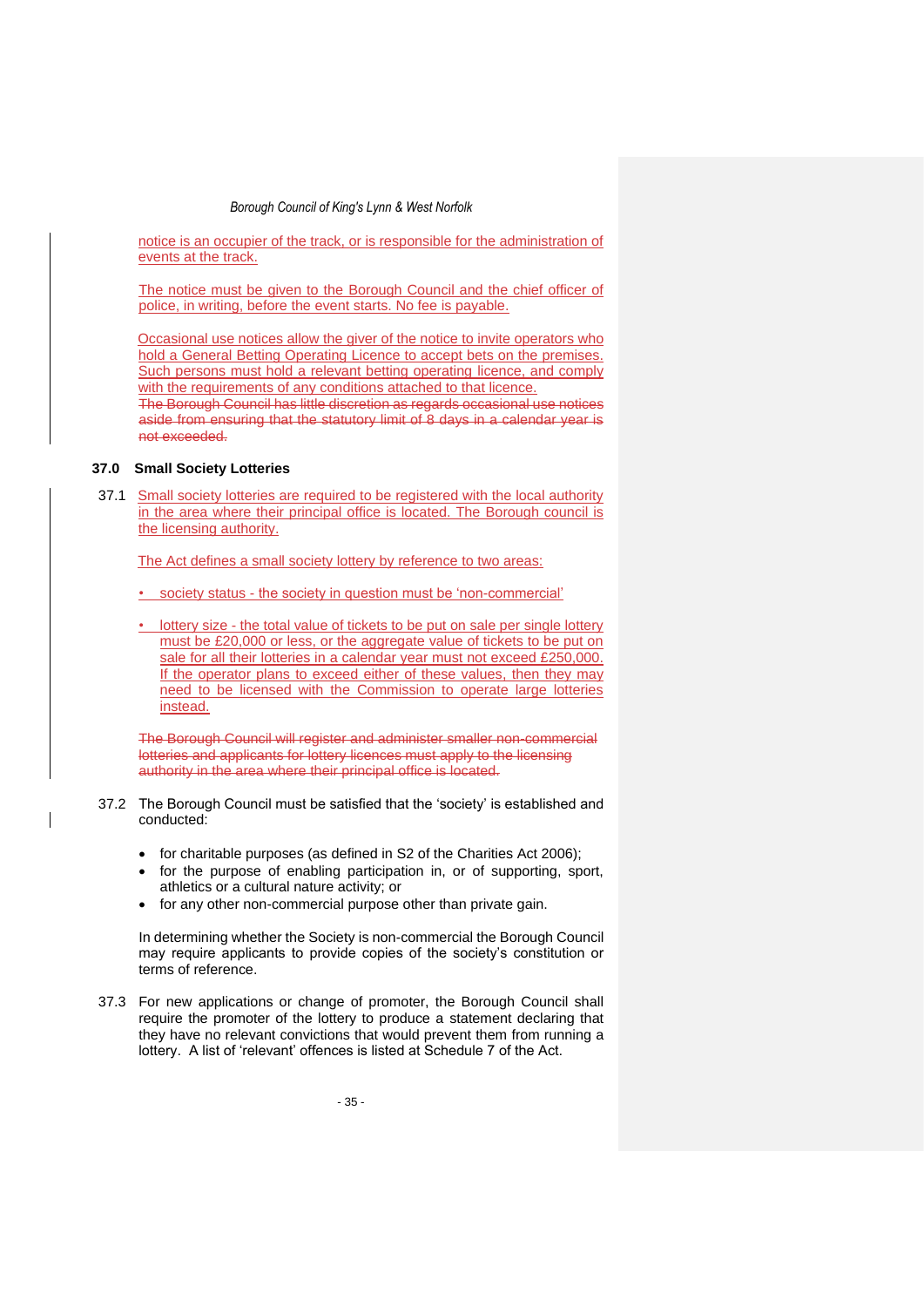- 37.4 The Licensing Authority must refuse an application for registration if, within the past five years, either of the following applies:
	- an operating licence held by the applicant for registration has been revoked, or
	- an application for an operating licence made by the applicant for registration has been refused

In addition, the Borough Council may refuse an application for registration if, within the past five years, either of the following applies:

the applicant is not a non-commercial society,

- a person who is or may be connected with the promotion of the lottery has been convicted of a relevant offence (listed in Schedule 7 of the Act) or
- information provided in or with the application for registration is false or misleading.

The Borough Council may refuse an application for registration if in their opinion:

- The applicant is not a non-commercial society;
- A person who will or may be connected with the promotion of the lottery has been convicted of a relevant offence; or
- Information provided in or with the application for registration is false or misleading.
- 37.5 Where the Borough Council intends to refuse registration of a Society, it will give the Society an opportunity to make representations and will inform the Society of the reasons why it is minded to refuse registration. It will also supply evidence on which it has reached that preliminary conclusion.
- 37.6 The Borough Council may revoke the registered status of a society if it thinks that they would have had to<sub>r</sub> or would be entitled to, refuse an application for registration if it were being made at that time. However, no revocations will take place unless the Society has been given the opportunity to make representations. The Borough Council will inform the society of the reasons why it is minded to revoke the registration and will provide an outline of the evidence on which it has reached that preliminary conclusion.

#### **PART D COMMITTEE, OFFICER DELEGATION AND CONTACTS**

### **38.0 Committee Decisions & Scheme of Delegation**

- 38.1 The Borough Council is involved in a wide range of licensing decisions and functions and has established a Licensing Committee to administer them.
- 38.2 Licensing Sub-Committees made up of three Councillors from the main Licensing Committee will sit to hear applications where representations

**Formatted:** Font: (Default) Arial, 12 pt, Font color: Black **Formatted:** List Paragraph, Bulleted + Level: 1 + Aligned at: 0.63 cm + Indent at: 0.63 cm **Formatted:** Font: 12 pt, Font color: Black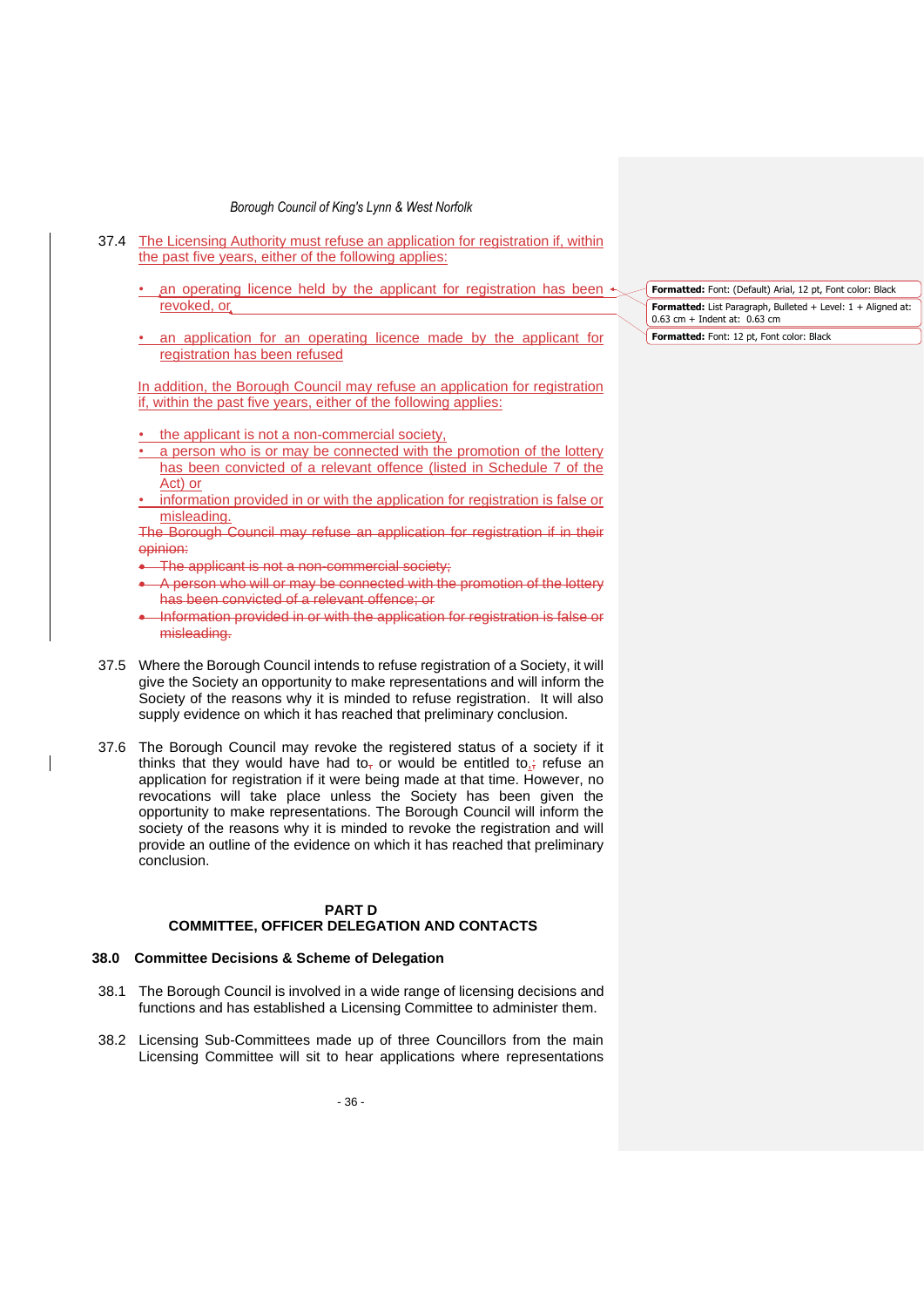have been received from interested parties and/or responsible authorities. Ward Councillors will not sit on a Sub-Committee involving an application within their ward.

- 38.3 Where a Councillor who is a member of the Licensing Committee is making or has made representations regarding an application or a licence on behalf of an interested party, in the interests of good governance they will disqualify themselves from any involvement in the decision making process affecting the application or licence in question.
- 38.4 The Borough Council's Licensing Officers will deal with all other licensing applications where either no representation have has been received. or where representations have been received and it is agreed by the parties that a hearing is not necessary.
- 38.5 Decisions as to whether representations are irrelevant, frivolous or vexatious will be made by Borough Council Officers, who will make the decisions on whether representations or applications for licence reviews should be referred to the Licensing Committee or Sub-Committee. Where representations are rejected, the person making that representation will be given written reasons as to why that is the casefor the decision. There is no right of appeal against a determination that representations are not admissibleaccepted.
- 38.6 The table shown at Annex C sets out the agreed delegation of decisions and functions to Licensing Committee, Sub-Committee and Officers.
- 38.7 This form of delegation is without prejudice to Officers referring an application to a Sub-Committee or Full Committee if considered appropriate in the circumstances of any particular case.

## **39.0 Contacts**

39.1 Further information about the Gambling Act 2005, this Statement of Principles or the application process can be obtained from:-

Environmental Health – Licensing Borough Council of King's Lynn & West Norfolk King's Court Chapel Street King's Lynn Norfolk PE30 1EX

| Tel:    | 01553 616200                   |
|---------|--------------------------------|
| E-mail: | ehicensing@west-norfolk.gov.uk |
| www:    | www.west-norfolk.gov.uk        |

39.2 Information is also available from:-

Gambling Commission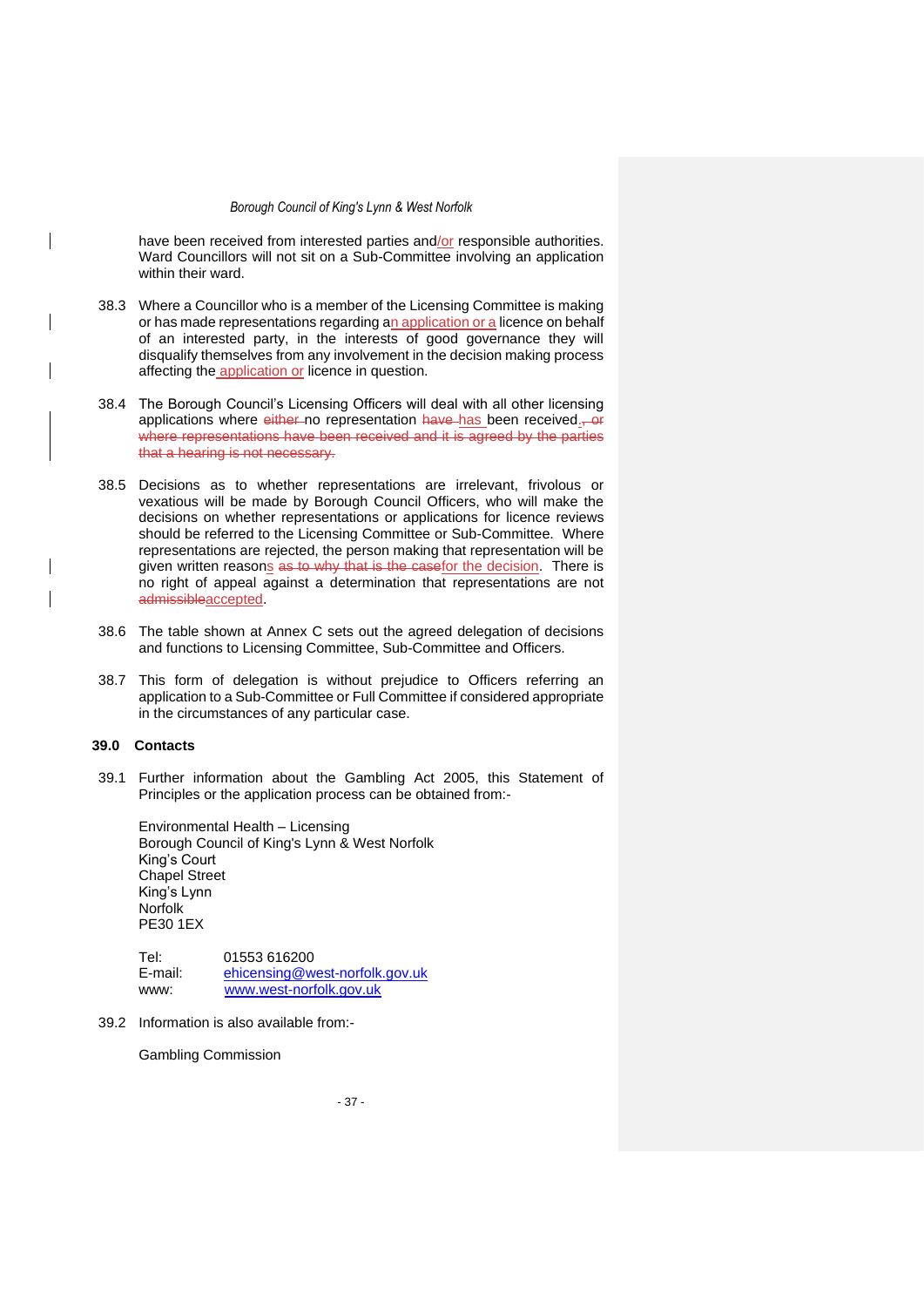4<sup>th</sup> floor Victoria Square House Birmingham B2 4BP

Tel: 01212 331096<br>Website: www.gambling www.gamblingcommission.gov.uk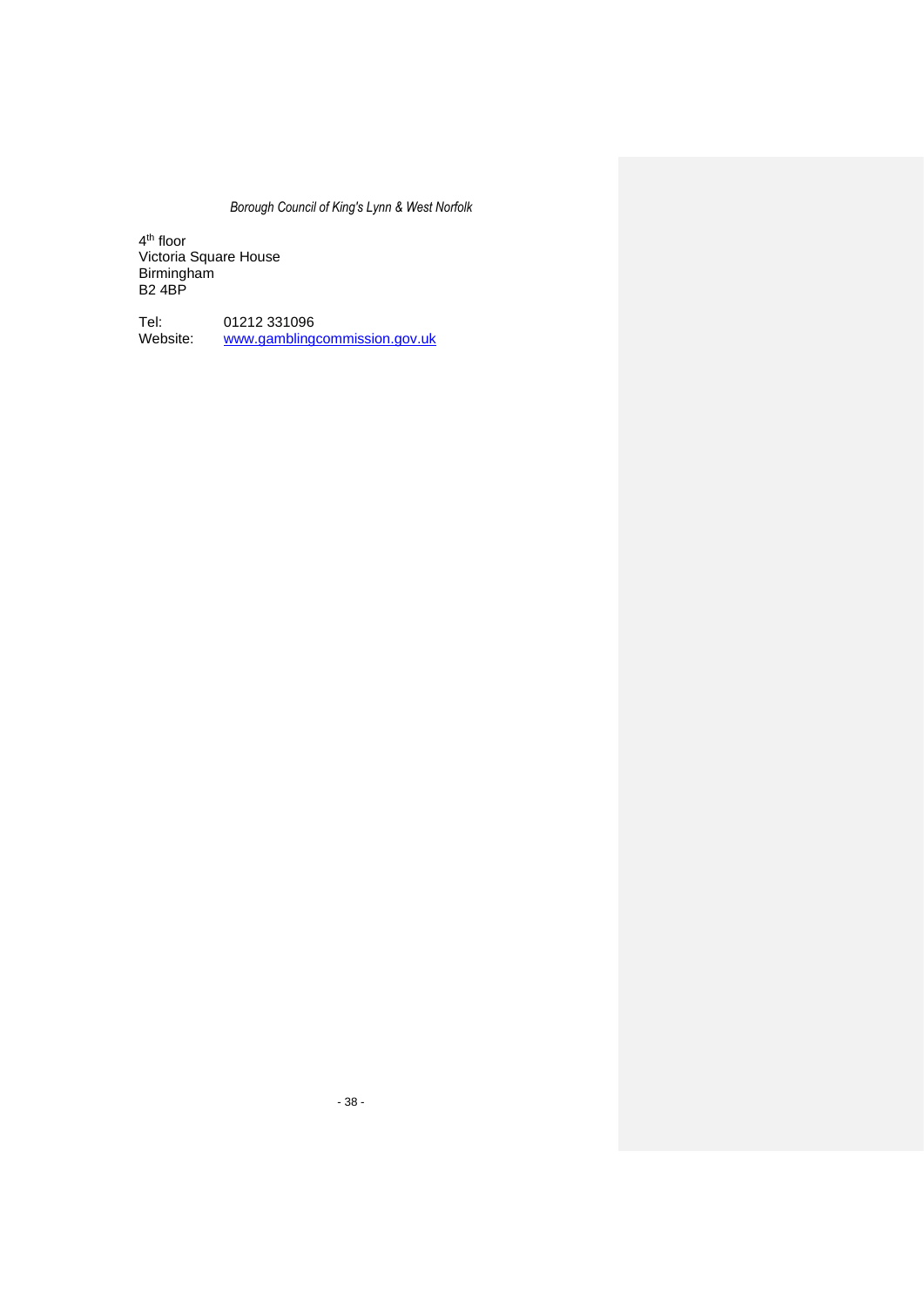Annex A to the Borough Council of King's Lynn & West Norfolk Gambling Act 2005 - Statement of Principles

# **List of Persons Consulted**

Borough Council of King's Lynn & West Norfolk Gambling Commission Norfolk Constabulary Norfolk Fire Service Norfolk Safeguarding Children Board Norfolk County Council HM Revenue & Customs Norfolk Trading Standards Association of British Bookmakers Public Health, Norfolk County Council **Gamcare** British Amusement Catering Trade Association (BACTA) NORCAS

Housing Associations:

- ◆ Broadland Housing Association
- ◆ Co-Op Homes
- Cotman Housing Association
- ◆ Freebridge House
- Granta Housing
- ◆ Guiness Trust
- Hastoe Housing Association
- ◆ Housing 21
- ◆ Longhurst Housing Association Limited
- Minster General Housing Association Limited
- Orbit Housing Association
- ◆ Peddars Way Housing Association
- ◆ Sanctuary Housing Association
- Victory Housing Trust
- ◆ Wherry Housing Association

Vancouver Quarter Manager Fairstead Area Neighbourhood Group

Norfolk Chamber of Commerce & Industry

Association of Licensed Multiple Retailers

Gambling Theraphy, Gordon Moody Association, Dudley

Parish Clerks / Town Councils

Poppleston Allen Solicitors, Nottingham

All holders of Gambling Act 2005 Premises Licences issued by the BCKLWN

All holders of Gambling Act 2005 permits issued by the BCKLWN

All promoters of Small Society Lottery Registrations issued by the BCKLWN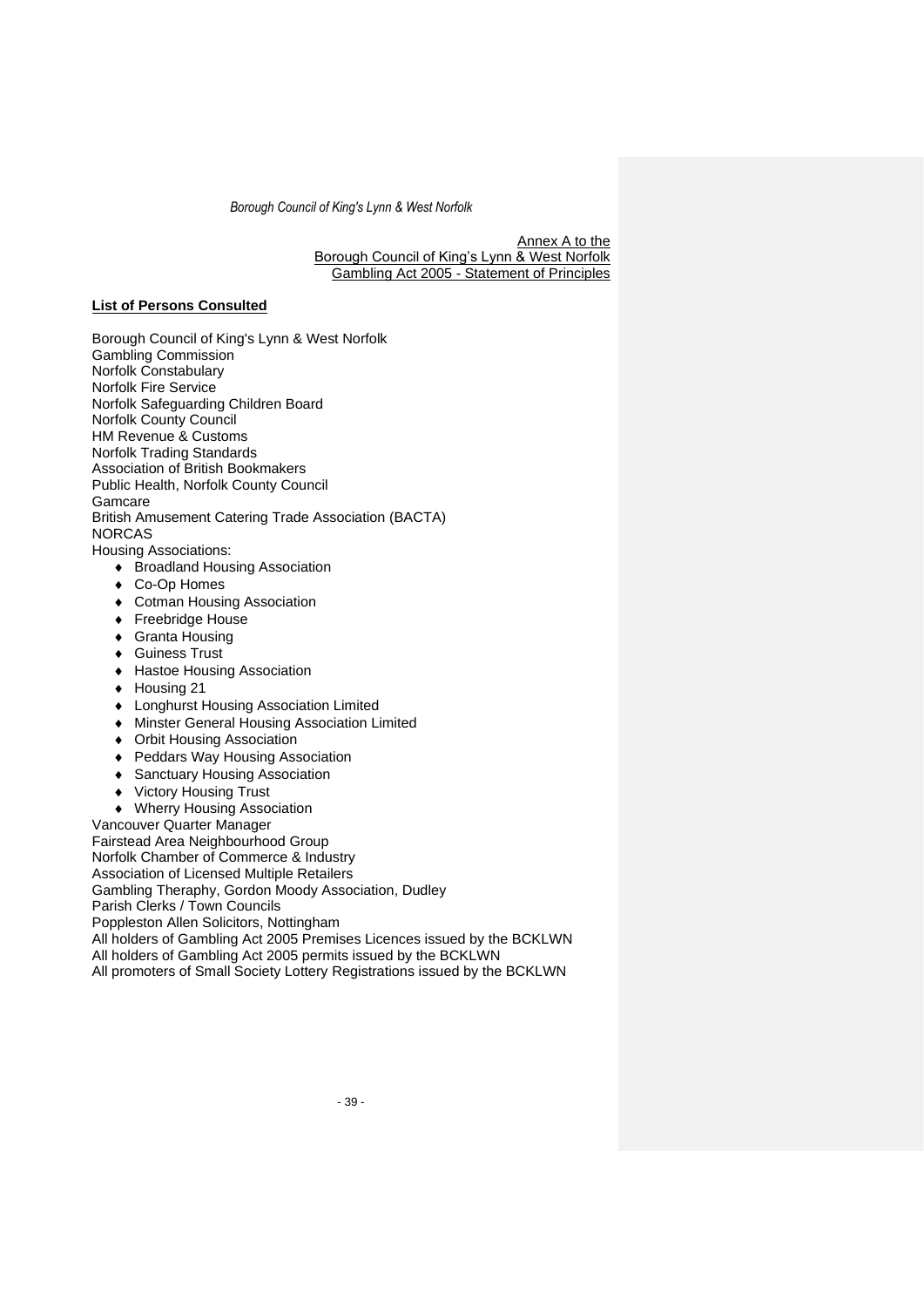Annex B to the Borough Council of King's Lynn & West Norfolk Gambling Act 2005 - Statement of Principles

| <b>Responsible Authorities</b>                                                                                                                                   |                                                                                                                                                                        |  |  |
|------------------------------------------------------------------------------------------------------------------------------------------------------------------|------------------------------------------------------------------------------------------------------------------------------------------------------------------------|--|--|
| <b>The Licensing Authority:</b>                                                                                                                                  | The Gambling Commission:                                                                                                                                               |  |  |
| Environmental Health - Licensing<br>Borough Council of King's Lynn &<br><b>West Norfolk</b><br>King's Court<br><b>Chapel Street</b><br>King's Lynn               | 4 <sup>th</sup> floor Victoria Square House<br>Birmingham<br><b>B24BP</b><br>Telephone: 01212 306576<br>Fax: 01212 331096                                              |  |  |
| <b>PE30 1EX</b>                                                                                                                                                  |                                                                                                                                                                        |  |  |
| 01553 616200<br>Tel:<br>E-mail:<br>EHHLicensing@west-<br>norfolk.gov.uk                                                                                          |                                                                                                                                                                        |  |  |
| The Chief Officer of Police:                                                                                                                                     | The Fire Authority:                                                                                                                                                    |  |  |
| Norfolk Constabulary Licensing Team<br><b>Bethel Street</b><br>Norwich<br>Norfolk<br>NR <sub>2</sub> 1NN                                                         | Fire Safety Office<br>Norfolk Fire Service - Western Area<br>Kilhams Way<br>King's Lynn<br><b>PE30 2HY</b>                                                             |  |  |
| Tel: 01603 275729<br>Email:<br>licensingteam@norfolk.pnn.police.uk                                                                                               | Tel: 01603 812261                                                                                                                                                      |  |  |
| <b>Planning Authority:</b>                                                                                                                                       | <b>Environmental Health:</b>                                                                                                                                           |  |  |
| <b>Development Services</b><br>Borough Council of King's Lynn &<br><b>West Norfolk</b><br>King's Court<br><b>Chapel Street</b><br>King's Lynn<br><b>PE30 1EX</b> | <b>Environmental Health</b><br>Borough Council of King's Lynn & West<br><b>Norfolk</b><br>King's Court<br><b>Chapel Street</b><br>King's Lynn<br><b>PE30 1EX</b>       |  |  |
| 01553 616200<br>Tel:                                                                                                                                             | 01553 616200<br>Tel:                                                                                                                                                   |  |  |
| <b>Norfolk Safeguarding Children</b><br>Board:                                                                                                                   | <b>HM Revenue and Customs:</b><br><b>HM Revenue and Customs</b>                                                                                                        |  |  |
| Room 60<br>Lower Ground Floor<br><b>County Hall</b><br>Martineau Lane<br>Norwich<br><b>NR1 2UG</b>                                                               | <b>Excise Processing Teams</b><br>BX9 1GL<br><b>HM Revenue and Customs</b><br><b>Excise Processing Teams</b><br>BX9 1GL<br>Email:<br>NRUBetting&Gaming@hmrc.gsi.gov.uk |  |  |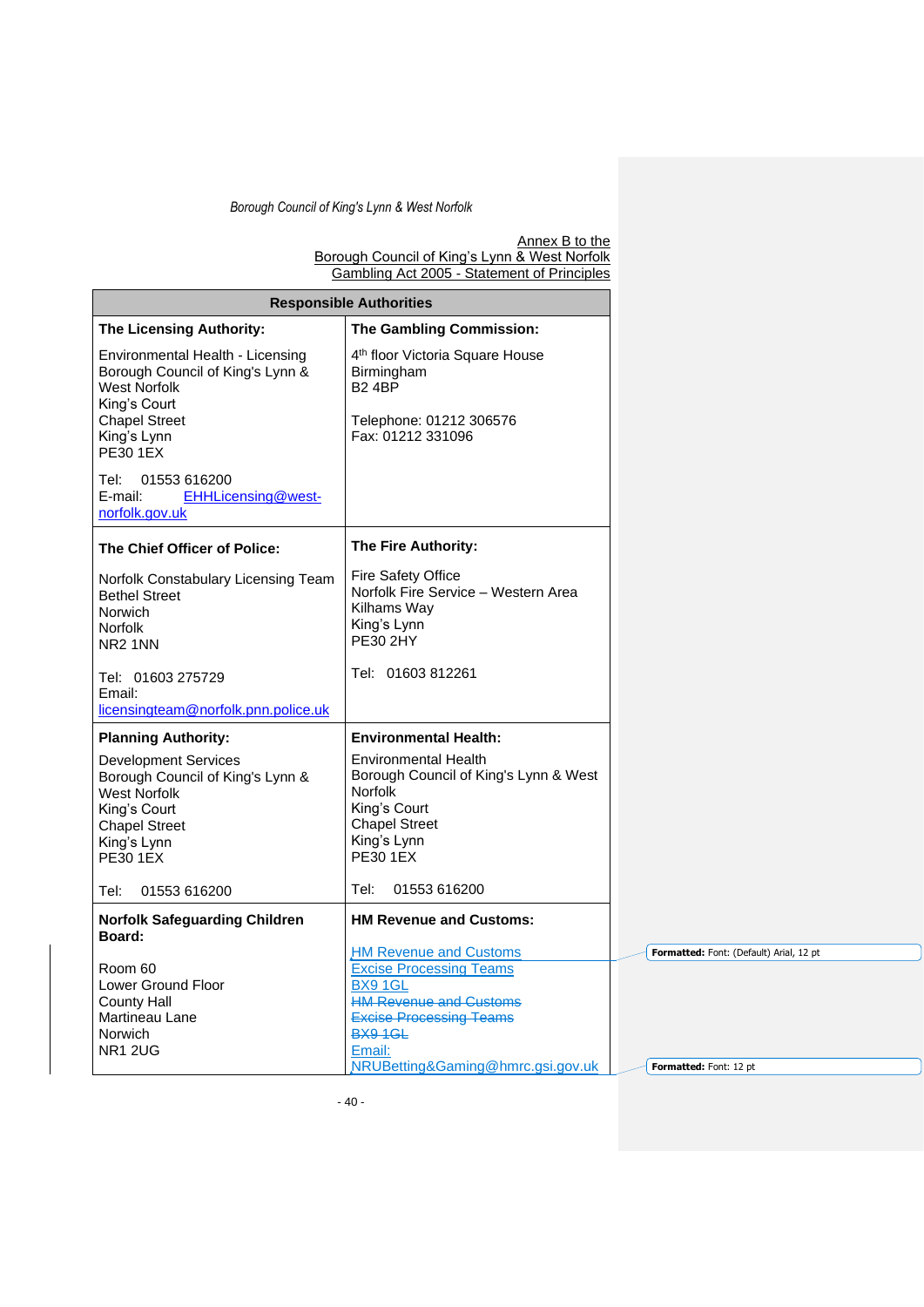Annex C to the Borough Council of King's Lynn & West Norfolk Gambling Act 2005 - Statement of Principles

# **Table of Delegations of Licensing Functions**

| Matter to be dealt with                              | <b>Full</b><br>Coun<br>cil | Licensing<br>Committee/<br><b>Sub-Committee</b>                    | <b>Officers</b>                                                                    |
|------------------------------------------------------|----------------------------|--------------------------------------------------------------------|------------------------------------------------------------------------------------|
| Final approval of Statement of<br>Principles         | X                          |                                                                    |                                                                                    |
| Policy to permit casino                              | X                          |                                                                    |                                                                                    |
| Fee Setting                                          |                            |                                                                    | X                                                                                  |
| Application for premises<br>licences                 |                            | Where representations<br>have been received<br>and not withdrawn   | Where no<br>representations<br>received/<br>representations have<br>been withdrawn |
| Application for a variation to a<br>licence          |                            | Where representations<br>have been received<br>and not withdrawn   | Where no<br>representations<br>received/<br>representations have<br>been withdrawn |
| Application for a transfer of a<br>licence           |                            | Where representations<br>have been received<br>from the Commission | Where no<br>representations<br>received from the<br>Commission                     |
| Application for a provisional<br>statement           |                            | Where representations<br>have been received<br>and not withdrawn   | Where no<br>representations<br>received/<br>representations have<br>been withdrawn |
| Review of a premises licence                         |                            | X                                                                  |                                                                                    |
| Application for club gaming<br>/club machine permits |                            | Where representations<br>have been received<br>and not withdrawn   | Where no<br>representations<br>received/<br>representations have<br>been withdrawn |
| Cancellation of club gaming/<br>club machine permits |                            | X                                                                  |                                                                                    |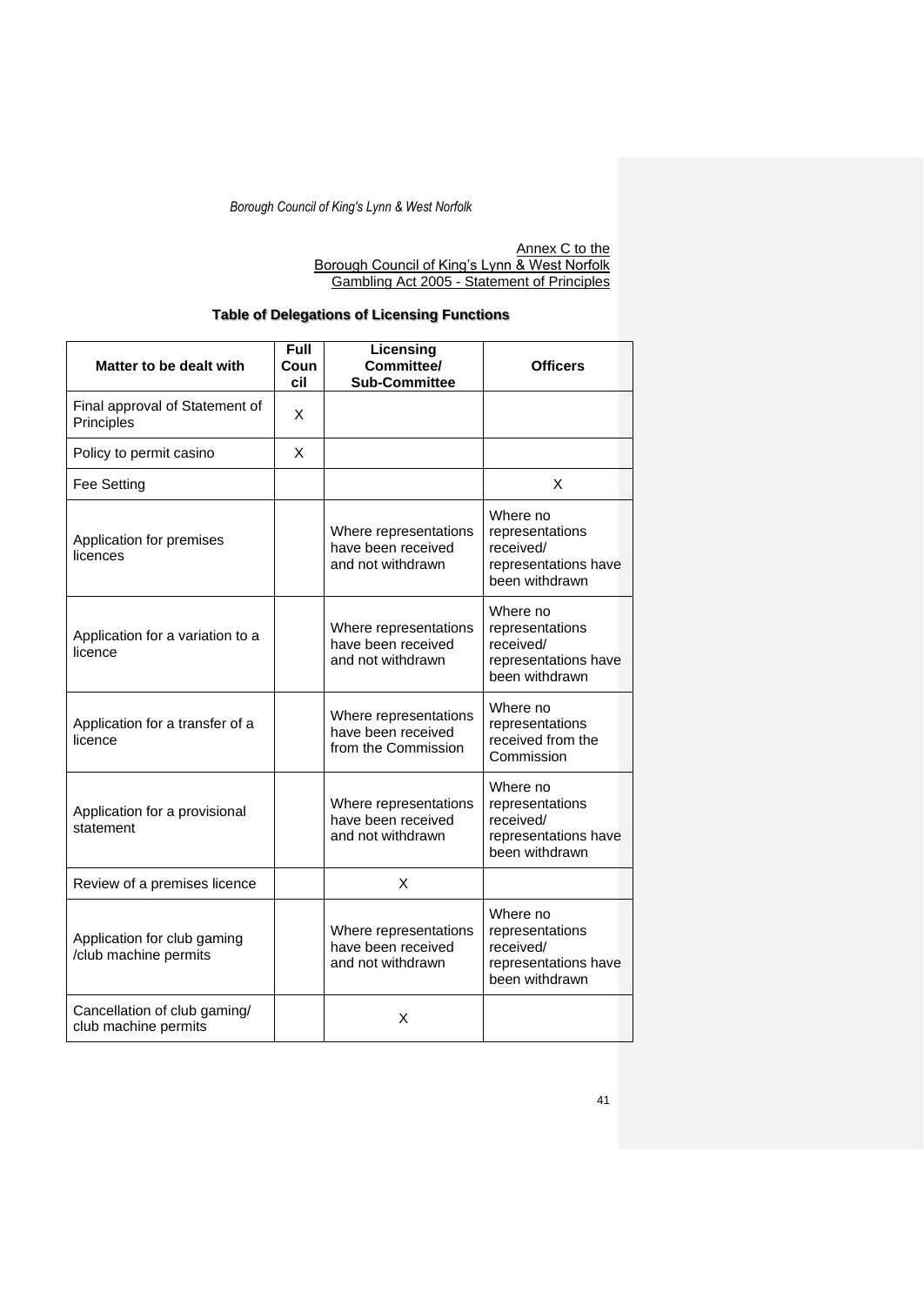| Applications for other permits                                    |   | X |
|-------------------------------------------------------------------|---|---|
| Cancellation of licensed premise<br>gaming machine permits        |   | х |
| Consideration of temporary<br>use notice                          |   | x |
| Decision to give a counter<br>notice to a temporary use<br>notice | X |   |
| Determination of Small<br>Society Lottery applications            |   |   |